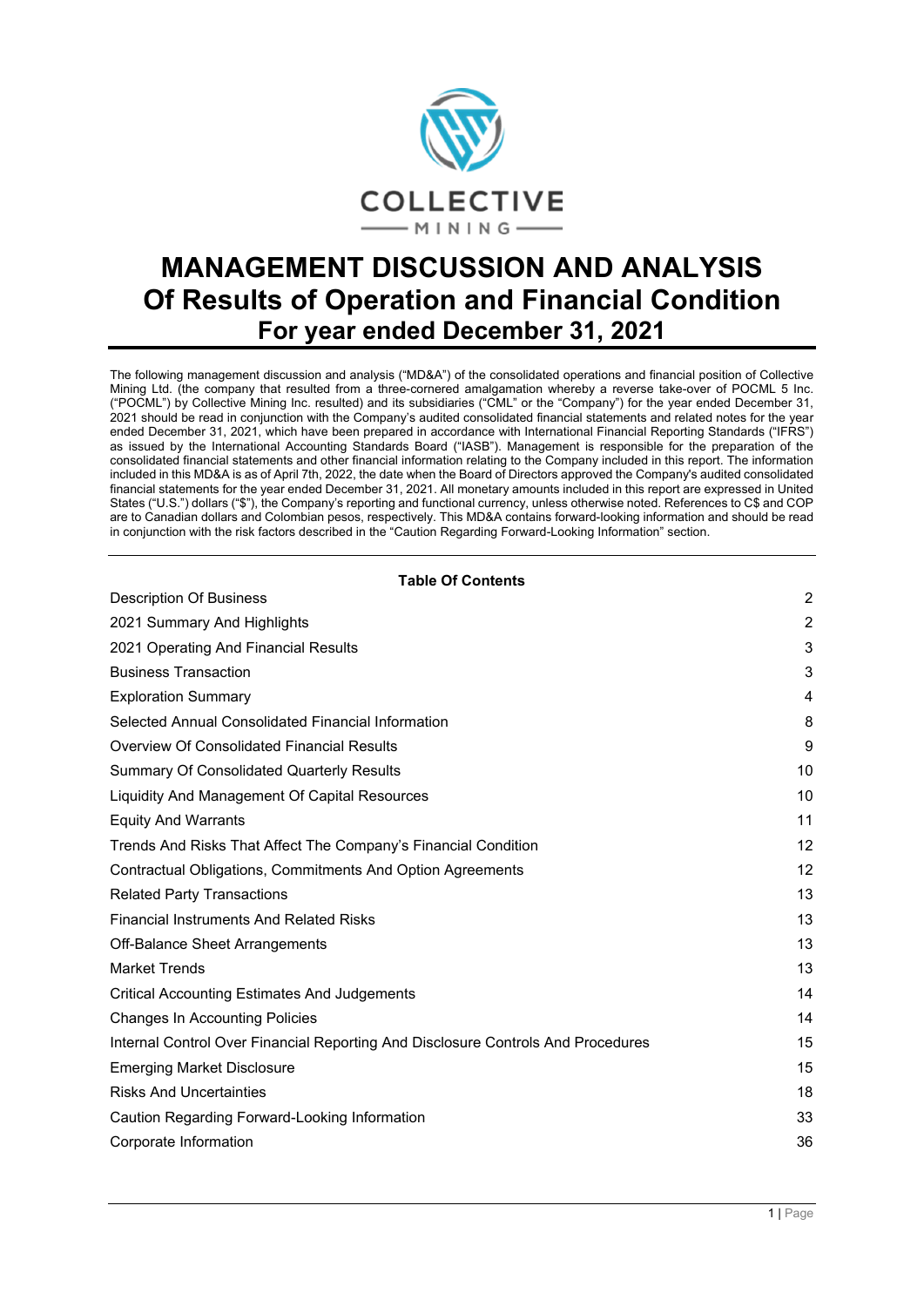# <span id="page-1-0"></span>**DESCRIPTION OF BUSINESS**

Collective Mining Inc. ("CMI" or "Old Collective") was incorporated under the Business Corporations Act (Ontario) on February 11, 2020. On May 20, 2021, CMI and POCML 5 Inc. ("POCML"), a company listed on the Toronto Stock Venture Exchange (the "TSXV"), completed a three-cornered amalgamation resulting in a reverse take-over of POCML by CMI (the "RTO" or the "RTO Transaction") with the resulting issuer now operating as Collective Mining Ltd. ("CML").

On May 20, 2021, pursuant to the closing of the RTO, CML's issued and outstanding common shares (the "Common Shares") were accepted for listing and began trading on the TSXV under the symbol "CNL".

The registered office for CML is located at 82 Richmond St E 4th Floor Toronto, Ontario, Canada.

CML and its subsidiaries (collectively referred to as the "Company") is an early-stage exploration company and is principally engaged in the acquisition, exploration and development of mineral properties located in South America.

The Company currently holds mining titles, mining applications and option agreements to explore and acquire two exploration projects in Colombia, South America, the Guayabales Project and the San Antonio Project.

# <span id="page-1-1"></span>**2021 SUMMARY AND HIGHLIGHTS**

### **2021 Business Highlights**

- On May 20, 2021, the Company completed an RTO Transaction with POCML and began trading on the TSXV.
- In connection with the RTO Transaction, the Company completed a non-brokered private placement of \$12.4 million (C\$15 million) in the form of subscription receipts at a price of C\$1.00 per subscription receipt on May 20, 2021.
- The Company received total proceeds of \$10.8 million (C\$13.5 million) from the exercise of subscription warrants and finders' warrants as a result of the acceleration of the expiry date for such warrants.
- On November 10, 2021, the Company filed a final short form base shelf prospectus, which will allow the Company to issue common shares, warrants, subscriptions receipts, units of debt securities among others for up to an aggregate total of C\$100 million. The base shelf prospectus is effective until December 2023.
- During 2021, the Company announced the following management appointment: Ana Milena Vásquez as Executive Vice-President, Rodolfo Higuera as Vice-President of Sustainability, Carlos David Rios as Vice-President of Exploration and Steven Gold as Vice President of Corporate Development and Investor Relations.
- During 2021, the Company announced that Ashwath Mehra joined the company as a Non-Executive Director.

# **2021 Exploration Highlights**

### Guayabales Project

- During 2021, the Guayabales Project was advanced with intense geological mapping, soil, channel and rock sampling programs and the completion and interpretation of an airborne geophysical survey and an Induced Polarization ("IP") survey on a portion of the land package resulting in the generation of multiple outcropping and grassroot targets to date.
- During the third quarter of 2021, the Company announced that drilling had commenced at the Guayabales Project.
- Early in the fourth quarter of 2021, the Company announced that it has made a significant discovery at the Donut target, drilling 163 metres at 1.3 g/t gold equivalent from surface.
- Drilling was also initiated at the Box and Olympus targets within the Guayabales Project, with assays due in 2022.
- The Company announced the discovery of a large gold porphyry stockwork system at surface within the Victory target area which will be drill tested in 2022.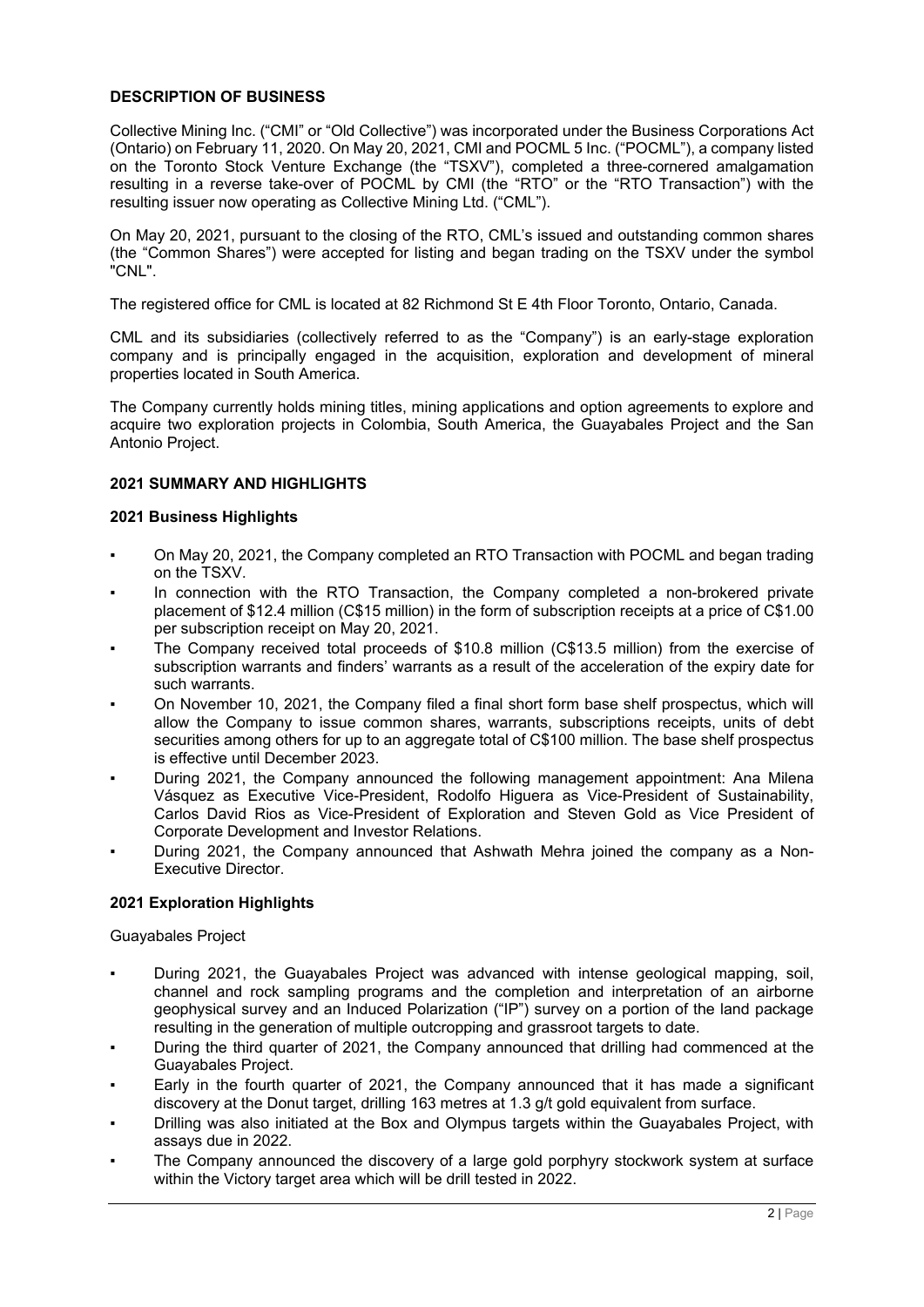On September 24, 2021, the Company filed a National Instrument 43-101 ("NI 43-101") Technical Report for its Guayabales Project, with an effective date of August 30, 2021.

# San Antonio Project

- During 2021, the Company announced a maiden 5,000 metre drill program at San Antonio and announced that it has made a significant grassroot discovery at the Pound target ("Pound"). Pound is one of three targets the Company has generated thus far at the San Antonio project.
- On October 27, 2021, the Company announced that drilling at the Pound target returned 710 metres at 0.53 g/t gold equivalent from surface.

# Subsequent to 2021:

The Company announced that it made a significant new discovery at Olympus, drilling 302 Metres at 1.11 g/t gold equivalent from near surface.

# <span id="page-2-0"></span>**2021 Operating and Financial Results**

- Results for the three months and year ended December 31, 2021 was net loss of \$3.6 million and net loss of \$17.3 million, respectively (\$0.08 per share and \$0.47 per share, respectively).
- Exploration expense for the three months and year ended December 31, 2021 was \$2.3 million and \$7 million, respectively, including \$0.1 million and \$2 million, respectively, relating to the San Antonio project and \$2.2 million and \$5 million, respectively, relating to the Guayabales project.
- Total RTO Transaction costs were \$1.5 million.
- Revaluation of warrants liability for the three months and year ended December 31, 2021 was \$nil and a loss of \$5.1 million, respectively.
- Operating cash outflow for the three months and year ended December 31, 2021 was \$3.3 million and \$7.9 million, respectively.
- Net financing cash inflow for the three months and year ended December 31, 2021 was \$nil and \$23.1 million, respectively.
- A total of \$23.3 million (C\$28.6 million) was raised through equity financing and warrants and option exercises for the year ended December 31, 2021.
- <span id="page-2-1"></span>Cash and cash equivalents at December 31, 2021 was \$16.3 million.

# **BUSINESS TRANSACTION**

On May 20, 2021, Old Collective and POCML completed a business combination agreement whereby POCML acquired all the issued and outstanding shares of Old Collective through a three-cornered amalgamation and resulting in a reverse take-over of POCML by Old Collective (the "RTO" or the "RTO Transaction") and constituted POCML's qualifying transaction pursuant to TSXV Policy 2.4. The resulting issuer company was renamed to Collective Mining Ltd. ("CML" or the "Company").

Upon closing of the RTO Transaction, the issued and outstanding shares of Old Collective prior to the RTO was exchanged on a one for one basis for the Company's Common Shares while every four issued and outstanding shares of POCML prior to the RTO was exchanged for one Common Share of the Company. Management and directors of the Company were appointed by Old Collective.

As a result of the RTO Transaction, the Company recognized a total of \$nil and \$1.5 million, respectively, in the consolidated statement of operations and comprehensive loss for the three and twelve months ended December 31, 2021, as public listing costs, representing the difference between the fair value of the shares issued to the original POCML shareholders and the fair value of POCML net assets acquired plus additional transaction costs incurred.

In connection with the RTO Transaction, the Company closed a non-brokered private placement for aggregate gross proceeds of C\$15 million in the form of subscription receipts at a price of C\$1.00 per subscription receipt ("Subscription Units") (the "Offering"). Each Subscription Unit consisted of one common share of the Company (a "Subscription Share") and a one-half share purchase warrant of the Company (each whole warrant, a "Subscription Warrant"). Each Subscription Warrant has an exercise price of C\$2.00 per share with an expiry date of May 20, 2024, subject to an accelerated expiry option.

In connection with the Offering, eligible finders were issued 534,500 Subscription Units representing 5%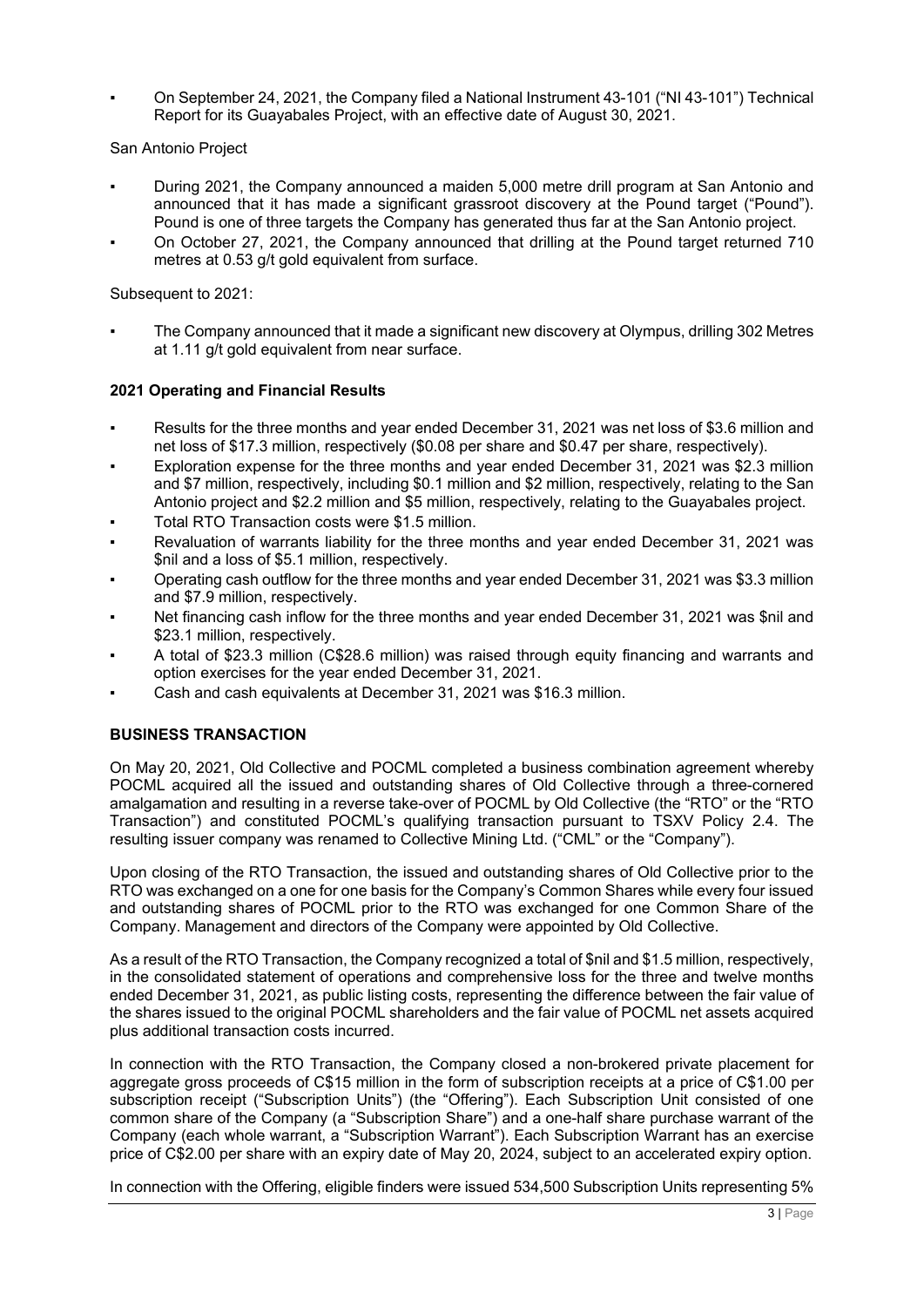of the number of Subscription Units placed by such eligible finders (the "Finders' Units"). The Finders' Units are considered a cost of the Offering.

Following the completion of the RTO Transaction and the Offering, 37,651,965 Common Shares are held by shareholders of Old Collective and purchasers in the Offering, representing approximately 55% and 38%, respectively, of the total Common Shares on May 20, 2021. Shareholders of POCML prior to the RTO Transaction held approximately 7% of the total Common Shares on May 20, 2021.

On June 25, 2021, the Company issued a notice exercising its right to accelerate the expiry date of Subscription Warrants and warrants issued in connection with the Finders' Units (the "Finders' Warrants") to August 9, 2021. Total proceeds of C\$13.5 million was received in respect of 6,495,000 exercised Subscription Warrants and 267,250 exercised Finders' Warrants with all remaining unexercised warrants expiring.

# <span id="page-3-0"></span>**EXPLORATION SUMMARY**

The following is a summary of exploration expenditures incurred for the three months ended December 31, 2021 and 2020:

|                                   |                | 2020              |                        |              |           |
|-----------------------------------|----------------|-------------------|------------------------|--------------|-----------|
| For the three months ended        | <b>San</b>     |                   |                        |              |           |
| December 31                       | <b>Antonio</b> | <b>Guayabales</b> | Corporate <sup>1</sup> | <b>Total</b> | Total     |
|                                   | S              | S                 |                        | S            | \$        |
| Option payments and fees          | (13, 823)      | 359,899           |                        | 346,076      | (26, 825) |
| Drilling services                 | (12, 449)      | 552,711           |                        | 540,262      |           |
| Salaries and benefits             | 53.951         | 261.849           |                        | 315,800      | 118.717   |
| Field costs, surveys and other    | 10,428         | 309,783           |                        | 320,211      | 91.997    |
| Consulting, professional fees and |                |                   |                        |              |           |
| technical assistance              | 38,675         | 175,251           |                        | 213,926      | 149,369   |
| Assaying                          | 18,613         | 136,394           |                        | 155,007      | 89.857    |
| Transportation and meals          | 23.184         | 138,671           |                        | 161,855      | 19,953    |
| Geophysics                        |                | 73,181            |                        | 73,181       |           |
| Depreciation and amortization     | (4, 544)       | 35,220            |                        | 30,676       | 14,429    |
| Community expenses                | (20, 709)      | 148,139           |                        | 127,430      |           |
| Security                          | 6,341          | 16,764            |                        | 23,105       | 9,474     |
|                                   | 99,667         | 2,207,862         |                        | 2.307.529    | 466.971   |

Corporate exploration relates to the evaluation of properties prior to the acquisition of the property or entering into an option agreement in respect of the property and general costs not directly attributable to a project.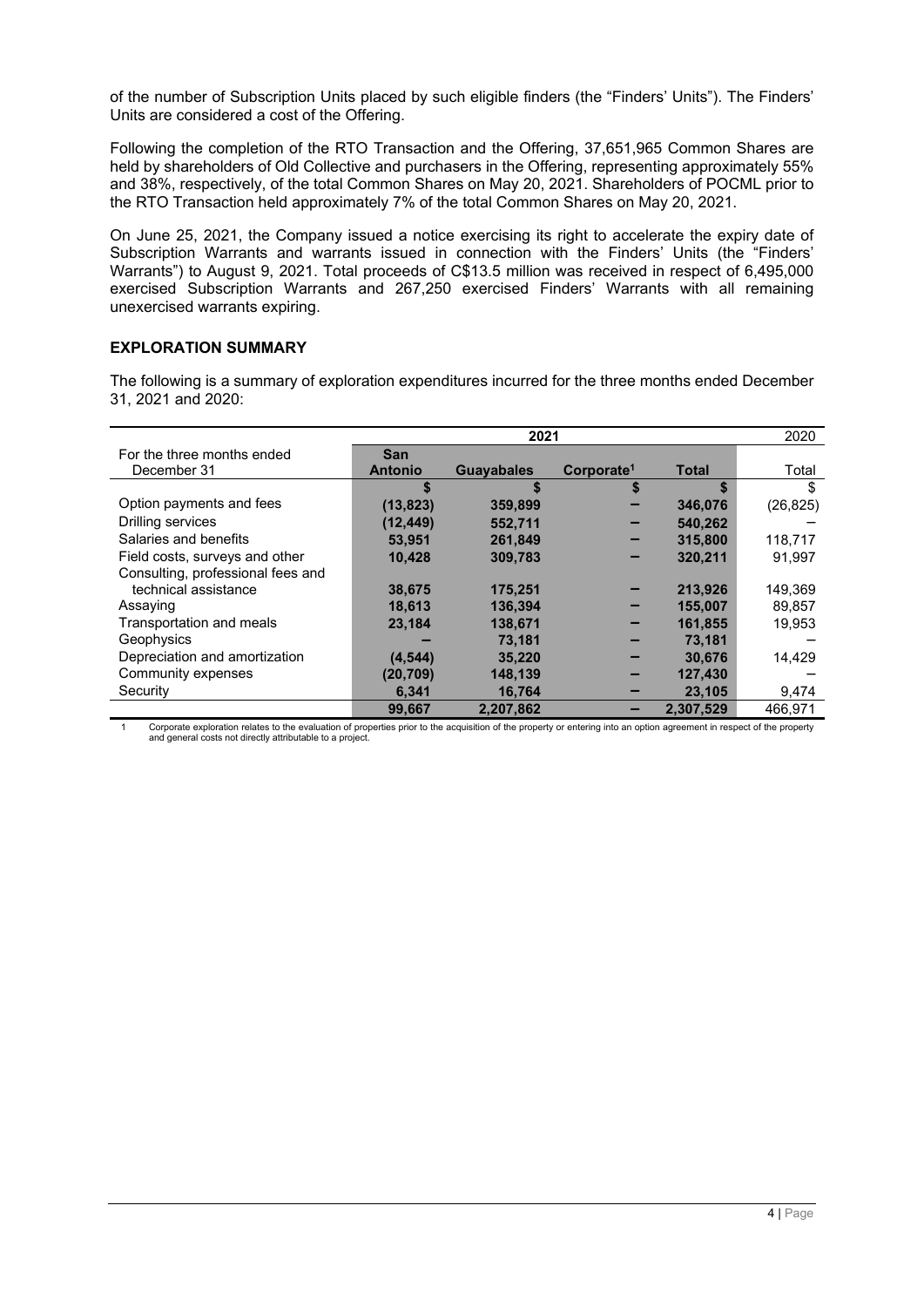|                                   |                | 2021              |                        |              | 2020 <sup>2</sup> |
|-----------------------------------|----------------|-------------------|------------------------|--------------|-------------------|
| For the year and period ended     | <b>San</b>     |                   |                        |              |                   |
| December 31                       | <b>Antonio</b> | <b>Guayabales</b> | Corporate <sup>1</sup> | <b>Total</b> | Total             |
|                                   |                |                   |                        | \$           | \$                |
| Option payments and fees          | 81,257         | 1,560,321         |                        | 1,641,578    | 440.035           |
| Drilling services                 | 745,127        | 925,515           |                        | 1,670,642    |                   |
| Salaries and benefits             | 324.156        | 554.321           |                        | 878.477      | 118,717           |
| Field costs, surveys and other    | 225.898        | 605.843           |                        | 831,741      | 266,073           |
| Consulting, professional fees and |                |                   |                        |              |                   |
| technical assistance              | 266,595        | 320,815           |                        | 587,410      | 161,969           |
| Assaying                          | 132,045        | 272,549           |                        | 404,594      | 89,857            |
| Transportation and meals          | 112,650        | 264,030           | 5,400                  | 382,080      | 28,680            |
| Geophysics                        |                | 245,398           |                        | 245,398      |                   |
| Depreciation and amortization     | 46,161         | 62,291            |                        | 108,452      | 14,429            |
| Community expenses                | 16,029         | 177,699           |                        | 193,728      |                   |
| Security                          | 32,620         | 38,072            |                        | 70,692       | 9,474             |
|                                   | 1,982,538      | 5,026,854         | 5,400                  | 7,014,792    | 1,129,234         |

The following is a summary of exploration expenditures incurred for the year ended December 31, 2021 and period from February 11, 2020 to December 31, 2020:

Corporate exploration relates to the evaluation of properties prior to the acquisition of the property or entering into an option agreement in respect of the property and general costs not directly attributable to a project.

2 For the period from February 11, 2020

# **Guayabales Project**

The Guayabales project consists of exploration applications, exploration titles and three option agreements. The Company entered into two option agreements (the "First Guayabales Option" and the "Second Guayabales Option") with third parties to explore, develop and acquire property within the Guayabales Project. During the fourth quarter of 2021, the Company secured option agreements to purchase surface rights from a third party for a two-year period, for a total of \$1.8 million. The Guayabales Project is located in the Middle Cauca belt in the Department of Caldas, Colombia, and is comprised of four exploration titles totalling 2,411 hectares and seventeen exploration applications totalling 1,885 hectares.

# Exploration activities:

During the first half of 2021, the Company rapidly advanced the project with intense geological mapping, soil and rock sampling programs and the completion and interpretation of an airborne geophysical survey and IP survey. Work highlighted a major NW-trending and mineralized structural corridor that incorporates both porphyry style copper-gold-molybdenum mineralization and associated high-grade gold-silver (base metal) vein systems. During the second half of 2021, exploration activities focused on six outcropping and grassroot targets generated by the Company.

For the three months and year ended December 31, 2021, the Company recognized a total of \$2.2 million and \$5 million, respectively (three months ended December 31, 2020 and period from February 11, 2020 to December 31, 2020 – \$0.3 million and \$0.8 million, respectively) as exploration and evaluation expense in the consolidated statement of operations in respect of the Guayabales Project, including option payments of \$0.3 million and \$1.4 million, respectively (three months ended December 31, 2020 and period from February 11, 2020 to December 31, 2020, 2020 – \$nil and \$0.35 million, respectively). As at December 31, 2021, \$0.1 million was included in accounts payable and accrued liabilities, representing the unpaid portion of required minimum option payment due in early 2022.

Drilling commenced at the Guayabales project in late 2021 and is expected to continue throughout 2022. In addition, the Company plans to continue with geological mapping, soil and rock sampling programs and a high-resolution IP survey on some of the remaining areas of the Guayabales Project not covered in 2021.

# Option agreements:

Details of the two first option agreements are as follows: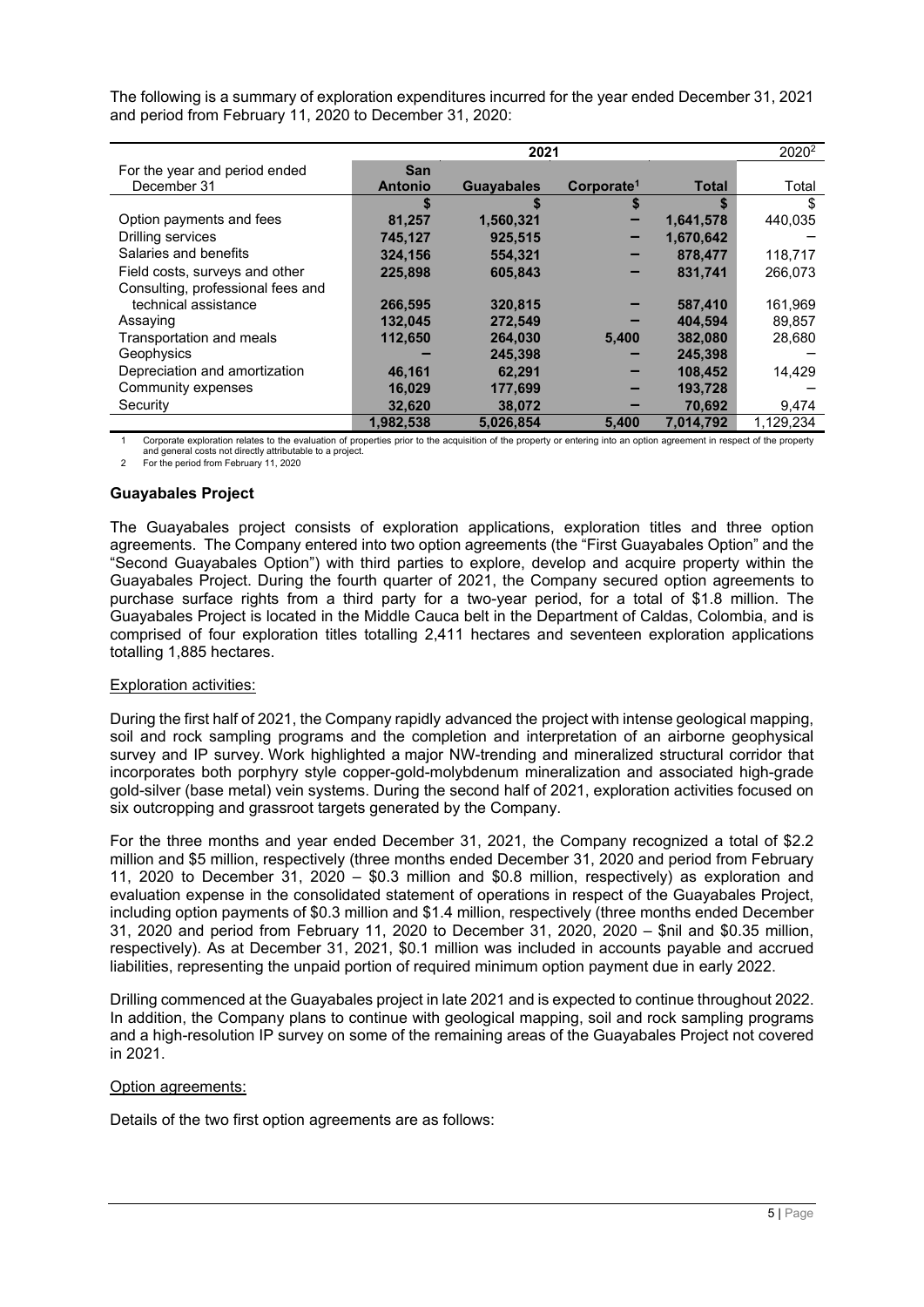# *First Guayabales Option*

On June 24, 2020, the Company entered into the First Guayabales Option to acquire 100 percent of the property covered within the agreement. The terms of the agreement are as follows:

### Phase 1:

The Company must incur a minimum of \$3 million of exploration and evaluation expenditures in respect of property within the First Guayabales Option and make total option payments of \$2 million over a maximum four-year term ending on or before June 24, 2024 in order to proceed to Phase 2 of the agreement.

### Phase 2:

To acquire a 90% interest in the property within the First Guayabales Option, the Company must incur a minimum of \$10 million of incremental exploration and evaluation expenditures in respect of such property and make total option payments of \$2 million payable in equal instalments of \$0.2 million semiannually over a maximum six-year term, commencing after the end of Phase 1.

#### Phase 3:

To acquire the remaining 10% interest in the property within the First Guayabales Option, the Company has the following options:

- provide notice that the Company has elected to pay a 1% NSR commencing on the first calendar day of each month after 85% of the processing plant capacity has been achieved in exchange for the remaining 10% interest;
- acquire 0.625% each year to a total of 10% by paying \$0.25 million semi-annually, commencing at the end of Phase 2, to a total of \$8 million in lieu of the NSR; or
- pay a one-time payment of \$8 million in lieu of the NSR.

In addition, the Company is required to fund and complete all development and construction activities to bring the project to commercial production.

### Summary:

The following is a summary of the option payments and exploration expenditures required to acquire 100% of the property under the First Guayabales Option:

|               |                               | <b>Option</b>   | <b>Exploration</b>  |            |
|---------------|-------------------------------|-----------------|---------------------|------------|
|               |                               | <b>Payments</b> | <b>Expenditures</b> | Total      |
|               |                               |                 |                     |            |
| Total Phase 1 | June 24, 2020 - June 24, 2024 | 2.000.000       | 3.000.000           | 5.000.000  |
| Total Phase 2 | June 24, 2024 - June 24, 2030 | 2.000.000       | 10.000.000          | 12,000,000 |
| Total Phase 3 | To commercial production      | 8.000.0001      |                     | 8.000.000  |
|               |                               | 12.000.000      | 13.000.000          | 25.000.000 |

1 Based on the assumption that the Company does not elect to pay the NSR.

The Company may terminate the agreement at any time, upon notification to the optionor.

For the three months and year ended December 31, 2021, the Company recognized a total of \$0.8 million and \$2.5 million, respectively (three months ended December 31, 2020 and period from February 11, 2020 to December 31, 2020 – \$0.3 million and \$0.8 million, respectively) as exploration and evaluation expense in the consolidated statement of operations in respect of Phase I of the First Guayabales Option, including option payments of \$nil and \$0.4 million, respectively (three months ended December 31, 2020 and period from February 11, 2020 to December 31, 2020 – \$nil and \$0.35 million, respectively).

As at December 31, 2021, and from inception of the agreement, the Company has recognized a total of \$2.6 million as exploration and evaluation expenditures in respect of the minimum expenditures required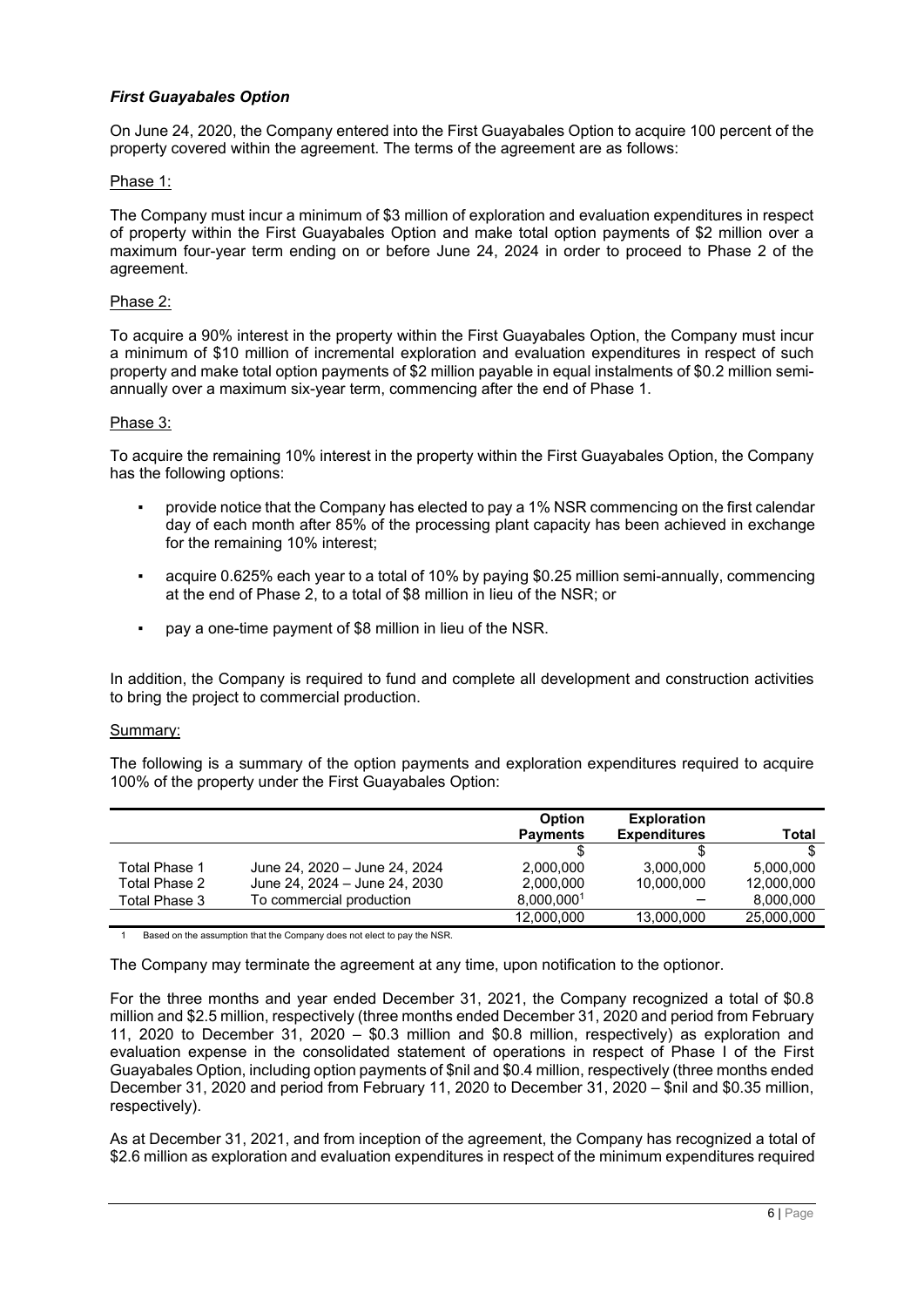under the Phase I of the agreement, and has made total option payments of \$0.75 million required within the agreement.

# *Second Guayabales Option*

On January 4, 2021, the Company entered into the Second Guayabales Option. The terms of the agreement are as follows:

# Phase 1:

The option agreement provides the Company the right to explore the property within the Second Guayabales Option over a four-year term, expiring on January 2, 2025, for total payments over the term of the agreement of \$1.75 million.

# Phase 2:

The option agreement provides the Company the right to explore the property within the Second Guayabales Option over a second four-year term between January 2, 2025 to January 2, 2029 for total payments over the term of \$1 million.

# Phase 3:

Upon completion of Phase 2, the Company is required to pay a total of \$4.3 million over a two-year period ending on January 2, 2030 to acquire 100 percent of the property within the Second Guayabales Option.

The exploration and development program for the Second Guayabales Option, including the amount of expenditures, is at the sole discretion of the Company during the term of the agreement.

### Summary:

The following is a summary of the option payments to acquire the property under the Second Guayabales Option:

|                      | Œ         |
|----------------------|-----------|
| <b>Total Phase 1</b> | 1,750,000 |
| Total Phase 2        | 1,000,000 |
| Total Phase 3        | 4,300,000 |
|                      | 7.050.000 |

The Company may terminate the agreement at any time, upon notification to the optionor.

For the three months and year ended December 31, 2021, the Company recognized a total of \$0.7 million and \$1.8 million, respectively (period from February 11, 2020 to December 31, 2020 – \$nil) as exploration and evaluation expense in the consolidated statement of operations in respect of Phase I of the Second Guayabales Option, including option payments of \$0.3 million and \$1 million, respectively (period from February 11, 2020 to December 31, 2020 – \$nil).

# **San Antonio Project**

On July 9, 2020, the Company entered into an option agreement with a third party to acquire the San Antonio Project. The San Antonio Project is located approximately 80km south of Medellín and is situated in the Middle Cauca belt in the Department of Caldas, Colombia. The San Antonio Project is comprised of one exploration title totalling 1,664 hectares and fifteen exploration applications totalling 3,065 hectares.

The option agreement provides the Company the right to explore, develop and acquire 100 percent of the property over a seven-year term, expiring on July 9, 2027, for total payments over the term of the agreement of \$2.5 million. The Company has the option to pay an additional \$2.5 million to the optionor upon reaching commercial production in exchange for the 1.5% NSR.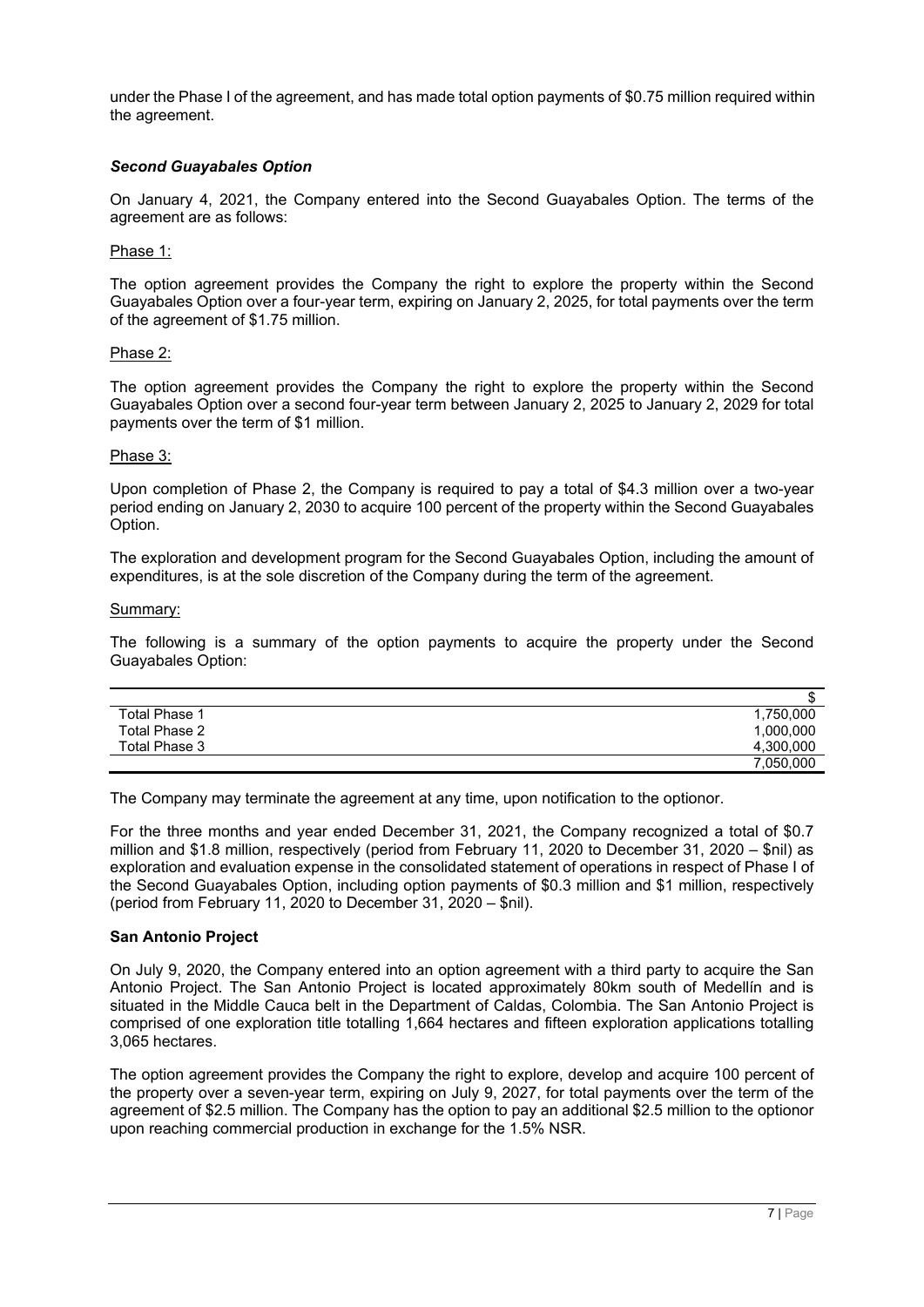Option payments under the agreement are as follows:

|                                     | \$        |
|-------------------------------------|-----------|
| August 8, 2020                      | 30,000    |
| July 9, 2021                        | 50,000    |
| July 9, 2022                        | 100,000   |
| July 9, 2023                        | 150,000   |
| July 9, 2024                        | 250,000   |
| July 9, 2025                        | 420,000   |
| July 9, 2026                        | 750,000   |
| July 9, 2027                        | 750,000   |
|                                     | 2,500,000 |
| Upon reaching commercial production | 2,500,000 |
|                                     | 5,000,000 |

The Company may terminate the agreement at any time, upon notification to the optionor. In addition, the Company may acquire 100 percent of the property at any time prior to the expiration of the agreement by paying all remaining amounts under the agreement.

The exploration and development program, including the amount of expenditures, is at the sole discretion of the Company during the term of the agreement.

### Exploration activities:

During 2021, the Company initiated a maiden 5,000-meter drill program on the San Antonio Project. The aim of the program was to initially determine the near surface geometry of three targets and once defined, begin testing the potential for multiple, concealed, mineralized porphyry and breccia bodies within an area measuring approximately 2 x 1 kilometers ("km"). Surface work in this area had outlined anomalous gold and molybdenum soil values in association with altered porphyry intrusive bodies, porphyry-related stockwork quartz veining, hydrothermal breccias and polymetallic veins. To date, the Company has made a significant grassroot discovery at the Pound target, one of the three targets generated at the San Antonio project.

For the three months and year ended December 31, 2021, the Company recognized a total of \$0.1 million and \$2 million, respectively (three months ended December 31, 2020 and period from February 11, 2020 to December 31, 2020 – \$0.2 million and \$0.3 million, respectively) as exploration and evaluation expense in the consolidated statement of operations and comprehensive loss in respect of the San Antonio Project.

In 2022, the Company plans to conduct an IP survey to further delineate the drill targets. Once completed and analyzed, the Company plans to conduct follow up drilling.

### <span id="page-7-0"></span>**SELECTED ANNUAL CONSOLIDATED FINANCIAL INFORMATION**

The Company's presentation and functional currency are U.S. dollars.

|                                        | December 31, | December 31, |
|----------------------------------------|--------------|--------------|
| As at                                  | 2021         | 2020         |
|                                        |              |              |
| <b>Consolidated Financial Position</b> |              |              |
| Cash and cash equivalents              | 16,308,805   | 1.717.385    |
| Total assets                           | 17,265,987   | 2,337,576    |
| Working capital <sup>1</sup>           | 15,078,380   | 1,817,977    |
| Equity                                 | 15,578,298   | 1,893,041    |

Working capital is current assets less current liabilities.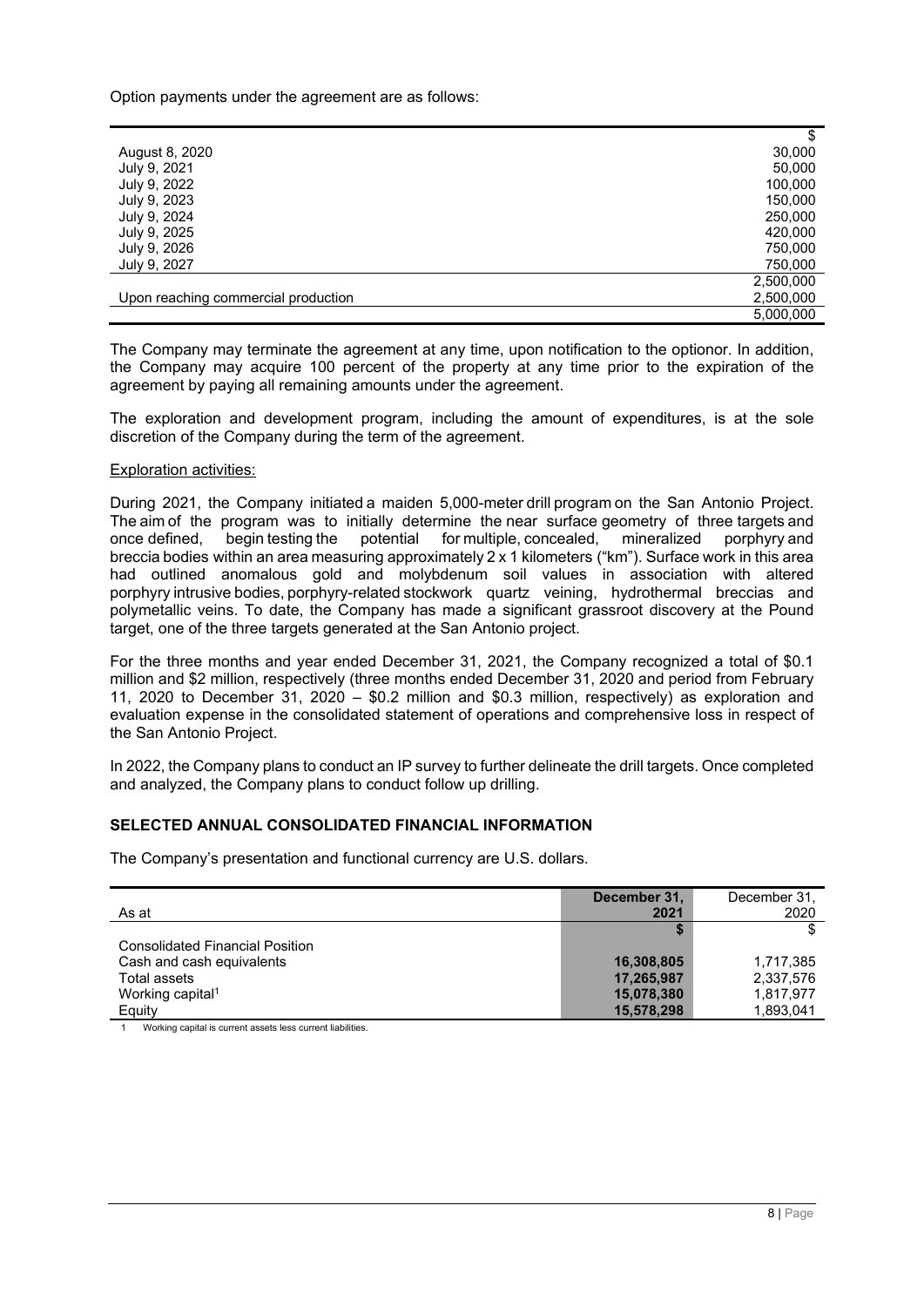|                                                                                                                          | Three months ended<br>December 31 |                            | Year and period ended<br>December 31 |                             |
|--------------------------------------------------------------------------------------------------------------------------|-----------------------------------|----------------------------|--------------------------------------|-----------------------------|
|                                                                                                                          | 2021                              | 2020                       | 2021                                 | 2020 <sup>1</sup>           |
|                                                                                                                          | \$                                | \$                         | \$                                   | \$                          |
| <b>Consolidated Operating Results</b><br>Exploration and evaluation expense<br>Loss on revaluation of warrants liability | (2,307,528)                       | (466, 971)                 | (7,014,792)<br>(5,087,559)           | (1, 129, 234)<br>(192, 353) |
| Net loss and comprehensive loss<br>Basic and diluted loss per common                                                     | (3,628,004)                       | (786,745)                  | (17, 306, 513)                       | (1,700,470)                 |
| share                                                                                                                    | (0.08)                            | (0.05)                     | (0.47)                               | (0.13)                      |
| <b>Consolidated Cash Flow</b><br>Operating cash outflow<br>Financing cash inflow<br>Net cash inflow, including foreign   | (3,291,525)<br>6,692              | (1, 178, 597)<br>2,315,660 | (7,867,408)<br>23,069,791            | (1,607,337)<br>3,362,255    |
| exchange effect on cash balances                                                                                         | (3, 406, 587)                     | 1,091,720                  | 14,591,420                           | 1,717,385                   |

<span id="page-8-0"></span>1 For the period from February 11, 2020

# **OVERVIEW OF CONSOLIDATED FINANCIAL RESULTS**

The Company's results for three months and year ended December 31, 2021 was net loss of \$3.6 million (\$0.08 per share) and \$17.3 million (\$0.47 per share), respectively (three months ended December 31, 2020 and period from February 11, 2020 to December 31, 2020 – \$0.8 million (\$0.05 per share) and \$1.7 million (\$0.13 per share), respectively) is mainly a result of the following:

- Exploration expenditures for the three months and year ended December 31, 2021 were \$2.3 million and \$7 million, respectively (three months ended December 31, 2020 and period from February 11, 2020 to December 31, 2020 – \$0.4 million and \$1.1 million, respectively), including option payments totalling \$0.3 million and \$1.45 million, respectively (three months ended December 31, 2020 and period from February 11, 2020 to December 31, 2020 – \$nil and \$0.4 million, respectively).
- General and administrative expense for the three months and year ended December 31, 2021 was \$1.3 million and \$3.2 million, respectively (three months ended December 31, 2020 and period from February 11, 2020 to December 31, 2020 – \$0.2 million and \$0.3 million, respectively), including:
	- $\circ$  Compensation costs related to share-based payments for the three months and year ended December 31, 2021 of \$0.5 million and \$1.1 million, respectively (three months ended December 31, 2020 and period from February 11, 2020 to December 31, 2020 – \$0.07 million and \$0.09 million, respectively).
	- o Share-based payments include 1,548,750 options and 2,488,750 options granted, respectively, during the three months and year ended December 31, 2021 (three months ended December 31, 2020 and period from February 11, 2020 to December 31, 2020 – 920,000 options and 2,220,000 options, respectively) with average grant date fair values of \$2.84 and \$2.48 per share, respectively (three months ended December 31, 2020 and period from February 11, 2020 to December 31, 2020 – \$0.31 per share and \$0.18 per share, respectively).
- RTO Transaction and public listing expense of \$1.5 million.
- Revaluation of warrants liability for the three months and year ended December 31, 2021 was \$nil and a \$5.1 million loss, respectively (three months ended December 31, 2020 and period from February 11, 2020 to December 31, 2020 – \$nil and \$0.2 million, respectively).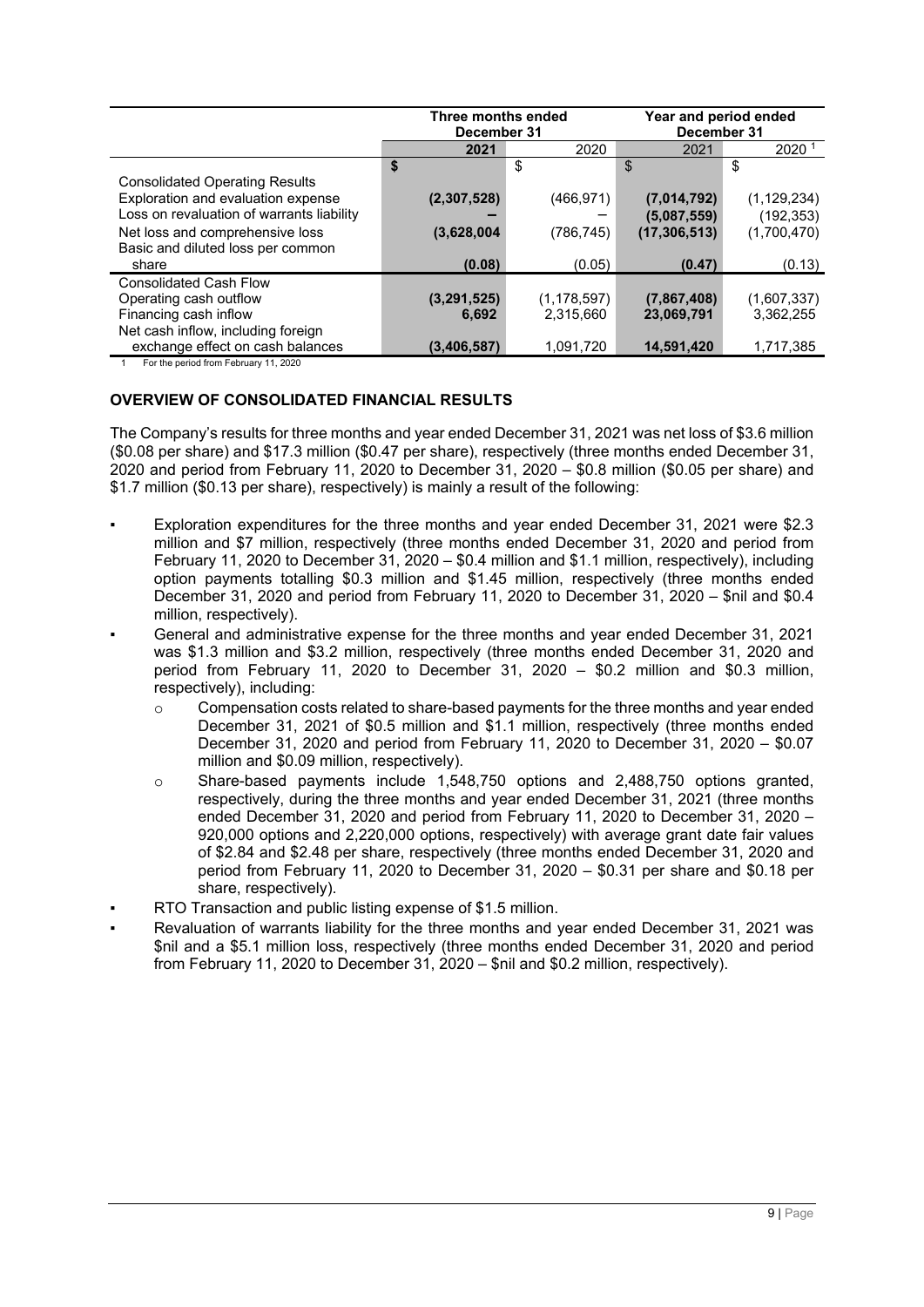# <span id="page-9-0"></span>**SUMMARY OF CONSOLIDATED QUARTERLY RESULTS**

The following table sets forth selected consolidated financial information, prepared in accordance with IFRS, for each of the Company's eight most recently completed quarters.

|                   | Q4<br>2021  | Q <sub>3</sub><br>2021 | Q2<br>2021   | Q <sub>1</sub><br>2021 | Q <sub>4</sub><br>2020 | Q <sub>3</sub><br>2020 | Q <sub>2</sub><br>2020 | Q1<br>2020 |
|-------------------|-------------|------------------------|--------------|------------------------|------------------------|------------------------|------------------------|------------|
|                   |             |                        |              |                        |                        |                        |                        |            |
|                   |             |                        |              |                        |                        |                        |                        |            |
| Net income (loss) | (3,628,004) | 133.788                | (11,719,806) | (2,092,492)            | (786, 745)             | (366, 288)             | (547, 437)             |            |
| Basic and diluted |             |                        |              |                        |                        |                        |                        |            |
| income (loss) per |             |                        |              |                        |                        |                        |                        |            |
| share             | (0.08)      | 0.003                  | (0.38)       | (0.09)                 | (0.06)                 | (0.02)                 | (0.05)                 |            |

From February 11, 2020, date of incorporation of Old CMI.

As the Company is currently in the exploration stage, variations in the quarterly results are mainly due to the exploration activities, the impact of fluctuation of exchange rates on cash balances and the revaluation of derivative instruments.

# <span id="page-9-1"></span>**LIQUIDITY AND MANAGEMENT OF CAPITAL RESOURCES**

The Company has no operating cash flow from a producing mine and therefore must utilise its current cash reserves and funds obtained from equity financing transactions, including the Offering (see "Business Transaction" in this MD&A) to fund its operating and exploration activities, including payments subject to exploration option agreements (see "Exploration Summary" in this MD&A).

The Company's objectives in managing capital are to ensure the entity continues as a going concern and to achieve optimal returns for its stakeholders. In addition, the Company will continue to assess new properties and seek to acquire an interest in additional properties if it believes there is sufficient potential, if they fit within the Company's overall strategic plan and if the Company has sufficient financial resources to do so. Management considers future capital requirements to sustain the future operation of the business, including current and new exploration program requirements, and assesses market conditions to determine when adjustments to the capital structure is appropriate.

For the year ended December 31, 2021, the Company raised \$23.3 million (C\$28.6 million) from the closing of the Offering (See the "Business Transaction" section in this MD&A) and the exercise of warrants and options (period from February 11, 2020 to December 31, 2020 – \$3.1 million through private equity financing, including the exercise of warrants).

As at December 31, 2021, the Company's cash and working capital position (current assets less current liabilities) was \$16.3 million and \$15.1 million, respectively (December 31, 2020 – \$1.7 million and \$1.8 million, respectively). The Company will utilize its working capital towards general operating activities and the advancement of its exploration programs, including its obligations under its exploration option agreements (see "Exploration Summary" in this MD&A).

# **Cash Flow Items**

The following is a summary of the Company's cash flows for the three months and year ended December 31, 2021 and 2020<sup>1</sup>:

|                             | December 31 | Three months ended |             | Year and period ended<br>December 31 |
|-----------------------------|-------------|--------------------|-------------|--------------------------------------|
|                             | 2021        | 2020               | 2021        | 2020 <sup>1</sup>                    |
|                             |             | Œ                  |             |                                      |
| Operating activities        | (3,291,525) | (1, 178, 597)      | (7,867,408) | (1,607,338)                          |
| Financing activities        | 6,692       | 2,315,660          | 23,069,791  | 3,362,256                            |
| Investing activities        | (50, 074)   | (49,992)           | (234, 030)  | (52, 923)                            |
|                             | (3,334,907) | 1,087,071          | 14,968,353  | 1,701,995                            |
| Foreign exchange on cash    | (71,680)    | 4,949              | (376, 933)  | 15,390                               |
| Net change in cash balances | (3,406,587) | 1,092,020          | 14,591,420  | 1,717,385                            |

1 For the period from February 11, 2020

# *Operating Activities*

Operating cash outflow for the three months and year ended December 31, 2021 was \$3.3 million and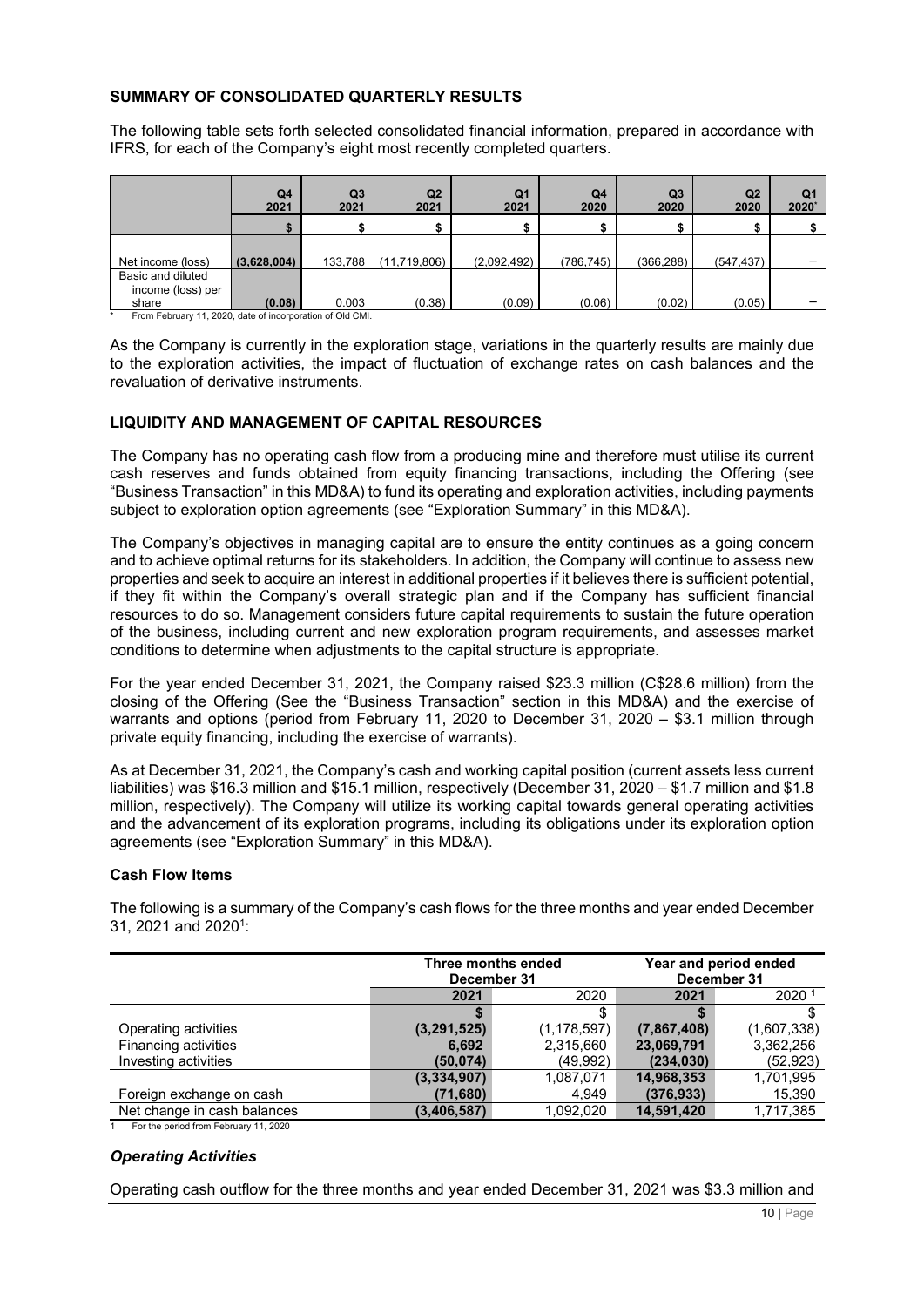\$7.9 million, respectively, compared to the \$1.2 million and \$1.6 million, respectively, for the three months ended December 31, 2020 and period from February 11, 2020 to December 31, 2020. The change is mainly due to the increase of exploration activities in 2021.

### *Financing Activities*

Net cash inflow from financing activities for the three months and year ended December 31, 2021 was \$nil and \$23.1 million, respectively, compared to \$2.3 million and \$3.4 million, respectively, for the three months ended December 31, 2020 and the period from February 11, 2020 to December 31, 2020. The increase is due to the closing of the Offering in 2021 and the exercise of subscription warrants and finders' warrants (See the "Business Transaction" section in this MD&A).

### *Investing Activities*

Cash outflow for investing activities for the three months and year ended December 31, 2021 were \$0.05 million and \$0.2 million, respectively, compared to the \$0.05 million for the three months ended December 31, 2020 and period from February 11, 2020 to December 31, 2020 and relate to the acquisition of fixed assets.

### <span id="page-10-0"></span>**EQUITY AND WARRANTS**

### **Fully Diluted Shares**

| As at                                      | December 31,<br>2021    | December 31<br>2020     |
|--------------------------------------------|-------------------------|-------------------------|
| Shares issued<br>Stock options outstanding | 47,386,715<br>3,798,750 | 21.617.465<br>2,120,000 |
|                                            | 51,185,465              | 23,737,465              |

### **Share Capital**

As at December 31, 2021, the Company had a total of 47,386,715 Common Shares resulting from the issuance of shares for the RTO Transaction, the Offering, private equity financing in 2020, including unit placements whereby both common shares and common share purchase warrants were issued, and the exercise of warrants and options.

Total proceeds raised for the year ended December 31, 2021 from the Offering was \$23.2 million (C\$28.5 million), including the exercise of warrants issued as part of the Offering. Proceeds from the Offering and unit placements in 2020 were allocated between shares and warrants issued on the residual fair value method within the unit using the Black-Scholes option pricing model to determine fair value for the warrants. See also the "Warrants" section of this MD&A.

Similarly, total financing costs of \$0.5 million for the Offering, including the value of the Finders' Units of \$0.4 million, was allocated between the Subscription Shares and the Subscription Warrants, with \$0.4 million recognized as a reduction of share capital and \$0.1 million recognized as financing cost in the consolidated statement of operations and comprehensive loss for the year ended December 31, 2021.

### **Warrants**

For the year ended December 31, 2021 and during 2020, the Company had warrants denominated in Canadian dollars. Proceeds from unit placements are allocated between shares and warrants issued on the residual fair value method within the unit. Fair value for the warrants was determined using the Black-Scholes option pricing model. See also the "Business Transaction" section of this MD&A.

Subscription Warrants were classified as derivative financial liabilities, presented as warrants liability on the consolidated statement of financial position and measured at fair value until the instruments were exercised or extinguished in the consolidated financial statements. Gains or losses arising from the revaluation of a Subscription Warrant on the date of exercise or on the financial reporting date was recognized in the consolidated statement of operations and comprehensive loss. Warrants issued and exercised in 2020 were accounted for in the same manner as Subscription Warrants.

The Finders' Units are accounted for under IFRS 2 – Share-Based Payments ("IFRS 2"), as they were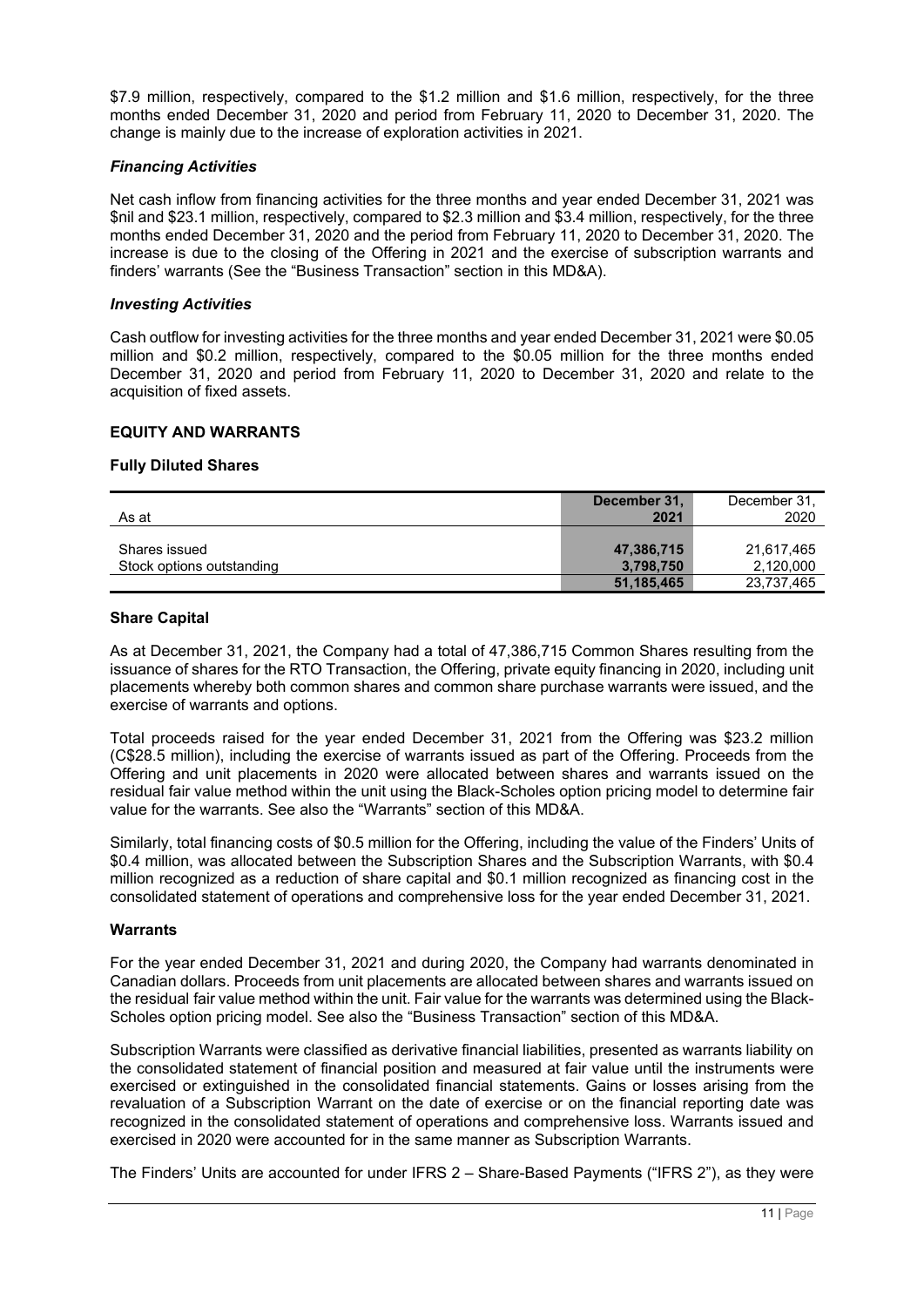issued in exchange for services and therefore, the value allocated to the Finders' Warrants are classified in warrants reserve, a component of contributed surplus, and are not subsequently revalued. The value of services received is determined to be the issue price of the Finders' Units on the date of issue, May 20, 2021, and were allocated between Finders' Shares and Finders' Warrants on the residual fair value method within the unit. Fair value for the Finders' Warrants was determined using the Black-Scholes option pricing model.

The issue date fair value on May 20, 2021 of the warrants liability in respect of the Subscription Warrants and the warrants reserve in respect of the Finders' Warrants was \$2.9 million and \$0.1 million, respectively.

For the year ended December 31, 2021, 6,495,000 Subscription Warrants and 267,250 Finders' Warrants were exercised, as a result of the Company exercising its right to accelerate the expiry date to August 9, 2021 and resulting in a total of \$10.8 million (C\$13.5 million) received by the Company. All remaining unexercised warrants expired. The fair value of the Subscription Warrants exercised was revalued to \$8.0 million and transferred to contributed surplus. As at December 31, 2021, the balance of the warrants liability was \$nil.

For the three months and year ended December 31, 2021, the Company recognized a derivative loss of \$nil and \$5.1 million, respectively (three months ended December 31, 2020 and period from February 11, 2020 to December 31, 2020 – derivative loss of \$nil and \$0.2 million, respectively) in respect of the revaluation of warrants classified within warrants liability.

# **Options**

As at December 31, 2021, 3,798,750 (December 31, 2020 – 2,120,000) stock options were outstanding at an average exercise price of C\$1.78 (December 31, 2020 – C\$0.37), of which 753,335 (December 31, 2020 – nil) were exercisable. The exercise in full of the outstanding stock options would raise a total of approximately C\$6.8 million. Options expire between 2022 and 2026. Management does not know when and how much will be collected from the exercise of such securities as this is dependent on the determination of the option holders and the market price of the Common Shares.

### **Outstanding Equity Data**

As of April 7, 2022, the Company had 47,386,715 Common Shares and a total of 3,833,750 share options outstanding to purchase Common Shares. All Subscription Warrants and Finders' Warrants have been exercised in 2021.

# <span id="page-11-0"></span>**TRENDS AND RISKS THAT AFFECT THE COMPANY'S FINANCIAL CONDITION**

Please see the "Market Trends" and "Risks and Uncertainties" sections of this MD&A for information regarding known trends, demands, commitments, events or uncertainties that are reasonably likely to have an effect on the Company's business and industry and economic factors affecting the Company's performance.

# <span id="page-11-1"></span>**CONTRACTUAL OBLIGATIONS, COMMITMENTS AND OPTION AGREEMENTS**

### **Contractual Obligations and Commitments**

As at December 31, 2021, the Company had the following contractual commitments and obligations:

|                                | <b>Total</b> | Less than<br>1 Year | Years                    | $2-3$ 4 – 5 Years        | <b>Greater than 5</b><br>Years |
|--------------------------------|--------------|---------------------|--------------------------|--------------------------|--------------------------------|
|                                |              |                     |                          |                          |                                |
| Other lease commitments        | 29.239       | 29.239              |                          | _                        |                                |
| Service contracts <sup>1</sup> | 389.239      | 389.239             | _                        |                          |                                |
|                                | 418,478      | 418,478             | $\overline{\phantom{0}}$ | $\overline{\phantom{a}}$ |                                |

Represents drilling and induced polarization (IP) contracts.

# **Option Agreements**

The Company has the option to terminate its option agreements at any time without any financial consequences. Future expenditures are therefore dependent on the success of exploration and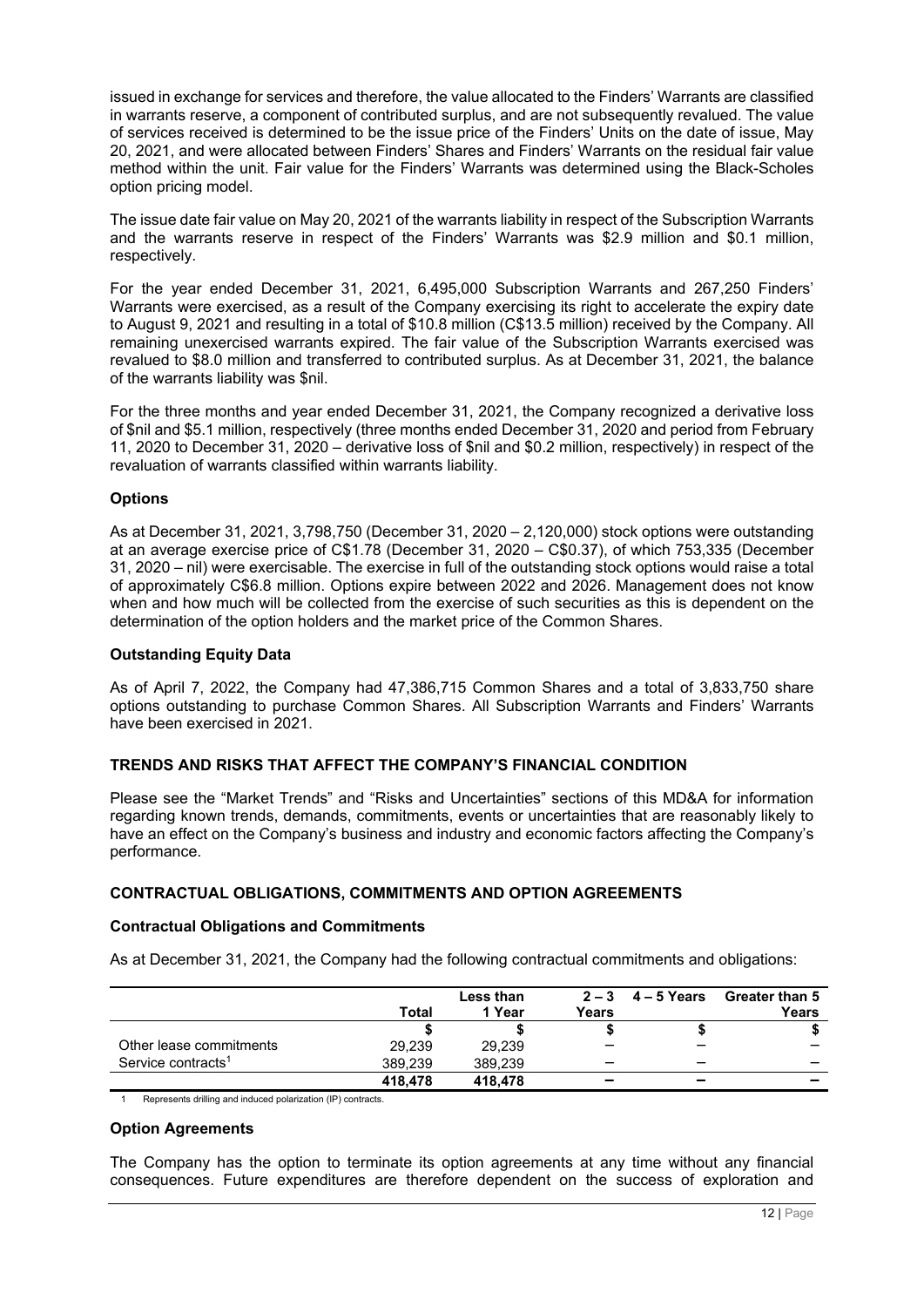development programs and a decision by management to continue or exercise its option(s) for the relevant project and agreement.

As at December 31, 2021, the timing of expenditures, including option payments, under the Company's option agreements are as follows:

|                                       | Total      | Less than<br>1 Year | $2 - 3$<br>Years | $4 - 5$ Years | Greater than 5<br>Years |
|---------------------------------------|------------|---------------------|------------------|---------------|-------------------------|
|                                       |            |                     |                  |               |                         |
| First Guayabales Option <sup>1</sup>  | 21,671,624 | 668.650             | 2.002.974        | 3,999,997     | 15,000,003              |
| Second Guayabales Option <sup>2</sup> | 6,126,434  | 76.434              | 500.000          | 500,000       | 5,050,000               |
| San Antonio Option                    | 4,920,000  | 100.000             | 400.000          | 1,170,000     | 3,250,000               |
| Other Option agreements               | 1,772,735  |                     | 1.772.735        |               |                         |
|                                       | 34.490.793 | 845.084             | 4.675.709        | 5,669,997     | 23,300,003              |

1 Based on the assumption that the Company does not elect to pay the NSR. Timing of remaining required exploration expenditures are estimated by management.<br>2 Excludes required minimum option payments as at December 31 202 2 Excludes required minimum option payments as at December 31, 2021.

# <span id="page-12-0"></span>**RELATED PARTY TRANSACTIONS**

As at December 31, 2021, \$nil (December 31, 2020 – \$0.01 million) is payable to an employee in respect of expenses incurred on behalf of the Company in 2020.

# <span id="page-12-1"></span>**FINANCIAL INSTRUMENTS AND RELATED RISKS**

All financial instruments are required to be measured at fair value on initial recognition. The fair value is based on quoted market prices, unless the financial instruments are not traded in an active market. In this case, the fair value is determined by using valuation techniques like discounted cash flows, the Black-Scholes option pricing model or other valuation techniques. Measurement in subsequent periods depends on the classification of the financial instrument. A description of financial instruments and their fair value is included in the audited consolidated financial statements for the year ended December 31, 2021.

# <span id="page-12-2"></span>**OFF-BALANCE SHEET ARRANGEMENTS**

As of the date of this MD&A, the Company does not have any off-balance sheet arrangements that have, or are reasonably likely to have, a current or future effect on the results of operations or financial condition of the Company, including, without limitation, such considerations as liquidity and capital resources.

# <span id="page-12-3"></span>**MARKET TRENDS**

### **Global Financial Market Conditions**

Events and conditions in the global financial markets, particularly over the last two years, continue to impact gold prices, commodity prices, interest rates and currency rates. These conditions, as well as market volatility, may have a positive or negative impact on the Company's operating costs, project exploration expenditures and planning of the Company's projects.

### **Gold Market**

The Company's economic assessment of its gold projects is impacted by the market-driven gold price. The gold market is affected by negative real interest rates over the near-to-medium term, continued sovereign debt risks, elevated geo-political risks, mine production and substantial above-ground reserves that can affect the price should a portion of these reserves be brought to market.

While many factors impact the valuation of gold, traditionally the key factors are actual and expected U.S. dollar value, global inflation rates, oil prices and interest rates.

The gold price has displayed considerable volatility in the last few years. Continued uncertainties in major markets, specifically in the U.S. and European countries, and increased trade tensions between the U.S. and China and heightened geo-political risks in Europe were the main driving forces in the demand and volatility for gold. The daily closing spot gold price during in 2021 was between \$1,684 and \$1,943 per ounce, for an average price in 2021 of \$1,799 per ounce.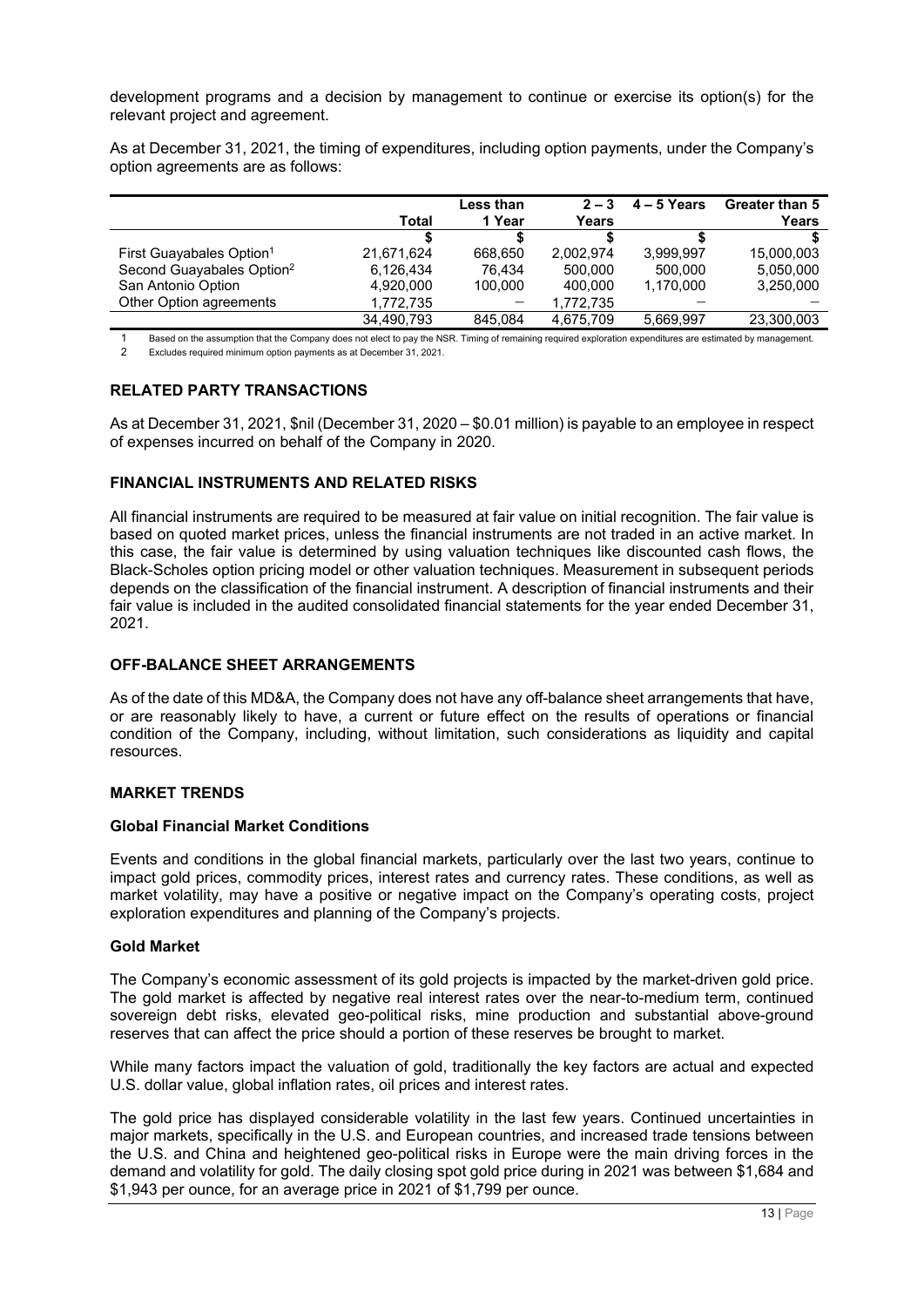# **Currency**

The Company's functional and reporting currency is the U.S. dollar. The key currencies to which the Company is exposed are the Canadian dollar and the Colombian peso, which have experienced volatility relative to the U.S. dollar over the last several years. Fluctuation of the Canadian dollar against the U.S. dollar has a direct impact on the Company as proceeds from equity financing are in Canadian dollars. However, the Company has mitigated the majority of this impact by converting a significant portion of proceeds received from the Offering to U.S. dollars and Colombian pesos. Fluctuation of the Colombian peso has a direct impact on the Company's exploration and operating activities.

The Company expects to have significant U.S. dollar and Colombian peso requirements, mainly in relation to exploration activities, salaries and exploration option payments. As at December 31, 2021, the Company held \$16.3 million in cash, of which \$9.2 million was in U.S. dollars, \$0.8 million was in Canadian dollars, and \$6.3 million was in Colombian pesos. Purchases of additional Canadian dollars and Colombian pesos will be required to meet the Company's obligations in local jurisdictions.

As at April 7, 2022, the Company held \$12.2 million in cash, of which \$6.6 million was in U.S. dollars, \$0.4 million in Canadian dollars, and \$5.2 million in Colombian pesos, representing approximately 54%, 3%, and 43%, respectively of total cash balances.

# <span id="page-13-0"></span>**CRITICAL ACCOUNTING ESTIMATES AND JUDGEMENTS**

Estimates and assumptions are continually evaluated and are based on historical experience and other factors, including expectations of future events that are believed to be reasonable under the circumstances. The determination of estimates requires the exercise of judgement based on various assumptions and other factors such as historical experience and current and expected economic conditions. Actual results could differ from those estimates.

Critical accounting estimates and assumptions as well as critical judgements in applying the Company's accounting policies are detailed in Note 3 of the audited consolidated financial statements for the year ended December 31, 2021.

# <span id="page-13-1"></span>**CHANGES IN ACCOUNTING POLICIES**

# **Future Accounting Changes**

The following revised standards and amendments, unless otherwise stated, are effective on or after January 1, 2022, with early adoption permitted, and have not been applied in preparing the consolidated financial statements. The Company does not plan to adopt any of these standards before they become effective.

# *IAS 1 – Presentation of Financial Statements*

IAS 1, Presentation of Financial Statements ("IAS 1") was amended to clarify the classification of liabilities between current and noncurrent to be based on the rights that exist at the end of the reporting period and that such classification is unaffected by the expectations of the entity or events after the reporting date. The changes must be applied retrospectively in accordance with IAS 8, Accounting Policies, Changes in Accounting Estimates and Errors ("IAS 8").

IAS 1 was also amended to help preparers in deciding which accounting policies to disclose in their financial statements.

These amendments are effective on or after January 1, 2023. The Company does not expect an impact to its consolidated financial statements on adoption.

# *IAS 16 – Property, Plant and Equipment*

IAS 16, Property, Plant and Equipment ("IAS 16") was amended to prohibit the deduction of proceeds from the sale of items produced from an item of property, plant and equipment while the entity is preparing the asset for its intended use. IAS 16 further clarifies that the financial performance of the asset is not relevant in the assessment of the technical and physical performance of the asset. The changes are effective on or after January 1, 2022.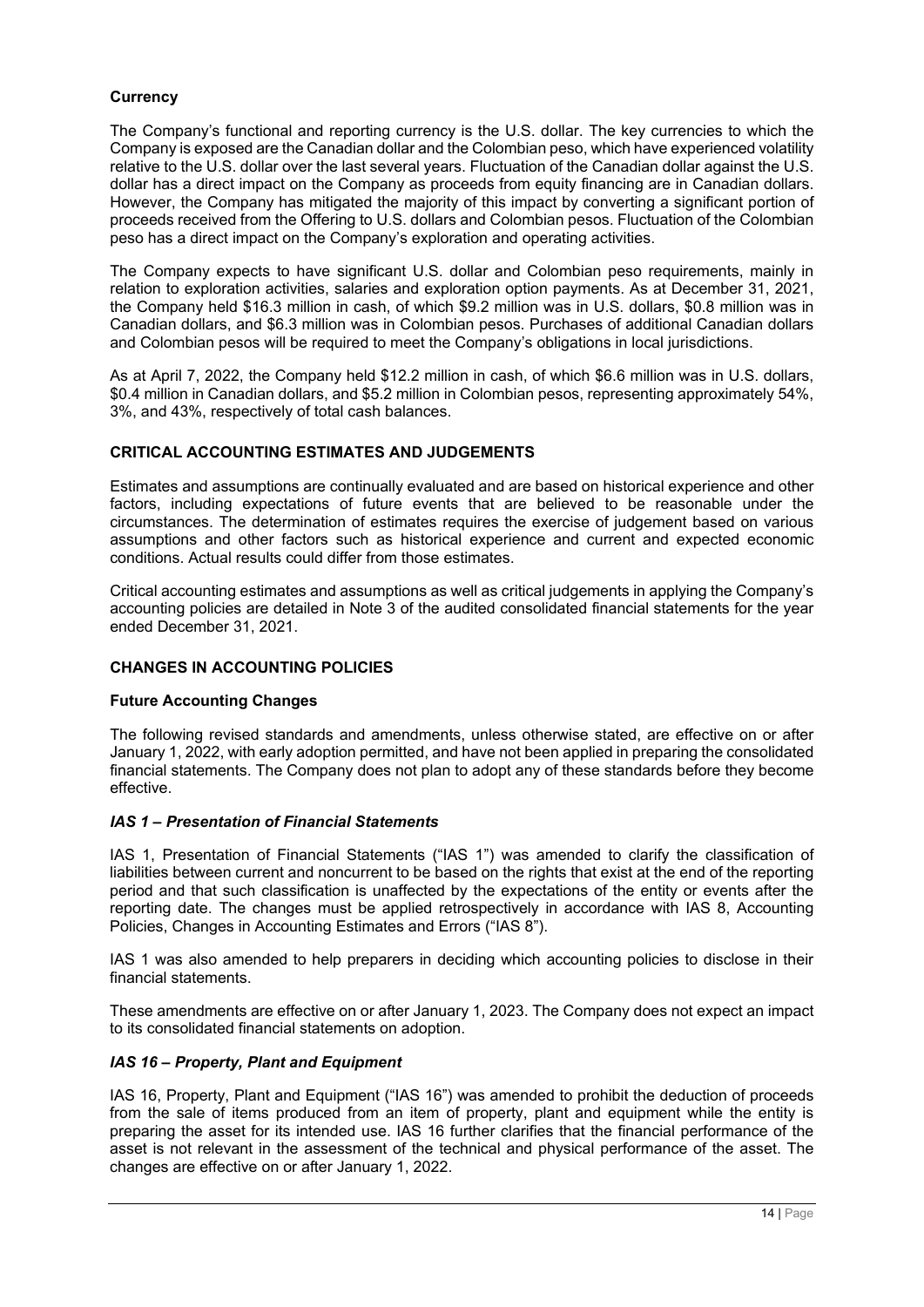The Company does not expect an impact to its consolidated financial statements on adoption as the Company does not expect to be in the construction phase at the time of adoption.

### <span id="page-14-0"></span>**INTERNAL CONTROL OVER FINANCIAL REPORTING AND DISCLOSURE CONTROLS AND PROCEDURES**

The Company's Chief Executive Officer and Chief Financial Officer are responsible for establishing and maintaining disclosure controls and procedures ("DC&P") and internal controls over financial reporting, as those terms are defined in National Instrument 52-109 – *Certification of Disclosure in Issuer's Annual and Interim Filings* ("NI 52-109") for the Company. The Company's controls are based on the Committee of Sponsoring Organizations of the Treadway Commission (2013) framework.

There were no significant changes in the Company's disclosure controls and procedures and internal control over financial reporting, or in other factors that could significantly affect those controls subsequent to the date the Chief Executive Officer and Chief Financial Officer completed their evaluation as of December 31, 2021, nor were there any significant deficiencies or material weaknesses in the Company's internal controls identified requiring corrective actions.

The Company's management, with the participation of its Chief Executive Officer and Chief Financial Officer, has evaluated the effectiveness of the Company's disclosure controls and procedures. Based on such evaluation, the Company's Chief Executive Officer and Chief Financial Officer have concluded that, as of December 31, 2021, the Company's disclosure controls and procedures were effective to provide reasonable assurance that the information required to be disclosed by the Company in reports it files is recorded, processed, summarized and reported, within the appropriate time periods.

The Company's management, including the Chief Executive Officer and the Chief Financial Officer, does not expect that its disclosure controls and internal controls over financial reporting will prevent or detect all errors and fraud. A cost-effective system of internal controls, no matter how well conceived or operated, can provide only reasonable, not absolute, assurance that the objectives of the internal controls over financial reporting are achieved.

### <span id="page-14-1"></span>**EMERGING MARKET DISCLOSURE**

### **Operations in an Emerging Market Jurisdiction**

The Company's mineral properties and principal business operations are located in a foreign jurisdiction, namely the Caldas department of Colombia. Operating in Colombia exposes the Company to various degrees of political, economic and other risks and uncertainties.

### **Board and Management Experience and Oversight**

Key members of the Company's management team and board of directors (the "Board") have extensive experience running business operations in Colombia. Mr. Ari Sussman, the Executive Chairman of the Company, was Chief Executive Officer and a director of Continental Gold Inc. ("Continental Gold"), and Paul Begin, the Chief Financial Officer and Corporate Secretary of the Company, was Chief Financial Officer of Continental Gold, which was the largest gold mining company in Colombia and the first to successfully permit and construct a modern large-scale underground gold mine in the country. Continental Gold was a former Toronto Stock Exchange-listed issuer, from March 2010 until it was acquired by Zijin Mining Group Co., Ltd. in March 2020 for over \$1.4 billion.

Mr. Ossma, the President and Chief Executive Officer of the Company, was the former Vice President, Legal of Continental Gold, and has over 20 years of legal experience in Colombian corporate, environmental, mining and energy law. As Vice President, Legal of Continental Gold, he oversaw the Colombian legal team and was responsible for all legal support efforts in the country.

Ms. García Botero, an independent director of the Company, is a resident of Colombia, and has worked in public finance, urban development, infrastructure, mining, energy, and public-private partnerships (PPPs) as an advisor or in various management positions at the National Planning Department, the Ministry of Finance, and the National Hydrocarbons Agency. From 2010 to 2012 she served as the Deputy Minister of Infrastructure at the Ministry of Transport (Colombia), and from 2012 to 2014, served as President of the National Mining Agency, Ministry of Mining and Energy (Colombia).

Ms. Ana Milena Vásquez, the Executive Vice-President of the Company, has extensive Colombian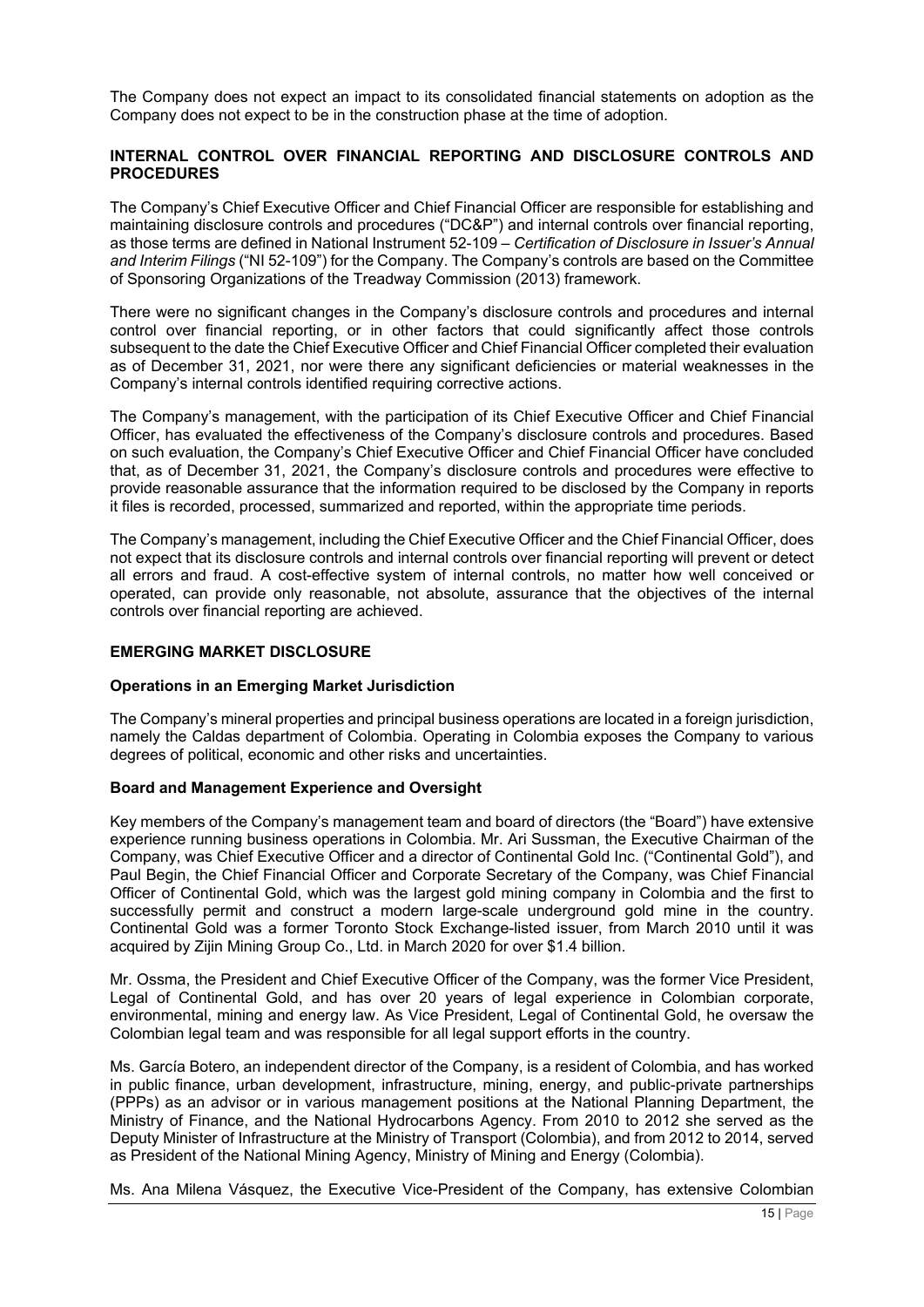experience in mining, community and government affairs. Most recently, she held the position of Senior Vice-President of External Affairs and Sustainability at Continental Gold, leading the environmental, sustainability, communications and international standards programs.

Each of Messrs., Ken Thomas and Paul Murphy, independent directors of the Company, were directors of Continental Gold until the sale of the company to Zijin Mining Group Co., Ltd. in 2020. Mr. Ashwath Mehra is a seasoned executive with over 35 years' experience in the mineral industry with significant exposure in Latin America.

The Board, as well as management and consultants, are actively involved in technical activities, risk assessments and progress reports in connection with the Company's exploration activities. The Colombian-resident Board and management members work directly with local contractors in an operational capacity, and are familiar with the laws, business culture and standard practices in Colombia, are fluent in Spanish, and are experienced in dealing with Colombian government authorities, including with respect to mineral exploration licensing, maintenance, and operations.

# **Communication**

While the reporting language of the head office of the Company is English, the primary operating language in Colombia is Spanish. The senior management team in Colombia and Ms. García Botero, are bilingual in English and Spanish, and Mr. Sussman is fluent in English and conversationally fluent in Spanish. The Company maintains open communication with its Colombian operations through its partially bilingual Board, such that there are no language barriers between the Company's management and local operations.

The Company's management communicates with its in-country operations through phone and video calls and conferences, in-country work, meetings, e-mails, and regular reporting procedures. [In addition,](https://lloredacamacho.com/)  [Collective retained Lloreda Camacho & Co., a law firm based in Bogota, Colombia, as its legal advisors](https://lloredacamacho.com/)  [for all Colombian related matters. Professionals at Lloreda Camacho & Co. acting on behalf of Collective](https://lloredacamacho.com/)  [are bilingual in both English and Spanish.](https://lloredacamacho.com/) 

# **Controls Relating to Corporate Structure Risk**

The Company has implemented a system of corporate governance, internal controls over financial and disclosure controls and procedures that apply to the Company, the Company's branch office ("Branch") and its two indirect Colombian subsidiaries, Minerales Provenza S.A.S. and Minera Campana S.A.S (collectively, the "Colombian Subsidiaries"), which are overseen by the Board and implemented by senior management.

The relevant features of these systems include direct oversight over the Branch and the Colombian Subsidiaries' operations by Omar Ossma, as the sole director of each of the Colombian Subsidiaries and who is also the President and Chief Executive Officer of the Company. Since the Company indirectly holds all of the issued and outstanding equity interests of legal entity that comprises the Branch and the Colombian Subsidiaries, the Company exercises effective control over the Branch and the board of each of the Colombian Subsidiaries, as well as its composition.

Executive management and the Board prepare and review the Colombian Subsidiaries' financial reporting as part of preparing its consolidated financial reporting, and the Company's independent auditors review the consolidated financial statements under the oversight of the Company's Audit **Committee.** 

### **Local Records Management**

The minute books and corporate records of each of the Colombian Subsidiaries are maintained and held by the Company at Avenida El Poblado, Carrera 42 No. 3 Sur 81, Torre 1 Piso 15, Edificio Milla de Oro, Medellin, Colombia. Senior management control these records and the Board and management team have full access.

# **Strategic Direction**

While the exploration operations of each of the Branch and the Company's subsidiaries are managed locally, the Board is responsible for the overall stewardship of the Company and, as such, supervises the management of the business and affairs of the Company. More specifically, the Board is responsible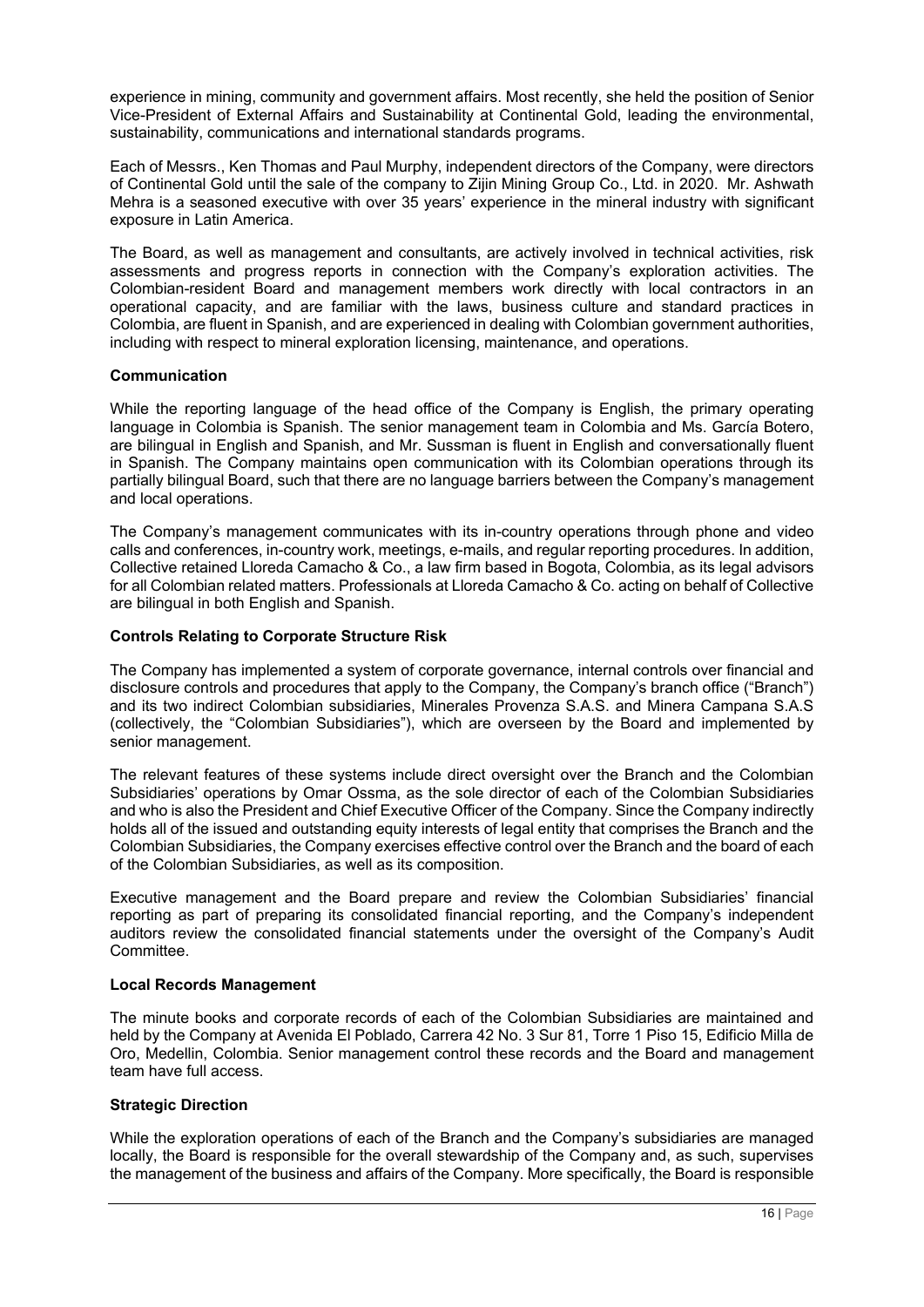for reviewing the strategic business plans and corporate objectives, and approving acquisitions, dispositions, investments, capital expenditures and other transactions and matters that are material to the Company including those of its material subsidiaries

# **Disclosure Controls and Procedures**

The Company has a disclosure policy that establishes the protocol for the preparation, review and dissemination of information about the Company. This policy provides for multiple points of contact in the review of important disclosure matters, which includes input from Board members in Colombia.

# **CEO and CFO Certifications**

In order for the Company's Chief Executive Officer and Chief Financial Officer to be in a position to attest to the matters addressed in the quarterly and annual certifications required by NI 52-109, the Company has developed internal procedures and responsibilities throughout the organization for its regular periodic and special situation reporting, in order to provide assurances that information that may constitute material information will reach the appropriate individuals who review public documents and statements relating to the Company and its subsidiaries containing material information, is prepared with input from the responsible officers and employees, and is available for review by the Chief Executive Officer and Chief Financial Officer of the Company in a timely manner.

# **Managing Cultural Differences**

Differences in cultures and practices between Canada and Colombia are addressed by the engagement of Colombian-resident Board and management members, and local advisors, who have deep operational experience with the mineral exploration industry in Colombia and are familiar with the local laws, business culture and standard practices, have local language proficiency, are experienced in working in Colombia and in dealing with the relevant government authorities and have experience and knowledge of the local banking systems and treasury requirements. In addition, all of the Company's Board and management team members that are non-resident Colombians have been involved in the Colombian mineral exploration and development industry for over 10 years through their involvement with Continental Gold (as further described above), developing an understanding of the relevant cultural differences and helping in mitigating potential risks from cultural differences.

# **Transactions with Related Parties**

The Company is subject to applicable Canadian securities law and accounting rules with respect to approval and disclosure of potential related party transactions and has procurement and other policies in place which it follows to mitigate risks associated with potential related party transactions. The Company may in the future transact with related parties from time to time, in which case such related party transactions may require disclosure in the consolidated financial statements of the Company and in accordance with applicable Canadian securities laws.

# **Controls Relating to Verification of Property Interests**

The Company engaged a local team with broad experience in mining exploration in Colombia, as well as in legal, social, and environmental matters. The lead team in Colombia was previously successful in licensing, building, and putting into operation other mining projects in Colombia. This contributed to obtaining an understanding of the framework surrounding the good standing of the Company's properties and assets, from a legal, social, and environmental perspective.

The lead team was tasked with the negotiation and acquisition of properties that comprise the San Antonio and Guayabales projects. The current President and Chief Executive Officer of the Company, Mr. Omar Ossma, who lead the negotiations and acquisitions of the Company's current projects, is a licensed lawyer in Colombia, with more than 20 years of professional experience in Colombian corporate, environmental, mining and energy law, 15 of which have been dedicated to the mining and energy sectors. His knowledge of the legal framework of mineral properties and assets assisted the Company in negotiating and entering into legally binding agreements under Colombian law, ensuring the good standing of the Company´s rights over the acquired assets and properties.

The Company also retained an established and leading law firm based in Bogota, Colombia, as its legal advisors for all Colombian related matters, that is widely known for their mining practice. In addition to providing a wide array of legal services beginning from the date of incorporation of the Company's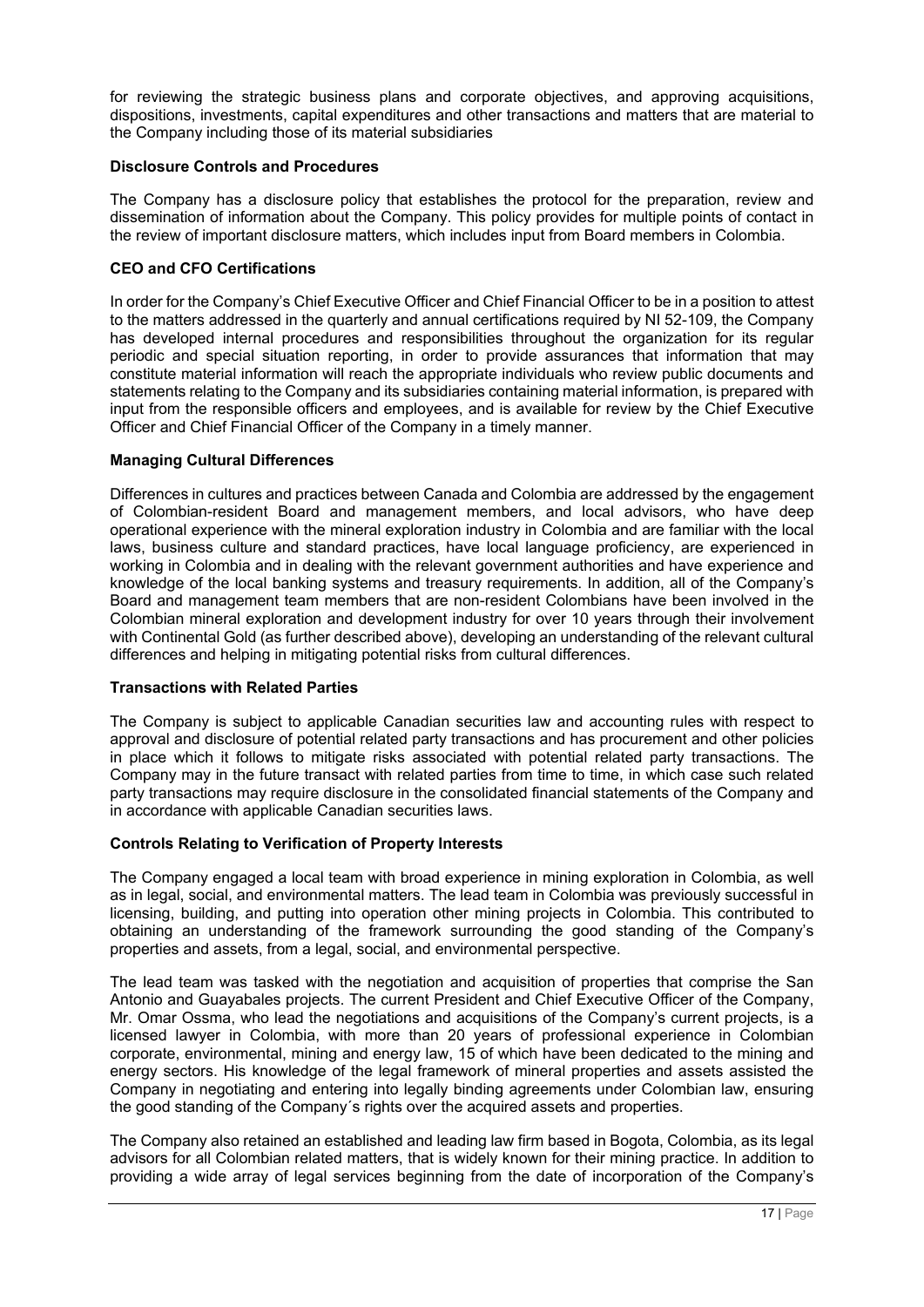Colombian subsidiaries, the law firm also prepared and delivered title opinions with respect to the Company's current Colombian properties.

In addition, the Company retained two independent consulting firms specializing in the mining sector, with significant experience in social, engineering, environmental and other sustainability matters that prepared and delivered a due diligence report on the socio-economic and environmental conditions of the properties comprising the San Antonio Option, as well as the first and second Guayables options, and a baseline study report on the performance of certain socio-economic, health and safety measures in the property area.

# **License, Permitting and other Regulatory Approvals**

Based on consultations with its local advisers and government authorities, the Company satisfied itself that it has obtained all required permits, licenses and other regulatory approvals to carry out its business in Colombia. The table set out below details which material permits, business licenses and other regulatory approvals are required for the Company to carry out its business operations in Colombia.

| Material permit, license and/or other regulatory                                                                                                                                                                                                                                                                                                                          | Material permit, license and/or regulatory                                                                                                                                                                                     |  |  |
|---------------------------------------------------------------------------------------------------------------------------------------------------------------------------------------------------------------------------------------------------------------------------------------------------------------------------------------------------------------------------|--------------------------------------------------------------------------------------------------------------------------------------------------------------------------------------------------------------------------------|--|--|
| approval required to conduct operations                                                                                                                                                                                                                                                                                                                                   | approval obtained by the Company                                                                                                                                                                                               |  |  |
| Operating as a company requires a Public<br>commercial registry before the Chamber of<br>Commerce. This registry also activates a Tax<br>Registry.                                                                                                                                                                                                                        | Obtained.                                                                                                                                                                                                                      |  |  |
| Prospecting activities (all exploration excluding<br>drilling) are free activities in Colombia, and require<br>no permit, other than authorization for land access<br>from private owner.                                                                                                                                                                                 | The Company generally negotiates land access<br>permits in advance to its operations. Currently, the<br>Company has all required land access permits for<br>its current prospecting campaign.                                  |  |  |
| Drilling activities require a valid mining right and/or<br>mining title granted by the National<br>Mining<br>Authority.                                                                                                                                                                                                                                                   | The Company is conducting exploration activities<br>on mining titles LH0071-17, 781-17, HI8-15231 and<br>IIS-10401 which are validly granted mining titles.                                                                    |  |  |
| Drilling activities will require authorization for land<br>access from private owner.                                                                                                                                                                                                                                                                                     | The Company generally negotiates land access<br>permits in advance to its operations. Currently, the<br>Company has all required land access permits for<br>its current drilling campaign.                                     |  |  |
| Exploration activities<br>not<br>subject<br>are<br>to<br>environmental license. However, if the activities<br>require the use of natural renewable resources<br>(such as water catchments, dumpings<br>and<br>timbering, amongst others) the Company will<br>require a filing, and further permission, before the<br>regional environmental corporation in the territory. | The Company has been granted water rights for its<br>drilling campaign, both in San Antonio and<br>Guayabales projects, and may also recur to<br>purchase water in bulk to perform its drilling<br>campaign.                   |  |  |
| Construction of a mining project, and its operation<br>requires an environmental license granted by an<br>environmental authority.                                                                                                                                                                                                                                        | The Company is not currently in a position to<br>advance either of its properties to the development<br>and construction phase of a mining project,<br>therefore it does not require an environmental<br>license at this time. |  |  |
| Construction of a mining project, and its operation<br>requires a work plan approved by the applicable<br>mining authority.                                                                                                                                                                                                                                               | The Company is not currently in a position to<br>advance either of its properties to the development<br>and construction phase of a mining project,<br>therefore it does not require a work plan at this time.                 |  |  |

### <span id="page-17-0"></span>**RISKS AND UNCERTAINTIES**

The business of the Company is subject to a variety of risks and uncertainties. Investment in Common Shares should be considered highly speculative and involves a high degree of risk due to the nature of the Company's business and the present stage of development, production and exploration and the location of its properties in Colombia. Readers should carefully consider the risks disclosed in this MD&A, and the audited consolidated financial statements for the year ended December 31, 2021. These risk factors are not a definitive list of all risk factors associated with an investment in the Company or relating to the Company's operations and any of these risk elements could have a material adverse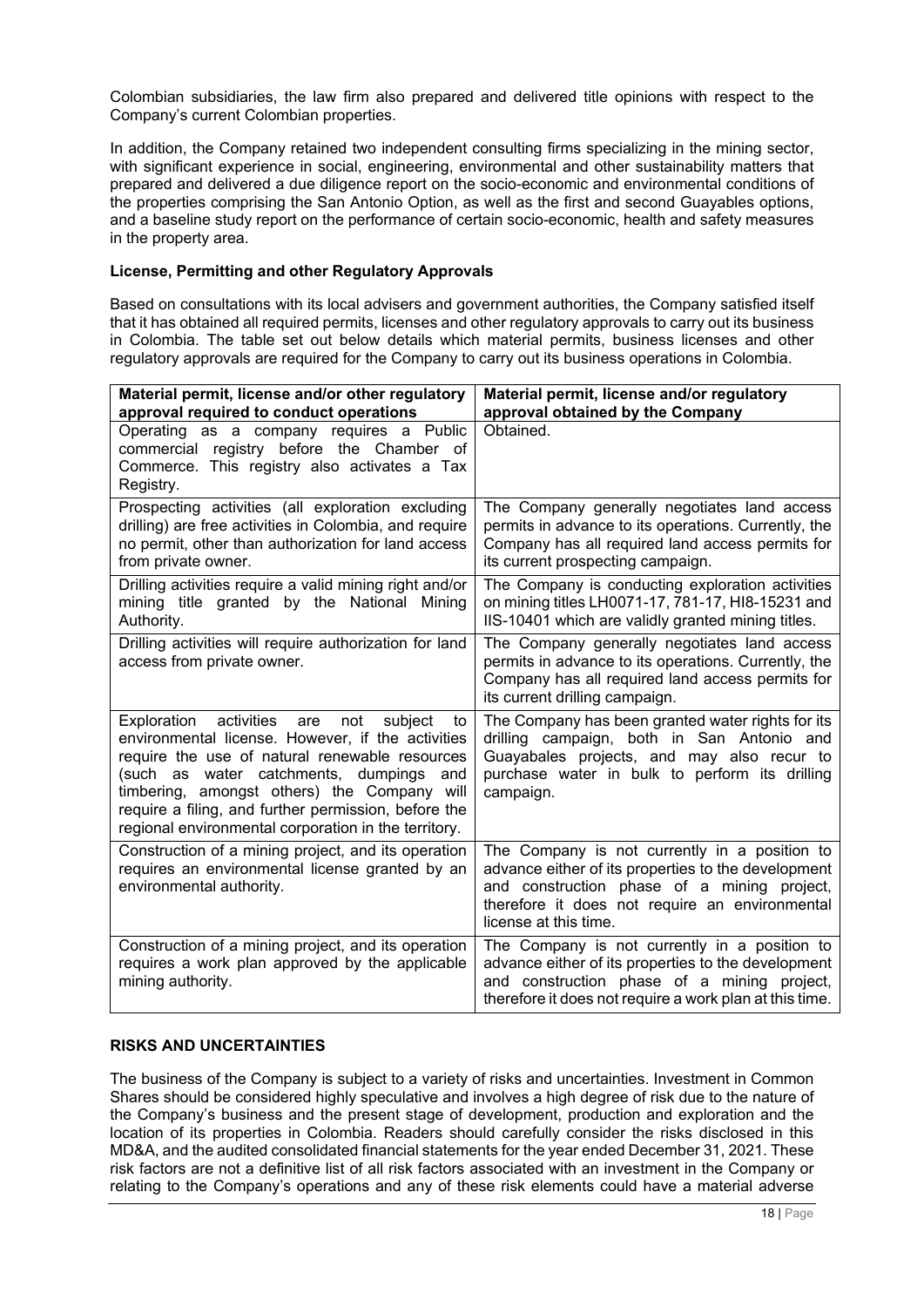effect on the business of the Company.

### **Nature of Mineral Exploration**

Resource exploration and development is a speculative business and involves a high degree of risk which even a combination of experience, knowledge and careful evaluation may not be able to overcome. The properties in which the Company holds an interest are without a known mineral resource or reserve. Each of the proposed programs on the properties is an exploratory search for resources or additional resources. There is no assurance that commercial quantities of resources will be discovered. There is also no assurance that even if commercial quantities of resources are discovered, a mineral property will be brought into commercial production. The discovery of mineral deposits is dependent upon a number of factors, not the least of which is the technical skill of the exploration personnel involved. The commercial viability of a mineral deposit, once discovered, is also dependent upon a number of factors, some of which are the particular attributes of the deposit, such as size, grade, ground conditions and proximity to infrastructure, community relations, metal prices and government regulations, including regulations relating to royalties, allowable production, importing and exporting of minerals, and environmental protection. The exact effect of these factors cannot be accurately predicted, but the combination of these factors may result in the Company not receiving an adequate return on invested capital. There is no certainty that the expenditures made by the Company towards the search and evaluation of mineral deposits will result in discoveries of economic commercial quantities of ore.

### **Foreign Country Risk**

The Company's principal mineral properties are located in rural Colombia. Over the past 10 to 15 years, the Government of Colombia has made strides in improving the social, political, economic, legal and fiscal regimes. However, operations in Colombia are still subject to risk due to the potential for social, political, economic, legal, and fiscal instability. The government in Colombia faces ongoing problems including, but not limited to, unemployment and inequitable income distribution and unstable neighboring countries. The instability in neighboring countries could result in, but not limited to, an influx of immigrants which could result in a humanitarian crisis and/or increased illegal activities. Colombia is also home to a number of insurgency groups and large swaths of the countryside are under guerrilla influence. In addition, Colombia experiences narcotics-related violence, a prevalence of kidnapping, extortion and thefts and civil unrest in certain areas of the country. Such instability may require the Company to suspend operations on its properties. There is a risk that agreements with the police and/or army are required and cannot be reached on time or on terms that are acceptable to the Company, which could result in an increase in security threats or loss of control at the project site that could have a material adverse effect on the Company.

Although the Company is not presently aware of any circumstances or facts which may cause the following to occur, other risks may involve matters arising out of the evolving laws and policies in Colombia, any future imposition of special taxes or similar charges, as well as foreign exchange fluctuations and currency convertibility and controls, the unenforceability of contractual rights or the taking or nationalization of property without fair compensation, restrictions on the use of expatriates in the Company's operations, renegotiation or nullification of existing concessions, licenses, permits and contracts, illegal mining, changes in taxation policies, or other matters.

The Government of Colombia reached a peace accord in 2016 with the country's largest guerrilla group. The Government of Colombia also entered into and dissolved formal discussions with the country's second largest guerrilla group due to their unwillingness to cease criminal and violent crimes. There is no certainty that the agreements will be adhered to by all of the members of the guerrilla groups or that a peace agreement will be ultimately reached with the country's second largest guerrilla group. There is a risk that any peace agreement might contain new laws or change existing laws that could have a material adverse effect on the Company's projects. Furthermore, the achievement of peace with the country's guerrilla groups could create additional social or political instability in the immediate aftermath, which could have a material adverse effect on the Company.

# **Foreign Operations**

The Company's exploration operations are located in Colombia. Colombia's legal and regulatory requirements in connection with companies conducting mineral exploration and mining activities, banking system and controls as well as local business culture and practices are different from those in Canada. The officers and directors of the Company must rely, to a great extent, on the Company's Colombian management, legal counsel and local consultants retained by the Company in order to keep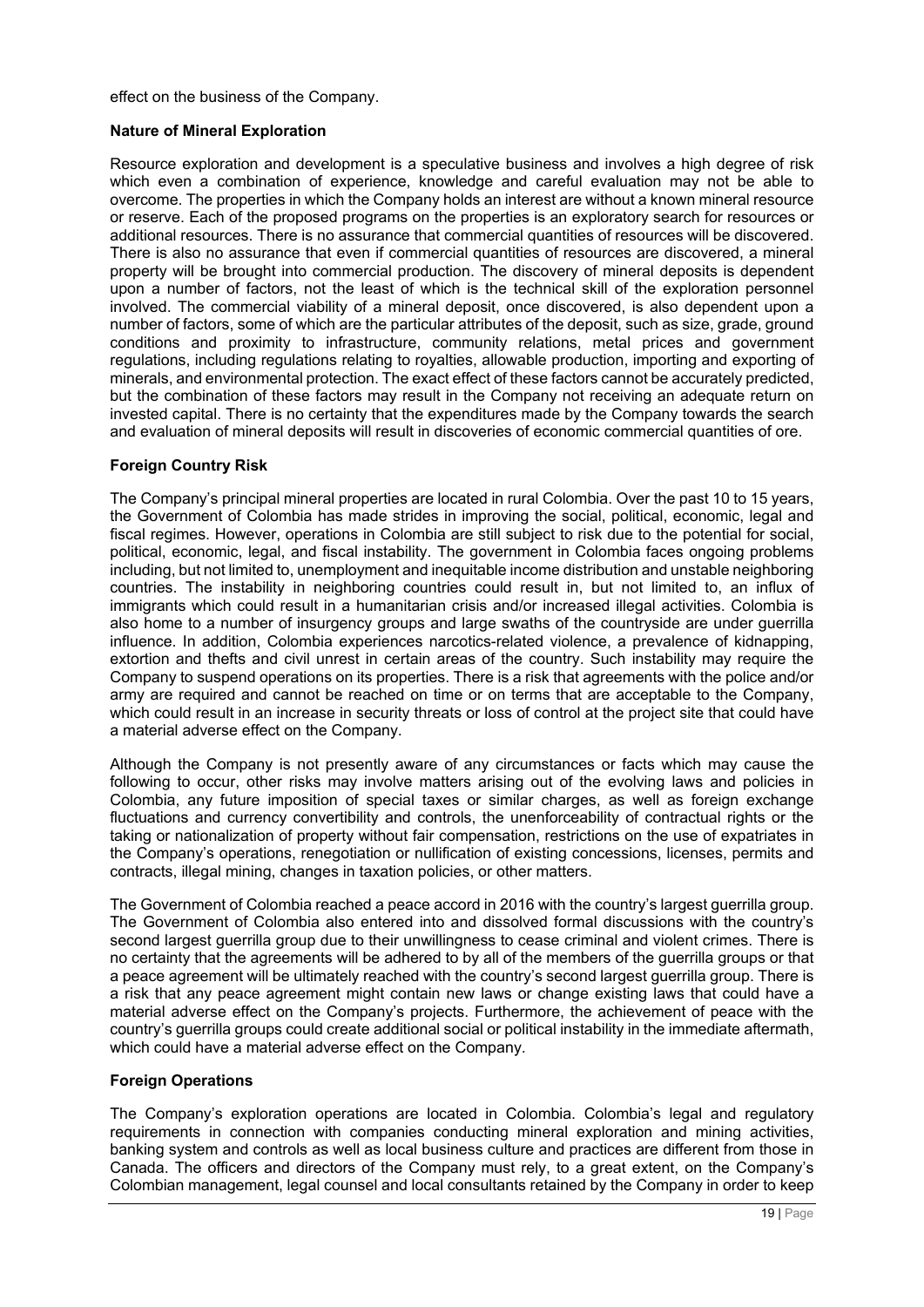abreast of material legal, regulatory and governmental developments as they pertain to and affect the Company's business operations, and to assist the Company with its governmental relations. The Company must rely, to some extent, on the members of management and the Board who have previous experience working and conducting business in Colombia to enhance its understanding of and appreciation for the local business culture and practices in Colombia. The Company also relies on the advice of local experts and professionals in connection with current and new regulations that develop in respect of banking, financing, and tax matters in Colombia. Any developments or changes in such legal, regulatory, or governmental requirements or in local business practices in Colombia are beyond the control of the Company and may adversely affect its business.

The Company also bears the risk that changes can occur to the Government of Colombia and a new government may void or change the laws and regulations that the Company is relying upon. Currently, there are no restrictions on the repatriation from Colombia of earnings to foreign entities and Colombia has never imposed such restrictions. However, there can be no assurance that restrictions on repatriation of earnings from Colombia will not be imposed in the future. Exchange control regulations require that any proceeds in foreign currency originated on exports of goods from Colombia (including minerals) be repatriated to Colombia. However, purchase of foreign currency is allowed through any Colombian authorized financial entities for purposes of payments to foreign suppliers, repayment of foreign debt, payment of dividends to foreign stockholders and other foreign expenses.

Due to its locations in Colombia, the Company depends in part upon the performance of the Colombian economy. As a result, the Company's business, financial position and results of operations may be affected by the general conditions of the Colombian economy, price instabilities, currency fluctuations, inflation, interest rates, regulatory changes, taxation changes, social instabilities, political unrest and other developments in or affecting Colombia over which the Company does not have control. Because international investors' reactions to the events occurring in one emerging market country sometimes appear to demonstrate a "contagion" effect in which an entire region or class of investment is disfavoured by international investors, Colombia could also be adversely affected by negative economic or financial developments in other emerging market countries.

# **Requirement for Future Financing**

The Company has limited financial resources and has limited sources of operating cash flow. The Company will require additional funds to finance exploration and future acquisitions. The exploration and development of the various mineral properties in which the Company holds interests, and the acquisition of additional properties depend upon the Company's ability to obtain financing through equity financings, joint ventures of projects, stream financing, debt financing or other means. The perception that security conditions in Colombia have not improved and the decline in the capital markets for the extractive industry could hinder the Company's ability to access capital in a timely or cost-effective manner. Although the Company has been successful in raising funds as well as the filing of a base shelf prospectus for up to an aggregate total of C\$100 million, there can be no assurance that the Company will be able to raise additional financing required or that such financing will be available on terms acceptable to the Company. Failure to obtain additional financing on a timely basis may result in delays or an indefinite postponement of exploration, development, or production on any or all of the Company's properties, could cause the Company to reduce or terminate its operations or lose its interest in its properties and cease to continue as a going concern.

In addition, there can be no assurance that future financing can be obtained without substantial dilution to existing shareholders. The issuance of additional securities and the exercise of common share purchase warrants, stock options and other convertible securities will result in dilution of the equity interests of any persons who are or may become holders of Common Shares.

# **Property Interests**

The ability of the Company to carry out successful mineral exploration, development and production activities will depend on a number of factors. The Company has a number of obligations with respect to acquiring and maintaining the Company's interest in certain of its current properties. No guarantee can be given that the Company will be in a position to comply with all such conditions and obligations, or to require third parties to comply with their obligations with respect to such properties. Furthermore, while it is common practice that permits and licenses may be renewed, extended, or transferred into other forms of licenses appropriate for ongoing operations, no guarantee can be given that such renewal, extension or a transfer will be granted to the Company or, if they are granted, that the Company will be in a position to comply with all conditions that are imposed. Some of the Company's interests are the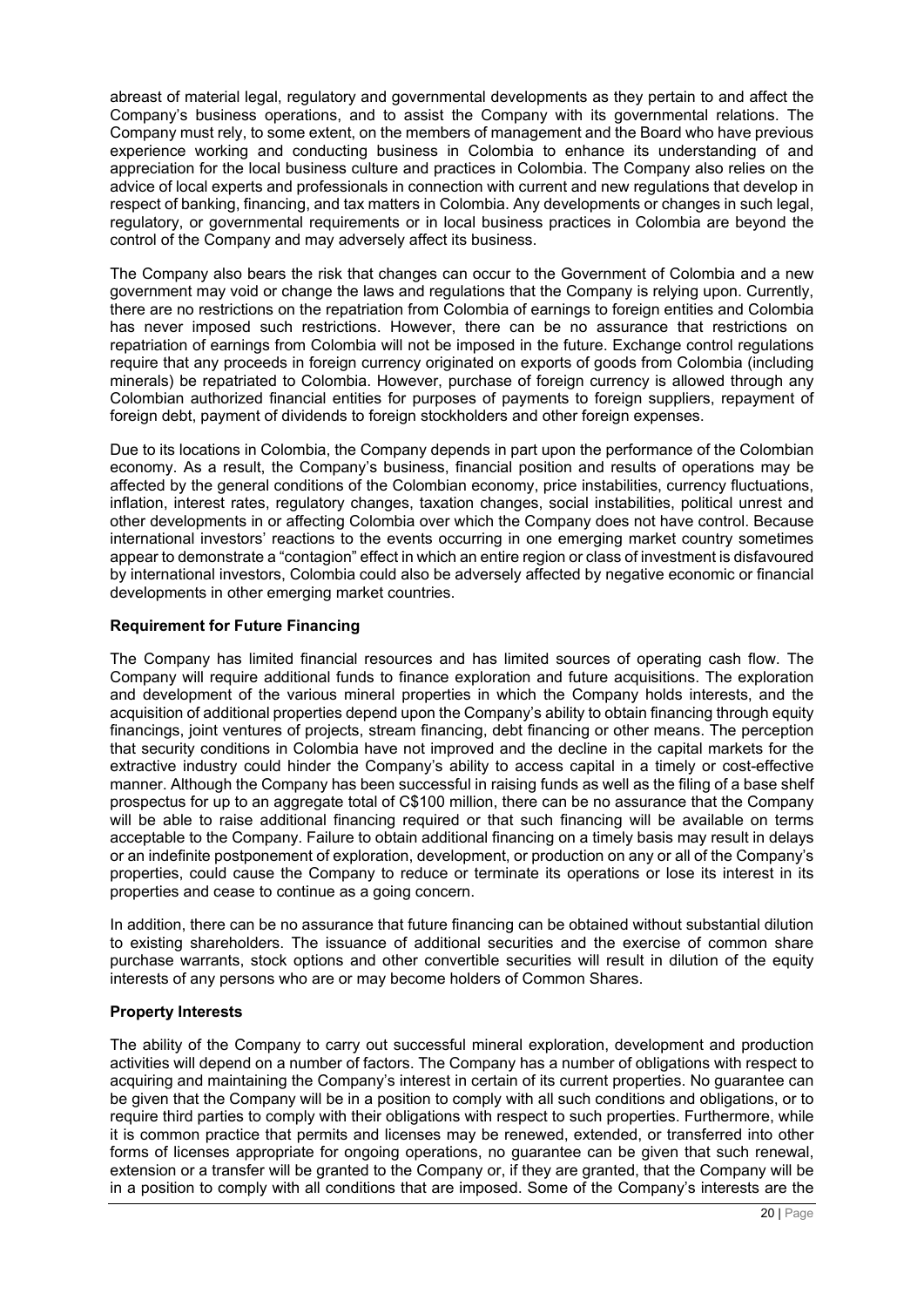subject of pending applications to register assignments, extend the term, and increase the area or to convert licenses to concession contracts and there is no assurance that such applications will be approved as submitted.

There is no assurance that the Company's rights and foreign interests will not be revoked or significantly altered to the detriment of the Company.

### **No Assurance of Titles or Boundaries**

The Company is not the registered holder of all of the licences or concessions that comprise its projects in Colombia. Some of the licences and concessions that comprise the Company's projects in Colombia are registered in the names of certain third-party entities. The Company's interest in the Colombia projects is partially derived from Option Agreements. Under the Option Agreements, third parties have agreed to transfer the licences and concessions that comprise such properties to the Company upon satisfaction of certain conditions including but not limited to the receipt of all of the option payments. There can be no assurance, however, that such transfers will be affected. Events may occur that would prevent the third-party entities from being able to transfer such licences and concessions to the Company. In addition, in the event of a dispute between the parties, the Company's only recourse would be to commence legal action in Colombia. If the Company is required to commence legal proceedings, there is no assurance that the Company will succeed in such proceedings, and, therefore, may never obtain title to such properties.

Other parties may dispute title to any of the Company's mineral properties or land titles, any of the Company's properties may be subject to prior unregistered agreements, transfers or claims, and title may be affected by, among other things, undetected encumbrances or defects or governmental actions or errors. A successful challenge to the precise area and location of the Company's projects could result in the Company being unable to operate on its properties as permitted or being unable to enforce its rights with respect to its properties.

# **Land Surface and Access Rights**

The Company does not own any surface rights. There is a risk that the Company will not be able to purchase surface rights from third parties or on terms that are acceptable to the Company. Additionally, Colombia Law 1448/2011 compensates, with land restitution, communities that have been displaced as a result of political violence. In the event that the Company is impacted by application of Law 1448/2011, it has the right to begin an expropriation process available under Colombian law, although the process could take longer than expected. Although the Company does not expect the effects of Law 1448/2011 to impact the Company, there is a risk that land near or on the Company's projects could be impacted, which could have a material adverse effect on the Company.

In order for the Company to conduct exploration including but not limited to surface reconnaissance work, mapping and drilling, it requires permission from third party owners of land. There is a risk that the Company will not be able to negotiate land access rights from third party landowners, which would have a material adverse effect on the Company's exploration activities. Even though not a common practice, the Company may rely on judicial proceedings to obtain rights of way on third party land.

# **Artisanal Mining**

The Company's properties are located in Colombia in an area that has a long history of artisanal mining. A portion of the Company's property include artisanal groups that are mining informally on a small-scale basis. The Company is committed to respecting their rights and to assist them in formalizing, however, there is no assurances that this process will be successful or that they will not oppose the Company's exploration activities or potential future development. In addition, there is a risk that the number of informal miners could increase in the future resulting in a material adverse effect on the Company.

### **Community Relations**

Maintaining a positive relationship with the communities in which the Company operates is critical to continuing successful exploration and development. There can be no assurances that the Company will be successful at managing these impacts. Community support for operations is a key component of a successful exploration or development project. Various international and national laws, codes, resolutions, conventions, guidelines, and other materials relating to corporate social responsibility (including rights with respect to health and safety and the environment) may also require government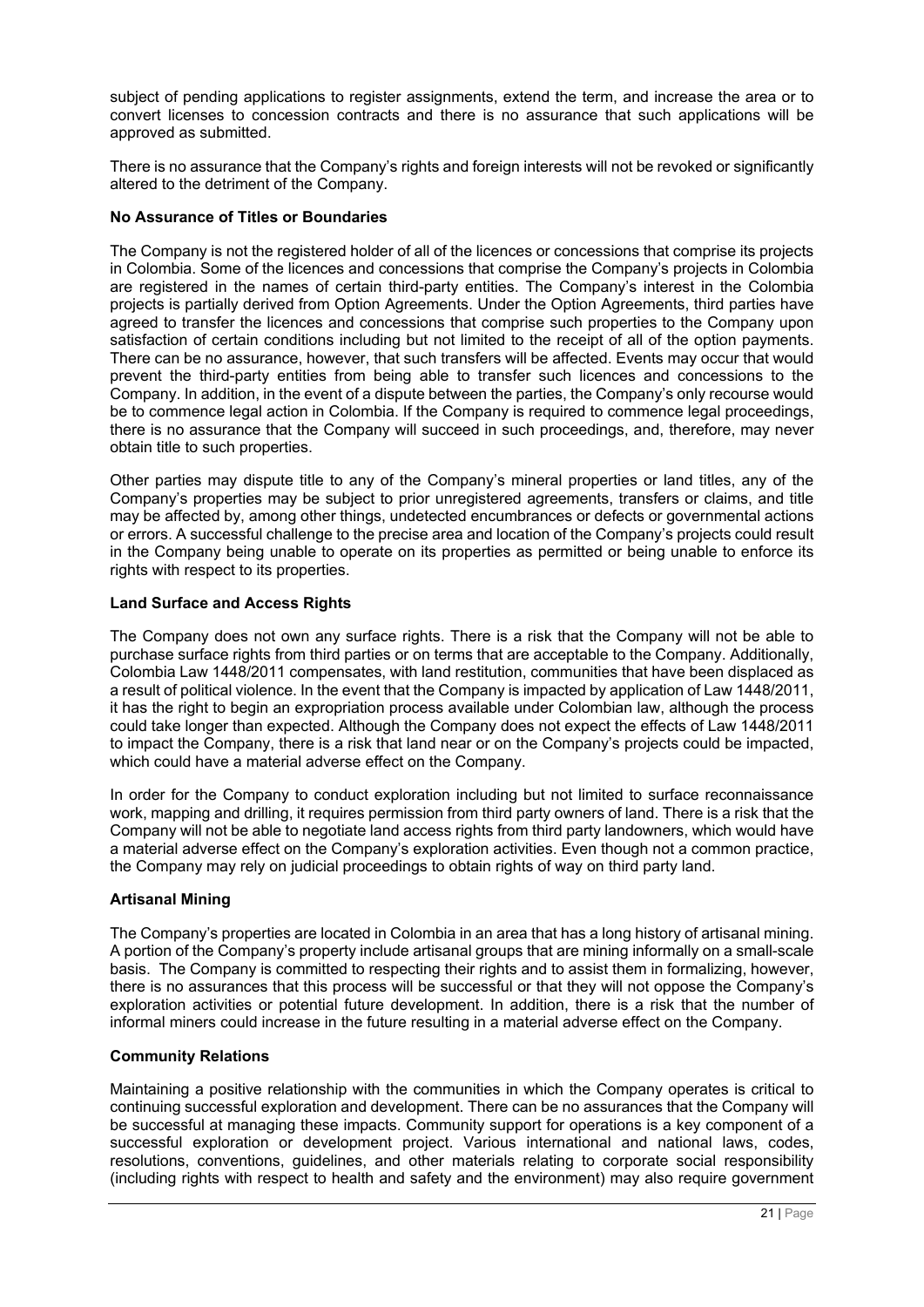consultation with communities on a variety of issues affecting local stakeholders, including the approval of mining rights or permits. The Company may come under pressure in the jurisdictions in which it explores or develops to demonstrate that other stakeholders benefit and will continue to benefit from its commercial activities. Local stakeholders and other groups may oppose the Company's current and future exploration, development, and operational activities through legal or administrative proceedings, protests, roadblocks or other forms of public expression against the Company's activities. Opposition by such groups may have a negative impact on the Company's reputation and its ability to receive necessary mining rights or permits. Opposition may also require the Company to modify its exploration and development plans or enter into agreements with local stakeholders or governments with respect to its projects. Any of these outcomes could have a material adverse effect on the Company's business, financial condition, results of operations and Common Share price.

# **Minority Ethnic Groups**

Various international and national laws, codes, resolutions, conventions, guidelines, and other materials relate to the rights of Minority Ethnic Groups. Many of these materials impose obligations on government to respect the rights of Minority Ethnic Groups. Some mandate that government consult with Minority Ethnic Groups regarding government actions which may affect Minority Ethnic Groups, including actions to approve or grant mining rights or permits. The obligations of government and private parties under the various international and national materials pertaining to Minority Ethnic Groups continue to evolve and be defined. The Company's current or future operations are subject to a risk that one or more groups of Minority Ethnic Groups may oppose continued operation, further development, or new development on those projects or operations on which the Company holds an exploration right. Such opposition may be directed through legal or administrative proceedings or protests, roadblocks, public hearings or other forms of public expression against the Company or the owner/operator's activities. Opposition by Minority Ethnic Groups to such activities may require modification of or preclude operation or development of projects or may require entering into agreements with Minority Ethnic Groups. Claims and protests of Minority Ethnic Groups may disrupt or delay activities of the owners/operators of the Company's exploration assets.

# **Dependence on Key Management Employees**

The Company's exploration programs will depend on the business and technical expertise of key executives, including the directors of the Company and a small number of highly skilled and experienced executives and personnel. Due to the relatively small size of the Company, the loss of any of these individuals or the Company's inability to attract and retain additional highly skilled employees may adversely affect its business and future operations. The Company does not have key man insurance in place with respect to any of these individuals.

# **Coronavirus ("COVID-19")**

On March 11, 2020, the World Health Organization declared the rapidly spreading COVID-19 outbreak a global pandemic. This pandemic has had a significant impact on the global economy including that of Colombia, where the Company operates, through restrictions put in place by the various levels of governments regarding travel, business operations and isolation orders to reduce the rate of spread of new infections. The Company has been closely monitoring developments in the COVID-19 outbreak since its incorporation and has implemented preventative measures to ensure the safety of our workforce and local communities. To date, there have been no significant outbreaks of COVID-19 at our properties and there have been no significant disruptions to current operations. The Company continues to manage and respond to COVID-19 within an internally constructed framework, along with recommendations of health authorities and local and national regulatory requirements.

# **Labour and Employment Matters**

While the Company has good relations with its employees, these relations may be impacted by changes in labour laws which may be introduced by the relevant governmental authorities in jurisdictions in which the Company carries on business. Adverse changes in such legislation may have a material adverse effect on the Company's business, results of operations and financial condition.

The Company's workforce is not governed by a minority union or a cooperative agreement. Although labour relations with its employees have been good, there is no assurance that this will continue in the future or that employees will not attempt to organize in the future. Any significant disruption in labour arrangements could have a material adverse effect on the Company's reputation and its ability to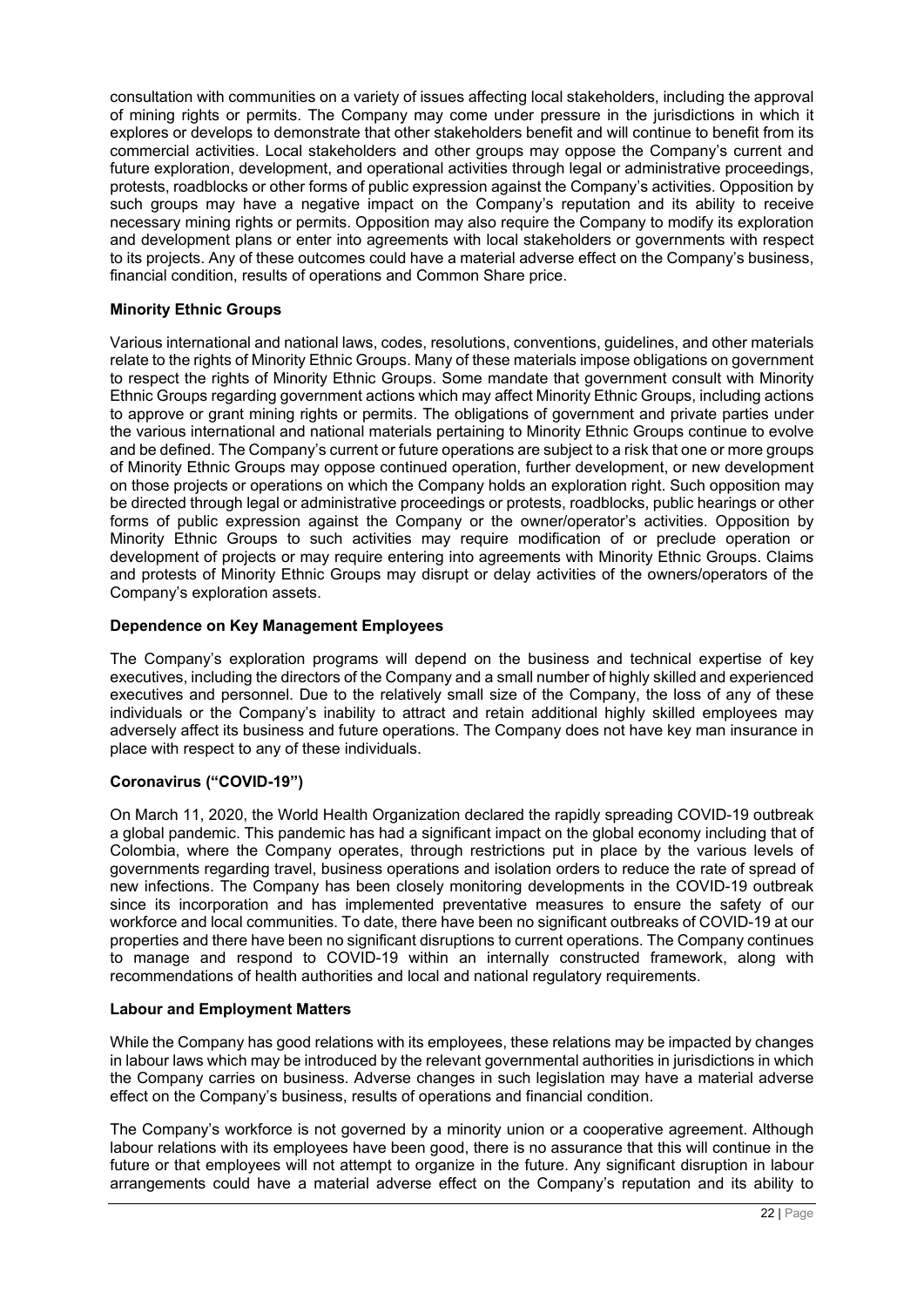continue to operate.

### **Non-Governmental Organization Intervention**

The Company's relationship with the communities in which it operates is critical to ensure the future success of its existing operations. A number of non-governmental organizations are becoming increasingly active in Colombia as the security and safety in Colombia increases and the Government implements the peace accords. These organizations may create or inflame public unrest and anti-mining sentiment among the inhabitants in areas of mineral development. Such organizations have been involved, with financial assistance from various groups, in mobilizing sufficient local anti-mining sentiment to protest and even prevent the issuance of required permits for the development of mineral projects of other companies. While the Company is committed to operating in a socially responsible manner, there is no guarantee that the Company's efforts in this respect will mitigate this potential risk.

### **Foreign Currency Fluctuations**

The Company's current and proposed exploration in Colombia render it subject to foreign currency fluctuations, which may materially affect its financial position and results. The Company's reporting currency is the U.S. dollar, which is exposed to fluctuations against other currencies. In addition, the Company maintains cash accounts in Canadian dollars, U.S. dollars and Colombian pesos and has monetary assets and liabilities in U.S. and Canadian dollars and Colombian pesos. The important exchange rates for the Company are currently the rate between the U.S. dollar and the Colombian peso and the Canadian dollar and the U.S. dollar. While the Company is funding work in Colombia, the Company's results of operations are subject to foreign currency fluctuation risks and such fluctuations may adversely affect the financial position and operating results of the Company. The Common Shares are traded on the TSXV, a Canadian stock exchange. Prior and future equity financings result in the generation of Canadian dollar proceeds to fund the Company's activities, which are principally incurred in U.S. dollars or Colombian pesos. To the extent funds from such financings are maintained in Canadian dollars, the Company's results can be significantly impacted by adverse changes in exchange rates between the Canadian dollar and the U.S. dollar and Colombian peso. From time to time, to partially mitigate transactional volatility in the U.S. dollar and Colombian peso, the Company may enter into foreign currency instruments in order to partially offset existing currency exposures.

### **Cybersecurity Risks**

Cyber threats have evolved in severity, frequency and sophistication in recent years, and target entities are no longer primarily from the financial or retail sectors. The Company is reliant on the continuous and uninterrupted operations of its information technology ("IT") systems. User access and security of all IT systems are critical elements to the operations of the Company. Protection against cyber security incidents and cloud security, and security of all of the Company's IT systems, are critical to the operations of the Company. These IT systems could be subject to network disruptions caused by a variety of sources, including computer viruses, security breaches and cyber-attacks, as well as disruptions resulting from incidents such as cable cuts, damage to physical plants, natural disasters, terrorism, fire, power loss, vandalism and theft or other compromising of confidential or otherwise protected information. The Company's operations also depend on the timely maintenance, upgrade and replacement of networks, equipment, IT systems and software, as well as pre-emptive expenses to mitigate the risks of failures. Any of these and other events could result in IT system failures, delays and/or increase in capital expenses. The failure of IT systems or a component of information systems could, depending on the nature of any such failure, adversely impact the Company's reputation and results of operations. The Company stores all of its proprietary data on cloud servers including, but not limited to, financial records, drilling databases, technical information, legal information, licences and human resource records. There is no assurance that third parties will not illegally access these records which could have a material adverse effect on the Company.

### **Social Media**

As a result of the increased usage and the speed and global reach of social media and other web-based tools used to generate, publish, and discuss user-generated content and to connect with other users, companies today are at much greater risk of losing control over how they are perceived in the marketplace. Damage to reputation can be the result of the actual or perceived occurrence of any number of events, and could include any negative publicity (for example, with respect to handling of environmental matters or the Company's dealings with community groups), whether true or not. The Company places a great emphasis on protecting its image and reputation, but the Company does not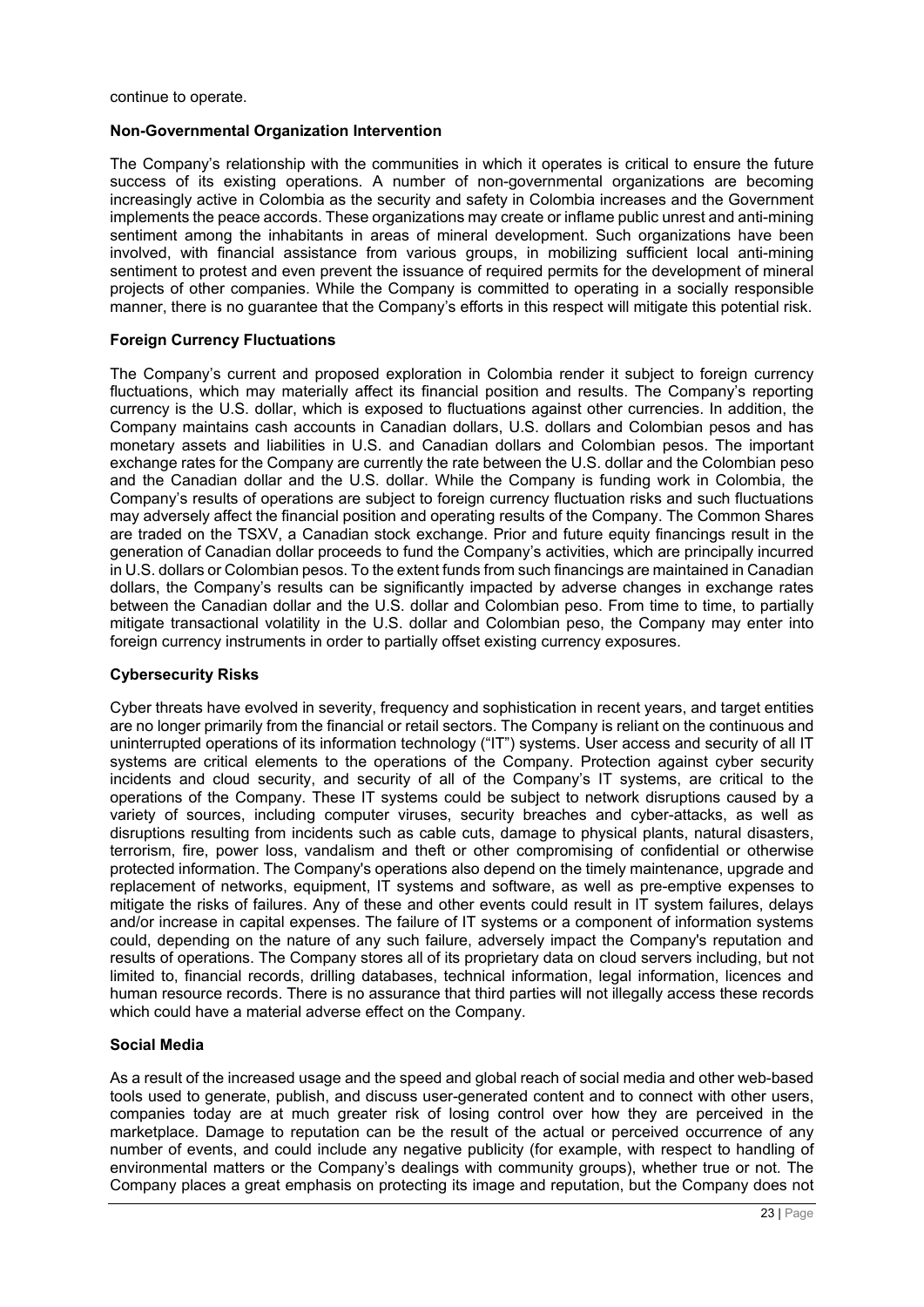ultimately have direct control over how it is perceived by others. Reputation loss may lead to increased challenges in developing and maintaining community relations, decreased investor confidence and an impediment to overall ability to advance its projects, thereby having a material adverse impact on financial performance, cash flows and growth prospects.

### **Health and Safety Risk**

Mining and exploration, like many other extractive natural resource industries, is subject to potential risks and liabilities due to accidents that could result in serious injury or death. The impact of such accidents could affect the profitability of the operations, cause an interruption to operations and development, lead to a loss of licenses, affect the reputation of the Company and its ability to obtain further licenses, damage community relations and reduce the perceived appeal of the Company as an employer. The Company has limited procedures in place to manage health and safety protocols to reduce the risk of occurrence and the severity of any accident and plans to invest time and resources in the future to enhance health and safety at all operations.

The Company has limited insurance policies in place to cover some accidents and regularly monitors the adequacy of such policies; however, not all risks are covered by insurance policies due to either coverage not being available or not being available at commercially reasonable prices.

### **Limited Operating History**

The Company has no history of generating profits. The Company expects to continue to incur losses unless and until such time as it develops its properties and commences operations on its properties. The development of the properties will require the commitment of substantial financial resources. The amount and timing of expenditures will depend on a number of factors, some of which are beyond the Company's control, including the progress of ongoing exploration, studies and development, the results of consultant analysis and recommendations, the rate at which operating losses are incurred and the execution of any joint venture agreements with strategic parties, if any. There can be no assurance that the Company will generate operating revenues or profits in the future.

### **Special Skill and Knowledge**

Various aspects of the Company's business require specialized skills and knowledge. Such skills and knowledge include the areas of permitting, geology, drilling, metallurgy, logistical planning and implementation of exploration and development programs as well as finance and accounting. The Company has been able to recruit and retain employees and consultants with the necessary skills and knowledge. The Company believes it will continue to be able to do so; however, no assurance can be made in that regard.

# **Environmental and Other Regulatory Requirements**

All phases of the Company's operations are subject to environmental regulation (including environmental impact assessments and permitting). Environmental legislation and international standards are continually evolving in a manner which will require stricter standards and enforcement, increased fines and penalties for non-compliance, more stringent environmental assessments of proposed projects and a heightened degree of responsibility for companies and their officers, directors and employees. There have been a number of recent regulatory changes in Colombia and the Company expects additional regulatory changes, new interpretations and possibly enhanced enforcement to occur in the future. There is no assurance that the Company can or will be able to meet all standards on time, which could adversely affect the Company's business, financial condition or operations.

Environmental hazards may exist on the properties in which the Company holds interests which are unknown to the Company at present, and which have been caused by artisanal miners or previous or existing owners or operators of the properties.

Failure to comply with applicable laws, regulations, permitting and zoning requirements may result in enforcement actions thereunder, including orders issued by regulatory or judicial authorities causing operations to cease or be curtailed, and may include corrective measures requiring capital expenditures, installation of additional equipment, or remedial actions. Parties engaged in mining operations or in the exploration, development or production of mineral properties may be required to compensate those suffering loss or damage by reason of the mining activities and may have civil or criminal fines or penalties imposed for violations of applicable laws or regulations. Amendments to current laws,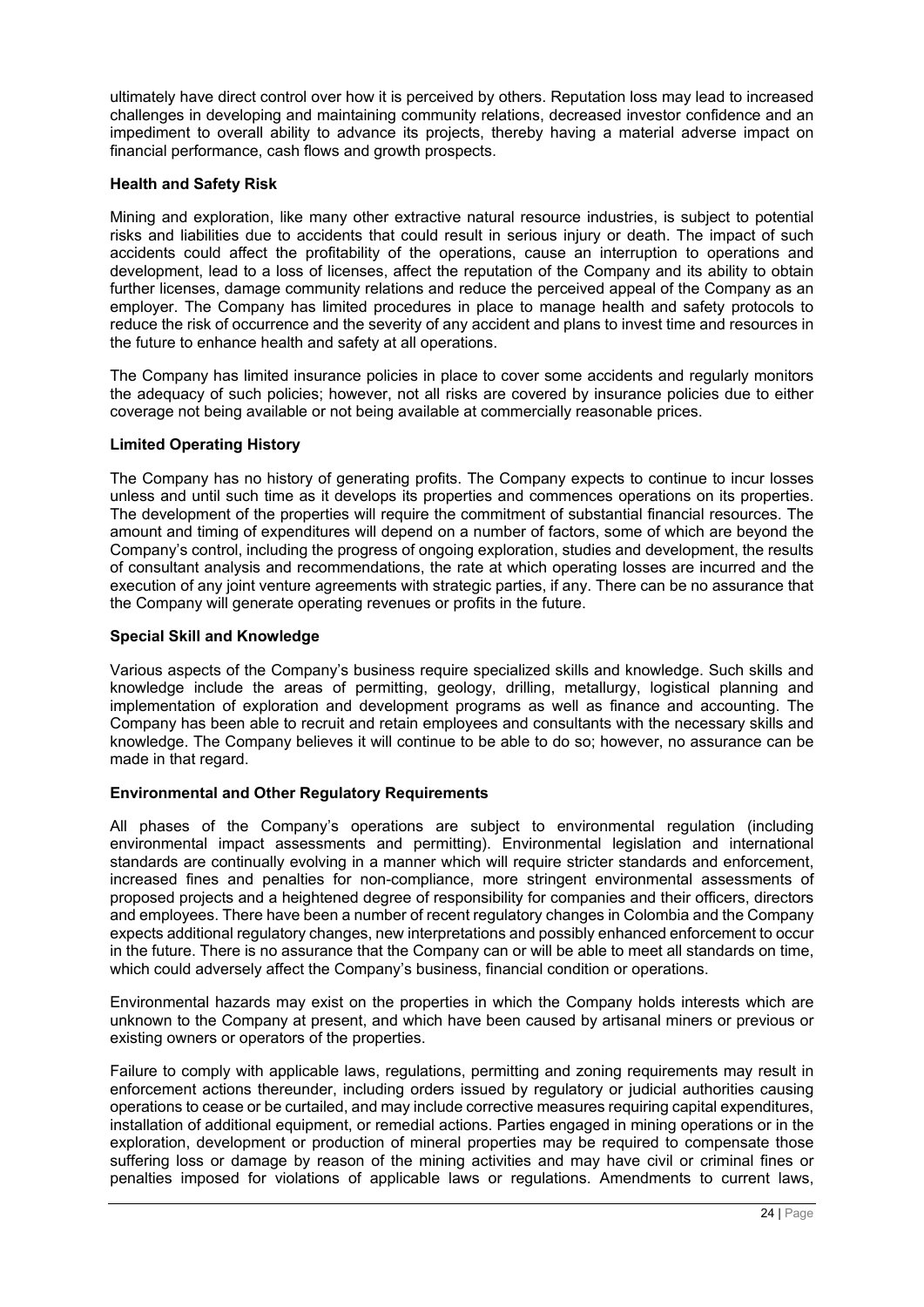regulations and permits governing operations and activities of mining and exploration companies, or more stringent implementation of existing laws, could have a material adverse impact on the Company and cause an increase in exploration expenses or capital expenditures or require abandonment or delays in the development of new exploration properties.

It is not possible for the Company to accurately predict changes in laws or policy or the extent to which any such developments or changes may have a material adverse effect on the Company's operations. Failure to comply strictly with applicable laws, regulations and local practices relating to mineral rights applications and tenure could result in loss, reduction or expropriation of entitlements, or the imposition of additional local or foreign parties as joint venture partners with carried or other interests. The occurrence of any of these various factors and uncertainties cannot be accurately predicted and could have an adverse effect on the properties, business, operations, or financial condition of the Company. In addition, in the event of a dispute arising from foreign operations, the Company may be subject to the exclusive jurisdiction of foreign courts or may not be successful in subjecting foreign persons to the jurisdiction of courts in Canada.

The Company cannot give any assurances that breaches of environmental laws (whether inadvertent or not) or environmental pollution will not materially or adversely affect its financial condition. There is no assurance that future changes to environmental regulation, if any, will not adversely affect the Company.

In the future, the Company may require, from time to time, various approvals including, but not limited to, the approval from the National Environmental Licensing Authority (ANLA in Spanish) or the regional environmental authority for environmental permits. There is no assurance that the Company will receive the various approvals or receive them within a reasonable time period.

# **Control of the Corporation**

Mr. Ari Sussman, the Executive Chairman and a director of the Corporation, is also the principal shareholder of the Corporation. Mr. Sussman owns or controls, directly or indirectly, 10,490,000 Common Shares representing approximately 22.2% of the issued and outstanding Common Shares. By virtue of his status as principal shareholder of the Corporation, and by being an executive officer and a director of the Corporation, Mr. Sussman has the power to exercise significant influence over all matters requiring shareholder approval, including the election of directors, amendments to the Corporation's articles and by-laws, mergers, business combinations and the sale of substantially all of the Corporation's assets. As a result, the Corporation could be prevented from entering into transactions that could be beneficial to the Corporation or its other shareholders, and third parties could be discouraged from making a take-over bid. In addition, sales by Mr. Sussman of a substantial number of Common Shares could cause the market price of the Common Shares to decline.

# **Investors' Ability to Exercise Statutory Rights and Remedies under Canadian Securities Laws**

The Corporation is incorporated under the laws of the Province of Ontario. However, the subsidiaries of the Corporation are organized under the laws of jurisdictions outside of Canada, in particular Bermuda and Colombia, and certain of the officers and directors of the Corporation reside outside of Canada. This may limit an investor's ability to exercise statutory rights and remedies under Canadian laws. In particular, a Canadian court may determine that it does not have jurisdiction over a claim by an investor against one of the Corporation's subsidiaries and/or its officers and directors, or that another international jurisdiction is the more convenient forum to adjudicate the claim.

# **Difficulty in Enforcement of Judgments**

The Corporation has subsidiaries incorporated in Bermuda and Colombia. Certain directors and officers of the Corporation reside outside of Canada and substantially all of the assets of these persons are located outside of Canada. It may not be possible for shareholders to effect service of process against the Corporation's directors and officers who are not resident in Canada. In the event a judgment is obtained in Canada against one or more of the directors or officers of the Corporation for violations of Canadian securities laws or otherwise, it may not be possible to enforce such judgment against those directors and officers not resident in Canada. Additionally, it may be difficult for an investor, or any other person or entity, to assert Canadian securities law claims or otherwise in original actions instituted in Bermuda or Colombia. Courts in these jurisdictions may refuse to hear a claim based on a violation of Canadian securities laws or otherwise on the grounds that such jurisdiction is not the most appropriate forum to bring such a claim. Even if a court in an international jurisdiction agrees to hear a claim, it may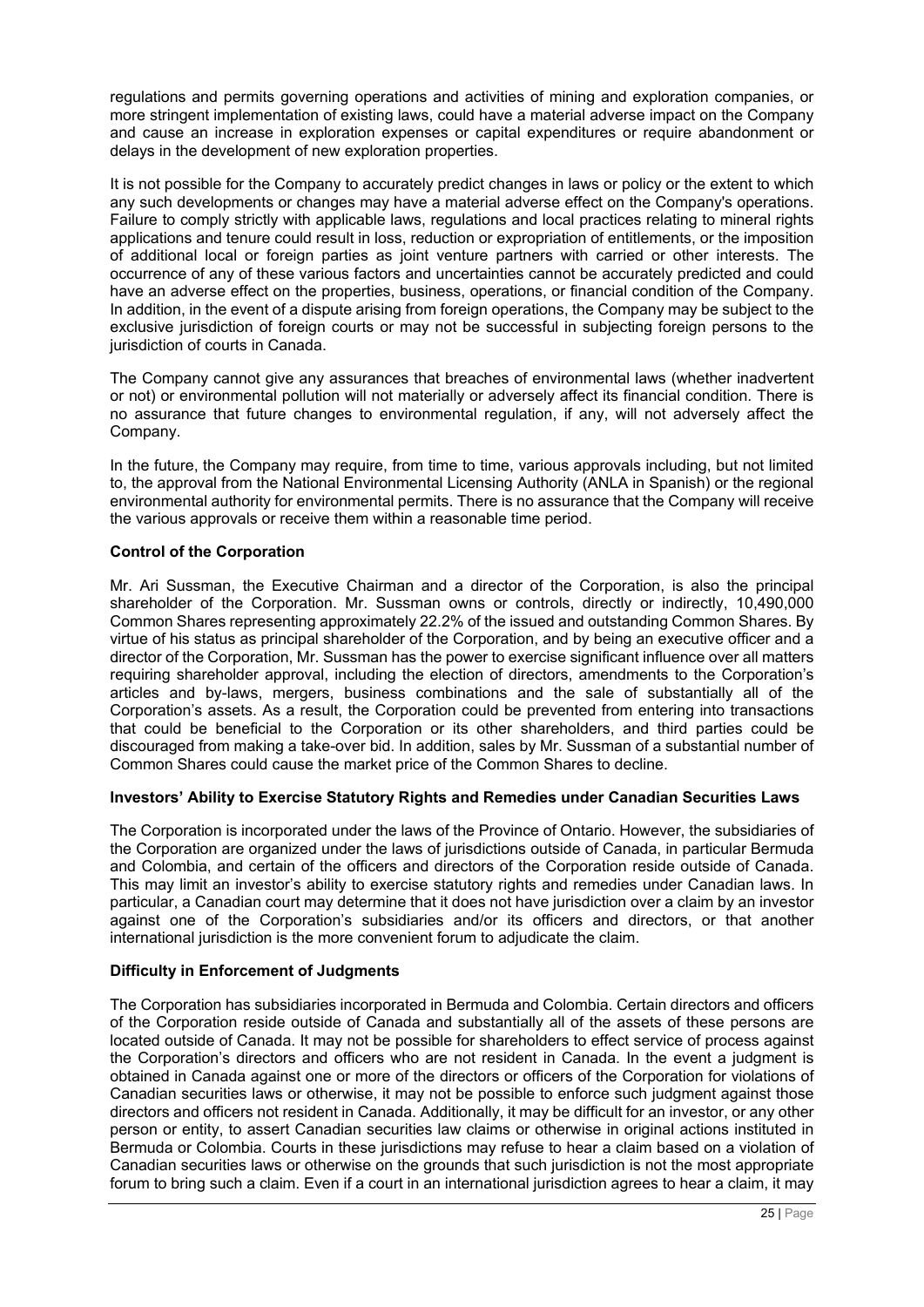determine that the local law, and not Canadian law, is applicable to the claim. If Canadian law is found to be applicable, the content of applicable Canadian law must be proven as a fact, which can be a timeconsuming and costly process. Certain matters of procedure will also be governed by the law in the relevant international jurisdiction.

# **Negative Operating Cash Flow**

To date the Corporation has recorded no operating cash flow and the Corporation has not commenced development or commercial production on any property. There can be no assurance that significant losses will not occur in the near future or that the Corporation will be profitable in the future. The Corporation's operating expenses and capital expenditures may increase in subsequent years as consultants, personnel and equipment associated with advancing exploration, development and commercial production of the Corporation's properties. The Corporation expects to continue to incur losses unless and until such time as it enters into commercial production and generates sufficient revenues to fund its continuing operations. The development of the Corporation's properties will require the commitment of substantial resources to conduct time-consuming exploration and development. There can be no assurance that the Corporation will ever generate positive operating cash flow or achieve profitability.

# **Compliance with Anti-Corruption Laws and ESTMA**

The Company is subject to various anti-corruption laws and regulations including, but not limited to, the Canadian Corruption of Foreign Public Officials Act. In general, these laws prohibit a company and its employees and intermediaries from bribing or making other prohibited payments to foreign officials or other persons to obtain or retain business or gain some other business advantage. The Company's primary operations are located in Colombia and, according to Transparency International, Colombia is perceived as having fairly high levels of corruption relative to Canada. The Company cannot predict the nature, scope or effect of future regulatory requirements to which its operations might be subject or the manner in which existing laws might be administered or interpreted.

Failure to comply with the applicable legislation and other similar foreign laws could expose the Company and its senior management to civil and/or criminal penalties, other sanctions and remedial measures, legal expenses and reputational damage, all of which could have a material adverse effect on the Company's business, financial condition and results of operations. Likewise, any investigation of any potential violations of the applicable anti-corruption legislation by Canadian or foreign authorities could also have an adverse impact on the Company's business, financial condition and results of operations, as well as on the market price of the Common Shares. As a consequence of these legal and regulatory requirements, the Company instituted policies with regard to its anti-corruption policies. There can be no assurance or guarantee that such efforts have been and will be completely effective in ensuring the Company's compliance, and the compliance of its employees, consultants, contractors and other agents, with all applicable anti-corruption laws.

In addition, the *Canadian Extractive Sector Transparency Measures Act* ("ESTMA"), which became effective June 1, 2015, requires public disclosure of payments to governments by mining and oil and gas companies engaged in the commercial development of oil, gas and minerals who are either publicly listed in Canada or with business or assets in Canada. Commencing in 2017, mandatory annual reporting is required for extractive companies with respect to payments made to foreign and domestic governments at all levels, including entities established by two or more governments. ESTMA requires reporting on the payments of any taxes, royalties, fees, production entitlements, bonuses, dividends, infrastructure improvement payments, and any other prescribed payment over C\$100,000. Failure to report, false reporting or structuring payments to avoid reporting may result in fines of up to C\$250,000 (which may be concurrent). If the Company becomes subject to an enforcement action or is in violation of ESTMA, this may result in significant penalties, fines and/or sanctions, which may have a material adverse effect on the Company's reputation. The Company will be required to comply with ESTMA reporting requirements.

# **Insurance and Uninsurable Risks**

Exploration, development and production operations on mineral properties involve numerous risks including, but not limited to, unexpected or unusual geological operating conditions, rock bursts, caveins, fires, floods, landslides, earthquakes and other environmental occurrences, risks relating to the storage and shipment of precious metal concentrates or doré bars, and political and social instability. Such occurrences could result in damage to mineral properties, damage to underground development,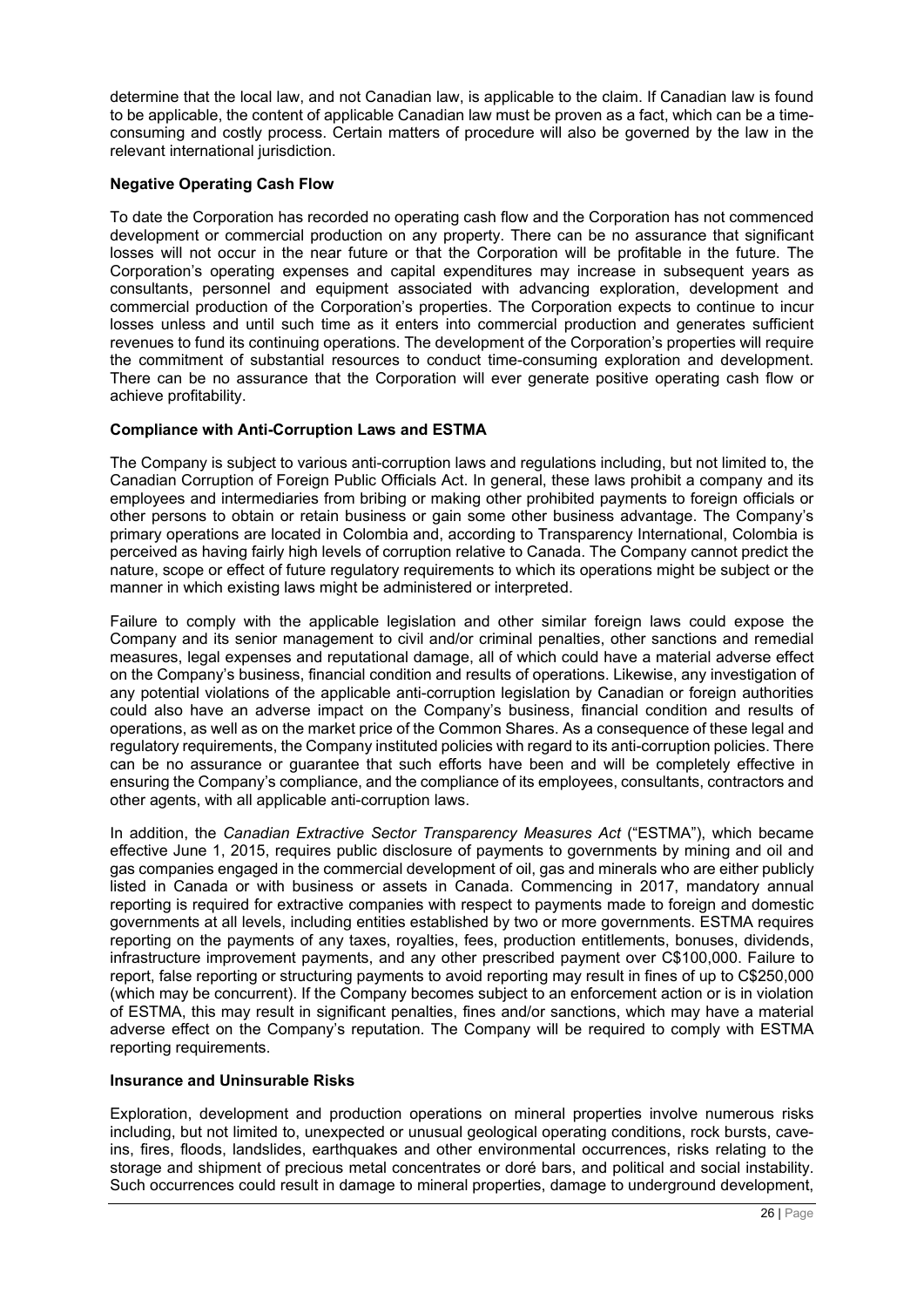damage to facilities, personal injury or death, environmental damage to the Company's properties or the properties of others, delays in the ability to undertake exploration and development, monetary losses and possible legal liability. Should such liabilities arise, they could reduce or eliminate future profitability and result in increasing costs and a decline in the value of the securities of the Company.

The Company may be unable to maintain insurance to cover these risks at economically feasible premiums. Insurance coverage may not continue to be available or may not be adequate to cover any resulting liability. Moreover, insurance against risks such as environmental pollution or other hazards as a result of exploration, development and production is not always available to the Company or to other companies in the mining industry on acceptable terms. The Company might also become subject to liability for pollution or other hazards which it may not be insured against or which the Company may elect not to insure against because of premium costs or other reasons. Losses from any of the above events may cause the Company to incur significant costs that could have a material adverse effect upon its financial performance and results of operations.

# **Government Regulation**

The mineral exploration, mining, processing, and development activities of the Company are subject to various laws and regulations governing prospecting, exploration, development, production, taxes, labour standards and occupational health, mine safety, toxic substances, land use, water use, waste disposal, land claims of local people, mine development, and other matters. Although the Company's exploration activities are currently carried out in accordance with all applicable rules and regulations, no assurance can be given that new rules and regulations will not be enacted or that existing rules and regulations will not be applied in a manner which could limit or curtail exploration. Amendments to current laws and regulations governing operations and activities of exploration, or more stringent implementation thereof could have an adverse impact on the Company.

The Company's mineral exploration activities in Colombia may be adversely affected in varying degrees by changing government regulations relating to the mining industry or shifts in political conditions that increase royalties or the costs related to the Company's activities or maintaining its properties. Operations may also be affected in varying degrees by government regulations with respect to restrictions on production, price controls, government-imposed royalties, claim fees, export controls, income taxes, and expropriation of property, environmental legislation and project safety. The effect of these factors cannot be accurately predicted. Although the Company's exploration are currently carried out in material compliance with all applicable rules and regulations, no assurance can be given that new rules and regulations will not be enacted or that existing rules and regulations will not be applied in a manner which could limit or curtail exploration.

Furthermore, any shift in political attitudes, or amendments to current laws and regulations governing operations and activities of exploration or more stringent implementation thereof are beyond the control of the Company and could have a substantial adverse impact on the Company.

# **Market Price of Common Shares**

Securities of mineral exploration, development and production companies have experienced substantial volatility in the past, often based on factors unrelated to the financial performance or prospects of the companies involved. These factors include macroeconomic developments in North America and globally, and market perceptions of the attractiveness of particular industries. The price of the Common Shares is also likely to be significantly affected by short-term changes in precious and base metal mineral prices or the Company's financial condition or results of operations as reflected in its quarterly and annual earnings reports. Other risks unrelated to the Company's performance that may have an effect on the price of the Common Shares include the following: regulatory or economic changes affecting the Company's operations; variations in the Company's operating results; developments in the Company's business or its competitors; the extent of analytical coverage available to investors concerning the Company's business may be limited if investment banks with research capabilities do not follow the Company's securities; lessening in trading volume and general market interest in the Company's securities may affect an investor's ability to trade significant numbers of Common Shares; changes in market sentiment towards the Common Shares; the size of the Company's public float may limit the ability of some institutions to invest in the Company's securities; and a substantial decline in the price of the Common Shares that persists for a significant period of time could cause the Company's securities to be delisted from the exchange on which they trade, further reducing market liquidity.

There can be no assurance that an active market for the Common Shares will be sustained. Investors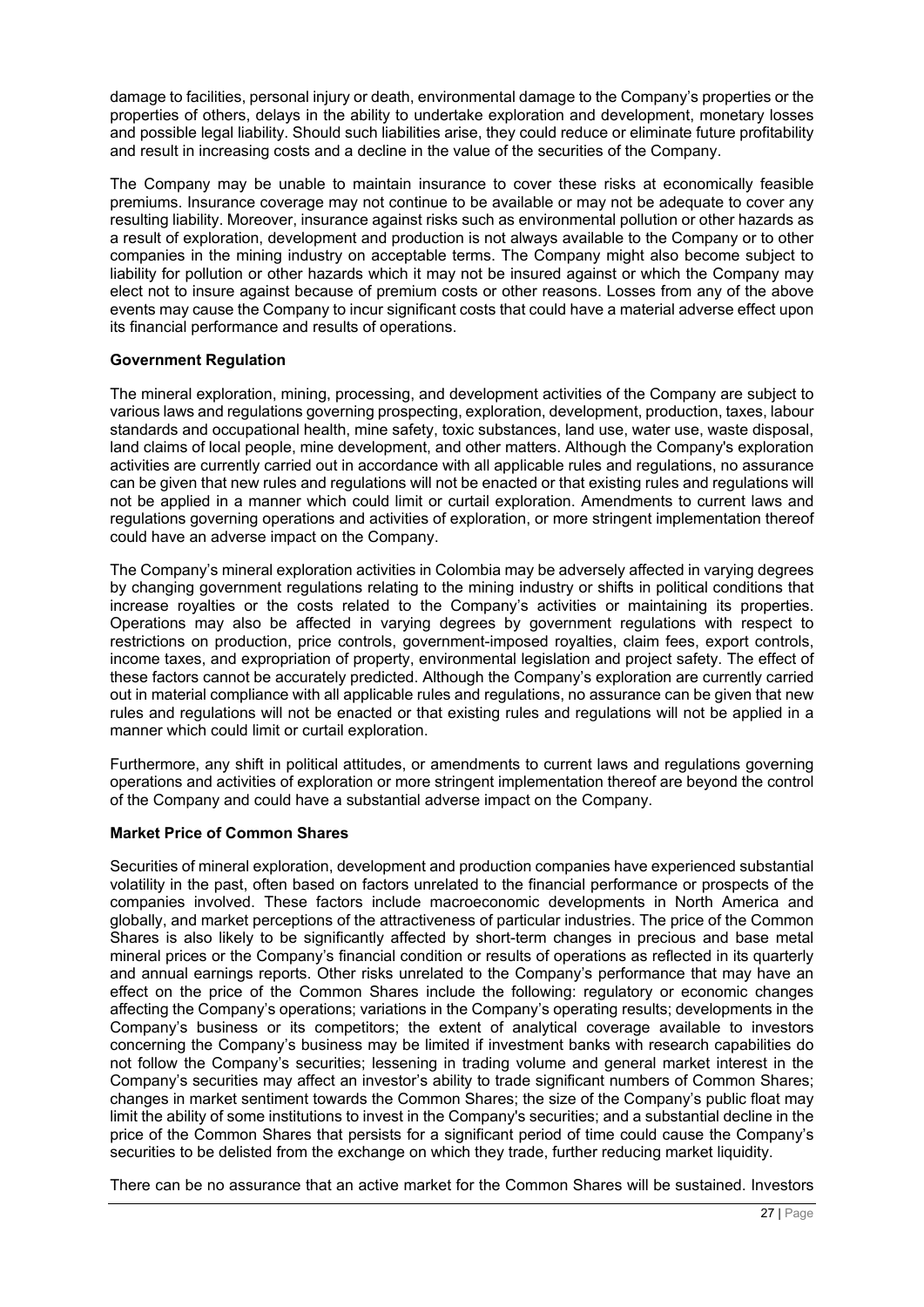should be aware that the value of the Common Shares may be volatile, and investors may, on disposing of the Common Shares, realize less than their original investment or may lose their entire investment.

The Company's operating results and prospects from time to time may be below the expectations of market analysts and investors. In addition, stock markets from time to time suffer significant price and volume fluctuations that affect the market prices of the securities listed thereon and which may be unrelated to the Company's operating performance. Any of these events could result in a decline in the market price of the Common Shares. The Common Shares may, therefore, not be suitable as a shortterm investment. In addition, the market price of the Common Shares may not reflect the underlying value of the Company's net assets. The price at which the Common Shares will be traded and the price at which investors may realize their shares are influenced by a large number of factors, some specific to the Company and its proposed operations, and some which may affect the business and geographic sectors in which the Company operates. Such factors could also include the performance of the Company's operations, large purchases or sales of the Common Shares, liquidity or the absence of liquidity in the Common Shares, legislative or regulatory changes relating to the business of the Company and general economic conditions.

As a result of any of these factors, the market price of the Common Shares at any given point in time may not accurately reflect the Company's long-term value. Securities class action litigation often has been brought against companies following periods of volatility in the market price of their securities. The Company may in the future be the target of similar litigation. Securities litigation could result in substantial costs and damages and divert management's attention and resources.

# **Dividend Policy**

No dividends on the shares of the Company have been paid by the Company to date. Payment of any future dividends will be at the discretion of the Board after taking into account many factors, including the Company's operating results, financial condition and current and anticipated cash needs. At this time, the Company has no source of cash flow and anticipates using all available cash resources towards its stated business objectives and retaining all earnings, if any, to finance its business operations.

# **Future Sales of Common Shares by Existing Shareholders**

Sales of a large number of Common Shares in the public markets, or the potential for such sales, could decrease the trading price of the Common Shares and could impair the Company's ability to raise capital through future sales of Common Shares. In addition, shareholders of the Company who have an investment profit in the Common Shares that they own may seek to liquidate their holdings, which could decrease the trading price of the Common Shares and could also impair the Company's ability to raise capital through future sales of Common Shares.

# **Litigation Risk**

All industries, including the mining industry, are subject to legal claims, with and without merit. Defense and settlement costs of legal claims can be substantial, even with respect to claims that have no merit. Due to the inherent uncertainty of the litigation and dispute resolution process, the litigation process could take away from management time and efforts and the resolution of any particular legal proceeding to which the Company may become subject could have a material adverse effect on the Company's financial position, results of operations or the Company's property development.

# **Seizure or Expropriation of Assets**

Pursuant to Article 58 of the Colombian constitution, the Government of Colombia can exercise its eminent domain powers in respect of the Company's assets in the event such action is required to protect public interests. According to Law 388 of 1997, eminent domain powers may be exercised through: (i) an ordinary expropriation proceeding (expropiacion ordinaria), (ii) an administrative expropriation (expropiacion administrativa) or (iii) an expropriation for war reasons (expropiacion en caso de guerra). In all cases, the Company would be entitled to a fair indemnification for expropriated assets. However, indemnification may be paid in some cases years after the asset is effectively expropriated. Furthermore, the indemnification may be lower than the price for which the expropriated asset could be sold in a free market sale or the value of the asset as part of an ongoing business.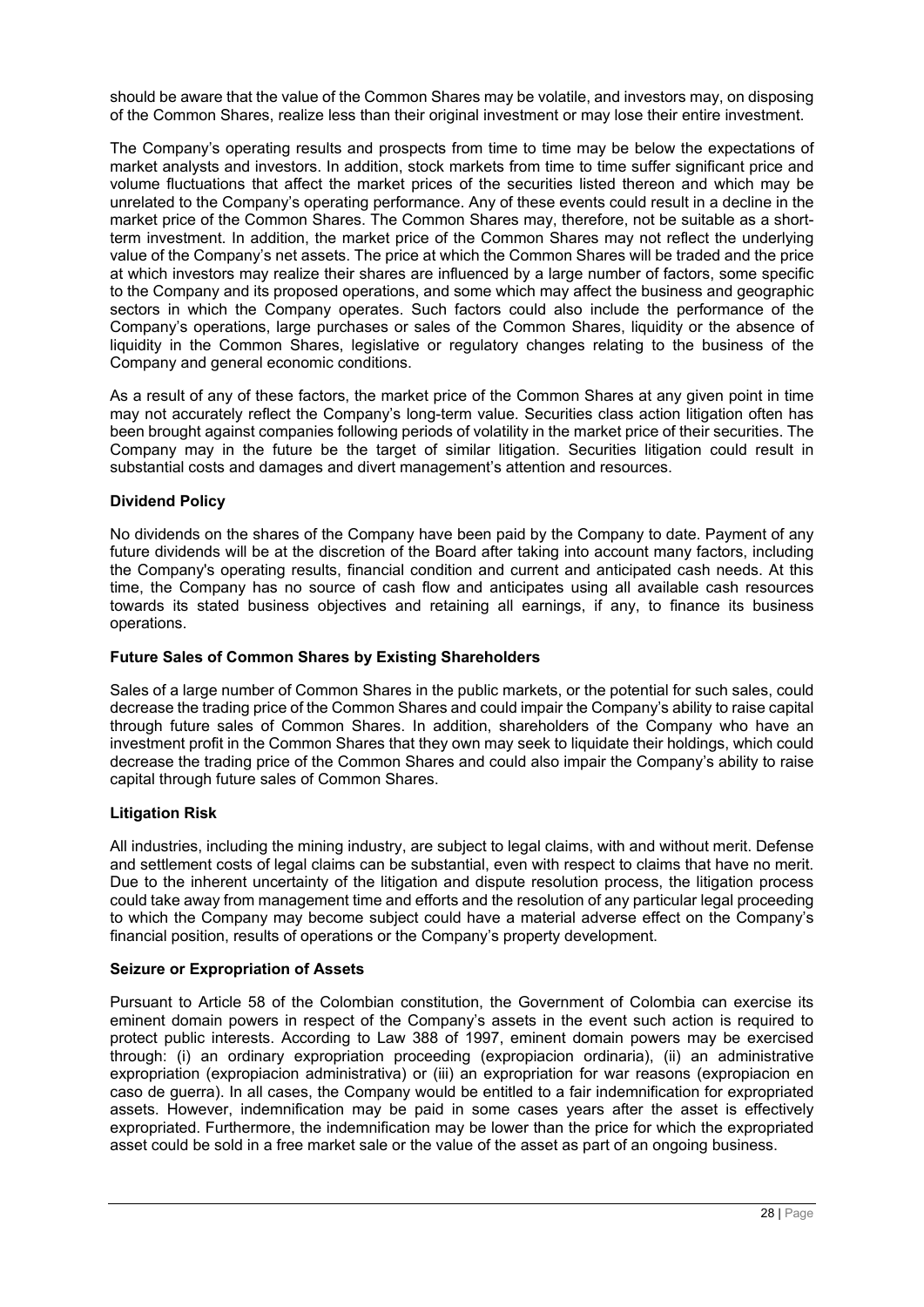### **Accounting Policies and Internal Controls**

The Company prepares its financial reports in accordance with IFRS as issued by the IASB. In preparing financial reports, management may need to rely upon assumptions, make estimates or use their best judgment in determining the financial condition of the Company. Significant accounting policies are described in more detail in the Company's annual consolidated financial statements. The Company has implemented and continues to assess its internal control systems for financial reporting in order to have a reasonable level of assurance that financial transactions are properly authorized, assets are safeguarded against unauthorized or improper use and transactions are properly recorded and reported. Although the Company believes its financial reporting and annual consolidated financial statements are prepared with reasonable safeguards and that all accounting policies are applied correctly to ensure reliability of the information, the Company continues to be in a start-up phase and internal control processes are still maturing.

### **Conflicts of Interest**

Certain directors and officers of the Company are also directors, officers and/or shareholders of other companies that are similarly engaged in the business of natural resource exploration, development, and production. Such associations may give rise to conflicts of interest from time to time. The directors of the Company are required by law to act honestly and in good faith with a view to the best interests of the Company and to disclose any interest which they may have in any project or opportunity of the Company. If a conflict of interest arises at a meeting of the Board, any director in a conflict is required under the Business Corporations Act (Ontario) and the Company's by-laws to disclose his/her interest.

### **Competition**

The Company may compete with other exploration companies which may have greater financial resources and technical abilities for the acquisition of mineral concessions, claims, leases and other mineral interests as well as for the recruitment and retention of qualified employees. The Company's ability to increase the number of properties that it holds in the future will depend not only on its ability to explore and develop its present properties, but also on its ability to select, acquire and develop suitable properties or prospects.

### **Differing Interpretations in Tax Regimes in Foreign Jurisdictions**

Tax regimes in foreign jurisdictions may be subject to sudden changes. The Company's interpretation of taxation law where it operates and as applied to its transactions and activities may be different than that of applicable tax authorities. As a result, tax treatment of certain operations, actions or transactions may be challenged and reassessed by applicable tax authorities, which could result in adverse tax consequences for the Company, including additional taxes, penalties, or interest. See also "Risks of the Business – Bermuda Legal Matters - The Company May Become Subject to Taxes in Bermuda".

# **Tax Matters**

The Company is subject to income taxes and other taxes in a variety of jurisdictions and the Company's tax structure is subject to review by both Canadian and foreign taxation authorities. The Company's taxes are affected by a number of factors, some of which are outside of its control, including the application and interpretation of the relevant tax laws and treaties. If the Company's filing position were to be challenged for whatever reason, this could have a material adverse effect on the Company's business, results of operations and financial condition.

### **Foreign Subsidiaries**

The Company conducts certain of its operations through foreign subsidiaries and some of its assets are held in such entities. Any limitation on the transfer of cash or other assets between the Company and such entities, or among such entities, could restrict the Company's ability to fund its operations efficiently. Any such limitations, or the perception that such limitations may exist now or in the future, could have an adverse impact on the Company's valuation and stock price.

### **Unknown Liabilities in Connection with Acquisitions**

As part of the Company's acquisitions, the Company has assumed certain liabilities and risks. While the Company conducted due diligence in connection with such acquisitions, there may be liabilities or risks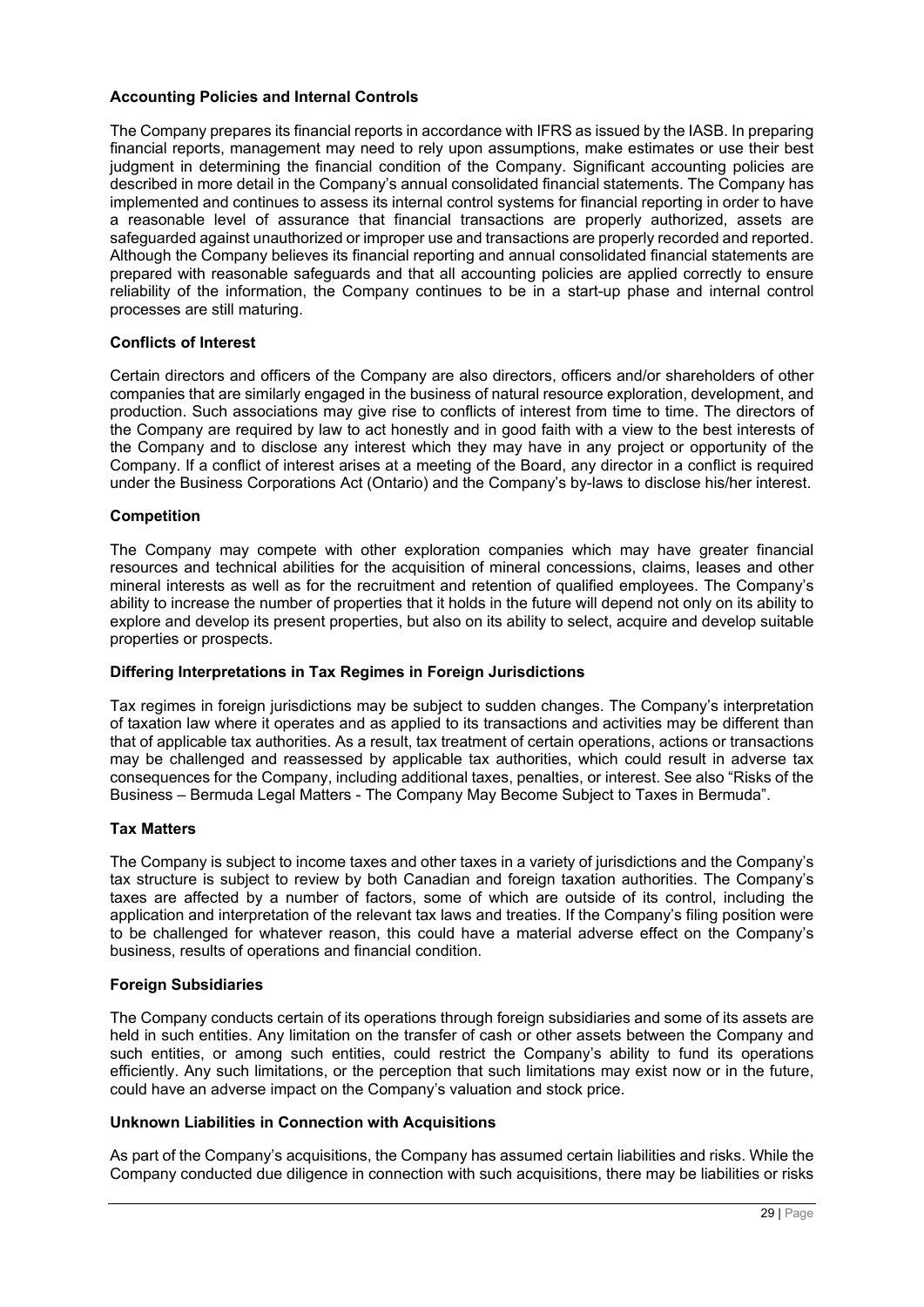that the Company failed, or was unable, to discover in the course of performing the due diligence investigations or for which the Company was not indemnified. Any such liabilities, individually or in the aggregate, could have a material adverse effect on the Company's financial position and results of operations.

# **Acquisitions and Integration**

From time to time, it can be expected that the Company will examine opportunities to acquire additional exploration and/or mining assets and businesses. Any acquisition that the Company may choose to complete may be of a significant size, may change the scale of the Company's business and operations, and may expose the Company to new geographic, political, social, operating, financial and geological risks. The Company's success in its acquisition activities depends upon its ability to identify suitable acquisition candidates, negotiate acceptable terms for any such acquisition, and integrate the acquired operations successfully with those of the Company. Any acquisition would typically be accompanied by risks. If the Company chooses to raise debt capital to finance any such acquisitions, the Company's leverage will be increased, along with potential additional performance and covenant requirements which may increase the risk of default or reduced capital. If the Company chooses to use equity as consideration for such acquisitions, existing shareholders may suffer dilution. Alternatively, the Company may choose to finance any such acquisitions with its existing resources. There can be no assurance that the Company would be successful in overcoming these risks or any other problems encountered in connection with such acquisitions.

# **Enforcement of Legal Rights**

The Company's material subsidiaries are organized under the laws of foreign jurisdictions and certain of the Company's directors, management personnel and experts are located in foreign jurisdictions. Given that the Company's material assets and certain of its directors, management personnel and experts are located outside of Canada, investors may have difficulty in effecting service of process within Canada and collecting from or enforcing against the Company or its directors, officers and experts, any judgments obtained by the Canadian courts or Canadian securities regulatory authorities and predicated on the civil liability provisions of Canadian securities legislation or otherwise. Similarly, in the event a dispute arises from the Company's foreign operations, the Company may be subject to the exclusive jurisdiction of foreign courts or may not be successful in subjecting foreign persons to the jurisdictions of courts in Canada.

# **Forward**‐**looking Information May Prove Inaccurate**

Certain valuations and measurements required consideration of forecast estimates and the use of various assumptions reliant upon factors which are beyond the control of the Company. Readers of this MD&A should refer to the "Caution Regarding Forward-Looking Information" section.

# **Reliability of Mineral Resource and Reserve Estimates**

The Company currently does not have any mineral resources or mineral reserves. Furthermore, there is no certainty that any of the mineral resources or mineral reserves on any project with mineral resources or mineral reserves will be realized. Until a deposit is actually mined and processed, the quantity of metal and grades must be considered as estimates only. Any material change in quantity of metal, grade or dilution may affect the economic viability of any project undertaken by the Company.

# **Environmentally Protected Areas/Forest Reserves**

Colombia has a number of environmentally protected areas or forest reserves ("Protected Areas") that can, in certain circumstances, restrict mining activities. There are varying levels of Protected Areas within the country with different levels of restrictions. The Company's exploration properties may be subject to Protected Areas and while the Company does not expect any difficulties in obtaining the necessary permits to conduct mining activities in these areas, there can be no assurances that the laws or boundaries will not change or that permits will be granted which could have a material impact on the Company's operations. In addition, there can be no assurances that the government of Colombia will not declare new environmentally protected areas or forest reserves that could potentially impact the Company's Colombian Projects which could have a material negative impact on the Company.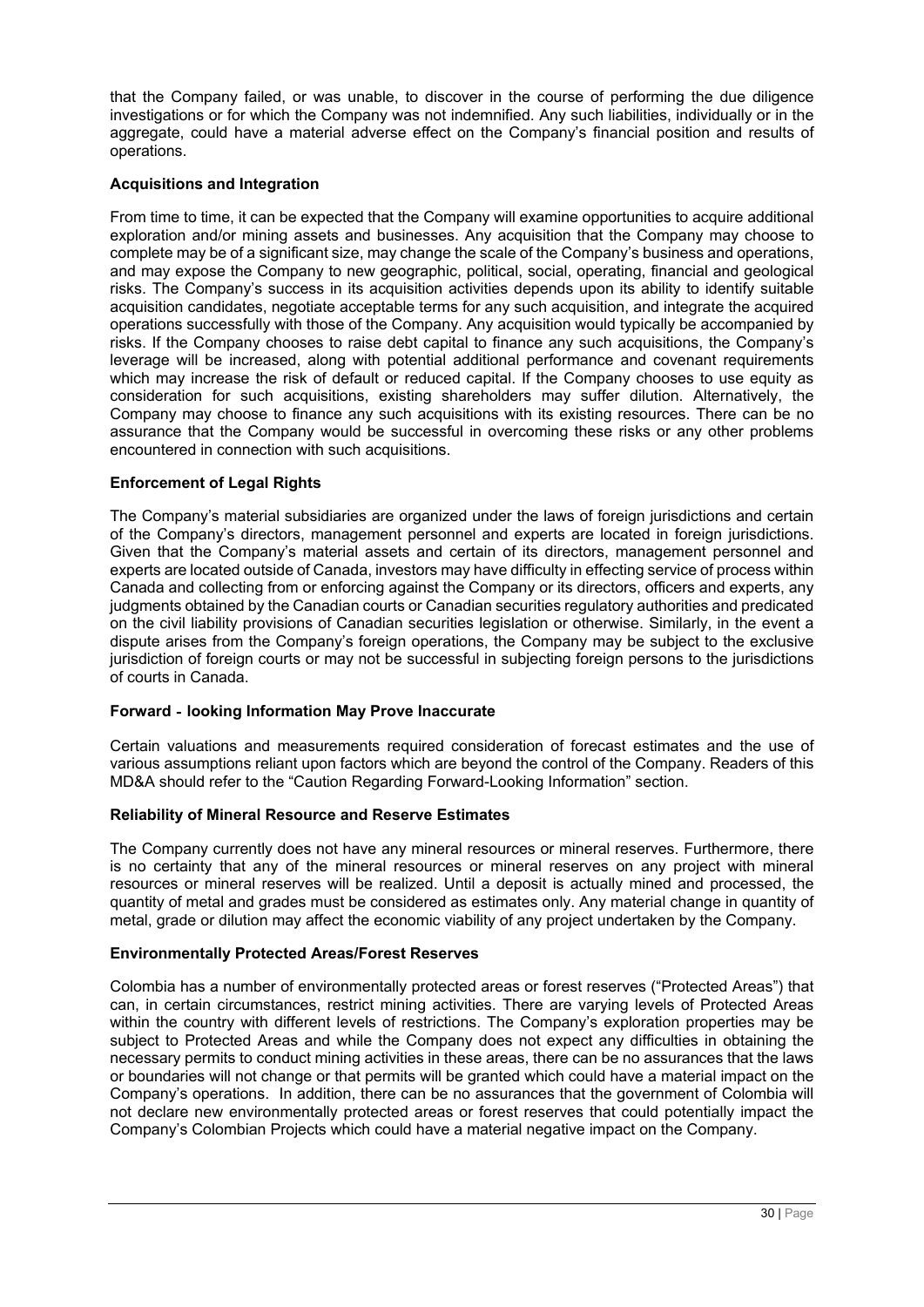# **Cultural or Ethnic Restricted Areas**

Colombia has a number of restricted areas that can, in certain circumstances, require companies to obtain special permits to advance into exploration and exploitation activities. Restricted areas include (i) urban areas, (ii) archeological interest areas, (iii) cultural and historical interest areas, and (iv) public utilities and infrastructure areas. A small portion of the Company's exploration titles and/or exploration applications are subject to restricted areas and while the Company does not expect any difficulties in obtaining the necessary permits to conduct mining activities in these areas, there can be no assurances that the laws or boundaries will not change or that permits will be granted. In addition, there can be no assurances that the government of Colombia will not declare new restricted areas that could potentially impact the Company's operations which could have a material negative impact on the Company.

### **Fluctuation in Mineral Prices**

The mining industry in general is intensely competitive and there is no assurance that, even if commercial quantities of mineral resources are discovered, a profitable market will exist for the sale of same or mineral prices will be such that the Company's properties can be mined at a profit. Factors beyond the control of the Company may affect the ability of the Company to attract investors and receive further funds for exploration and development. Metal prices have experienced volatile and significant price movements over short periods of time, and are affected by numerous factors beyond the control of the Company, including international economic and political trends, expectations of inflation, currency exchange fluctuations (specifically, the Canadian and U.S. dollars and the Colombian peso relative to other currencies), interest rates, global or regional consumption patterns, speculative activities and increased production due to improved mining and production methods. In particular, the supply of and demand for gold are affected by, among other factors, political events, economic conditions, and production costs in major gold-producing regions and governmental or central bank policies with respect to gold holdings. Declines in the price of gold may adversely affect the Company's development and mining projects. Although the Company believes that the fundamentals of supply and demand will remain stable in the future and participants in various sectors will continue to support the gold price despite uncertainties in the global economy, there is no guarantee that the gold price will not materially decrease.

# **Credit Risk**

Credit risk arises from cash and cash equivalents, held with banks and financial institutions, and amounts receivable. The maximum exposure to credit risk is equal to the carrying value of the financial assets.

### **Global Economic Conditions**

There are significant uncertainties regarding the price of gold, other precious and base metals and other minerals and the availability of equity financing for the purposes of mineral exploration and development. Currently, prices of certain commodities such as gold have reflected volatility, which has had an impact on the Company and the mining industry in general. The Company's future performance is largely tied to the exploration and development of the Colombia Projects and the commodity and financial markets. There can be no certainty that commodity prices will increase or maintain the same levels. Current financial markets are likely to continue to be volatile in Canada potentially through 2021 and beyond, reflecting ongoing concerns about the stability of the global economy, geo-political risks and weakening global growth prospects. Unprecedented uncertainty in the credit markets has also led to increased difficulties in financing activities. As a result, the Company may have difficulty raising financing for the purposes of mineral exploration and development and, if obtained, on terms favourable to the Company and/or without excessively diluting existing shareholders of the Company. These economic trends may limit the Company's ability to develop and/or further explore its mineral property interests.

Additionally, global economic conditions may cause decreases in asset values that are deemed to be other than temporary, which may result in impairment losses. If such volatility and market turmoil continue, the Company's business and financial conditions could be adversely impacted.

# **Unreliable Historical Data**

The Company has compiled technical data in respect of the Colombia Projects, some of which was not prepared by the Company. While the data represents a useful resource for the Company, much of it must be verified by the Company before being relied upon in formulating exploration and development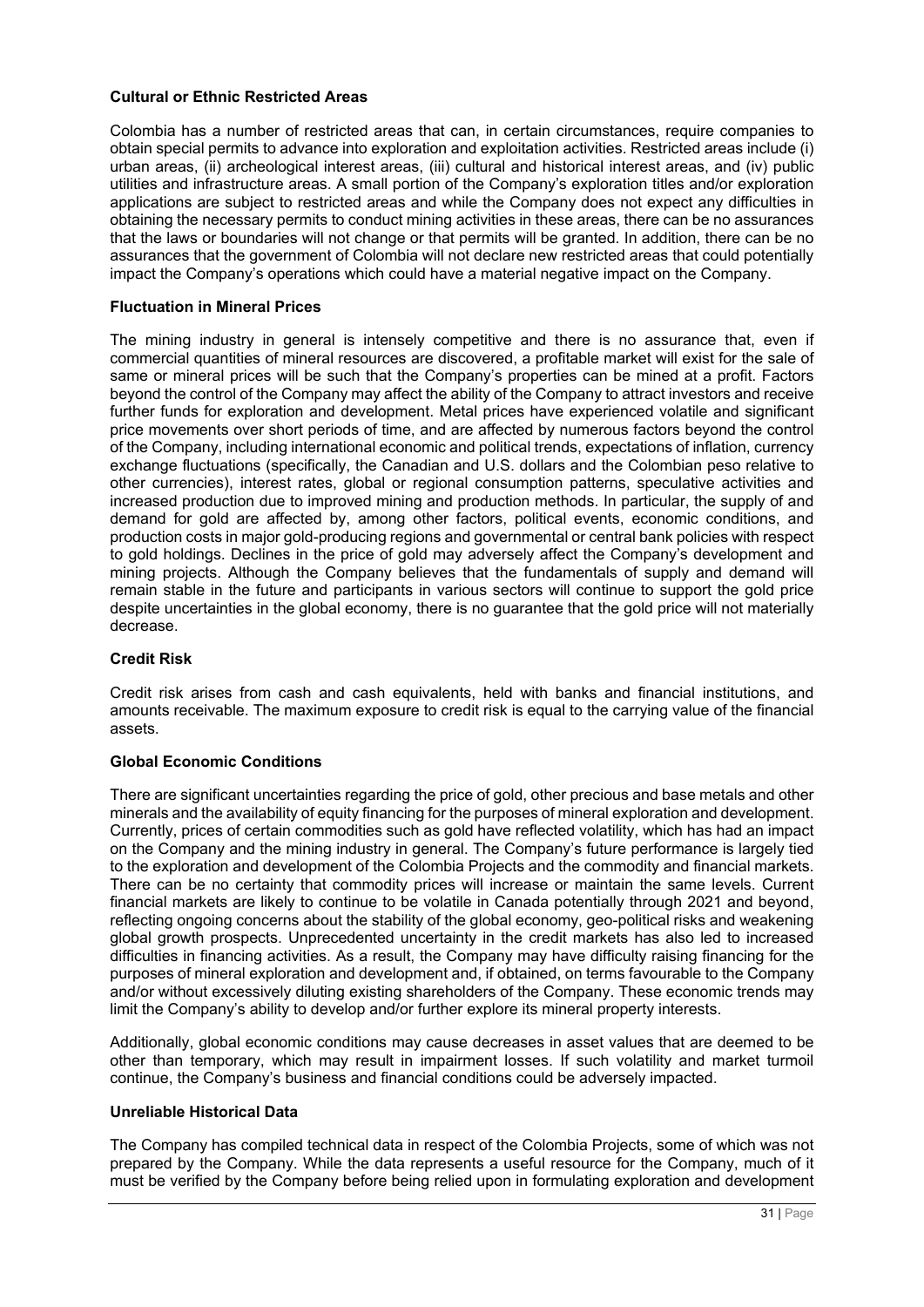programs.

### **Infrastructure**

Mining, processing, development and exploration activities depend, to one degree or another, on adequate infrastructure. Reliable roads, bridges, power sources and water supply are important determinants, which affect capital and operating costs. Unusual or infrequent weather phenomena, road blockades, sabotage, government or other interference in the maintenance or provision of such infrastructure could adversely affect the Company's operations, development, financial condition and results of operations.

# **Bermuda Legal Matters**

The Company's main subsidiary (the "Bermuda Subsidiary") is subject to the laws of Bermuda. The following is a non-exhaustive summary of certain laws of Bermuda which are relevant to the operations of the Bermuda Subsidiary.

# *Enforcement of Judgments in Bermuda May be Difficult*

The current position with regard to enforcement of judgments in Bermuda is set out below but this may be subject to change. A final and conclusive judgment of a foreign court against the Bermuda Subsidiary, under which a sum of money is payable (not being a sum of money payable in respect of multiple damages, or a fine, penalty tax or other charge of a like nature) may be the subject of enforcement proceedings in the Supreme Court of Bermuda under the common law doctrine of "obligation by action" on the debt evidenced by the foreign court's judgment. On general principles, such proceedings would be expected to be successful provided that:

- the court which gave the judgment was competent to hear the action in accordance with private international law principles as applied in Bermuda; and
- the judgment is not contrary to public policy in Bermuda, has not been obtained by fraud or in proceedings contrary to natural justice, and is not based on an error in Bermuda law.

Enforcement of such a judgment against assets in Bermuda may involve the conversion of the judgment debt into Bermuda dollars, but the Bermuda Monetary Authority (the "BMA") has indicated that its present policy is to give the consents necessary to enable recovery in the currency of the obligation.

No stamp duty or similar or other tax or duty is payable in Bermuda on the enforcement of a foreign judgment. Court fees will be payable in connection with proceedings for enforcement.

# *Exemption from Exchange Controls*

The Bermuda Subsidiary is designated as "non-resident" for exchange control purposes by the BMA. Where a company is so designated, it is free to deal in currencies of any other country outside the Bermuda exchange control area which are freely convertible into currencies of any other country.

# *Limitations on Carrying on Business*

Under Bermuda law, exempted companies are companies formed for the purpose of conducting business outside Bermuda from a principal place of business in Bermuda. As a result, they are exempt from Bermuda laws restricting the percentage of share capital that may be held by non-Bermudians, but they may not participate in certain business transactions, including:

- (a) the acquisition or holding of land in Bermuda (except that required for their business and held by way of lease or tenancy for terms of not more than 50 years) without the express authorization of the Bermuda legislature;
- (b) the taking of mortgages on land in Bermuda to secure an amount in excess of \$50,000 Bermuda dollars without the consent of the Minister of Finance of Bermuda or such other Minister as may be appointed to administer the *Bermuda Companies Act 1981* (the "Minister");
- (c) the acquisition of any bonds or debentures secured by any land in Bermuda, other than certain types of Bermuda government securities; or
- (d) the carrying on of business of any kind in Bermuda, except in furtherance of their business carried on outside Bermuda or under license granted by the Minister.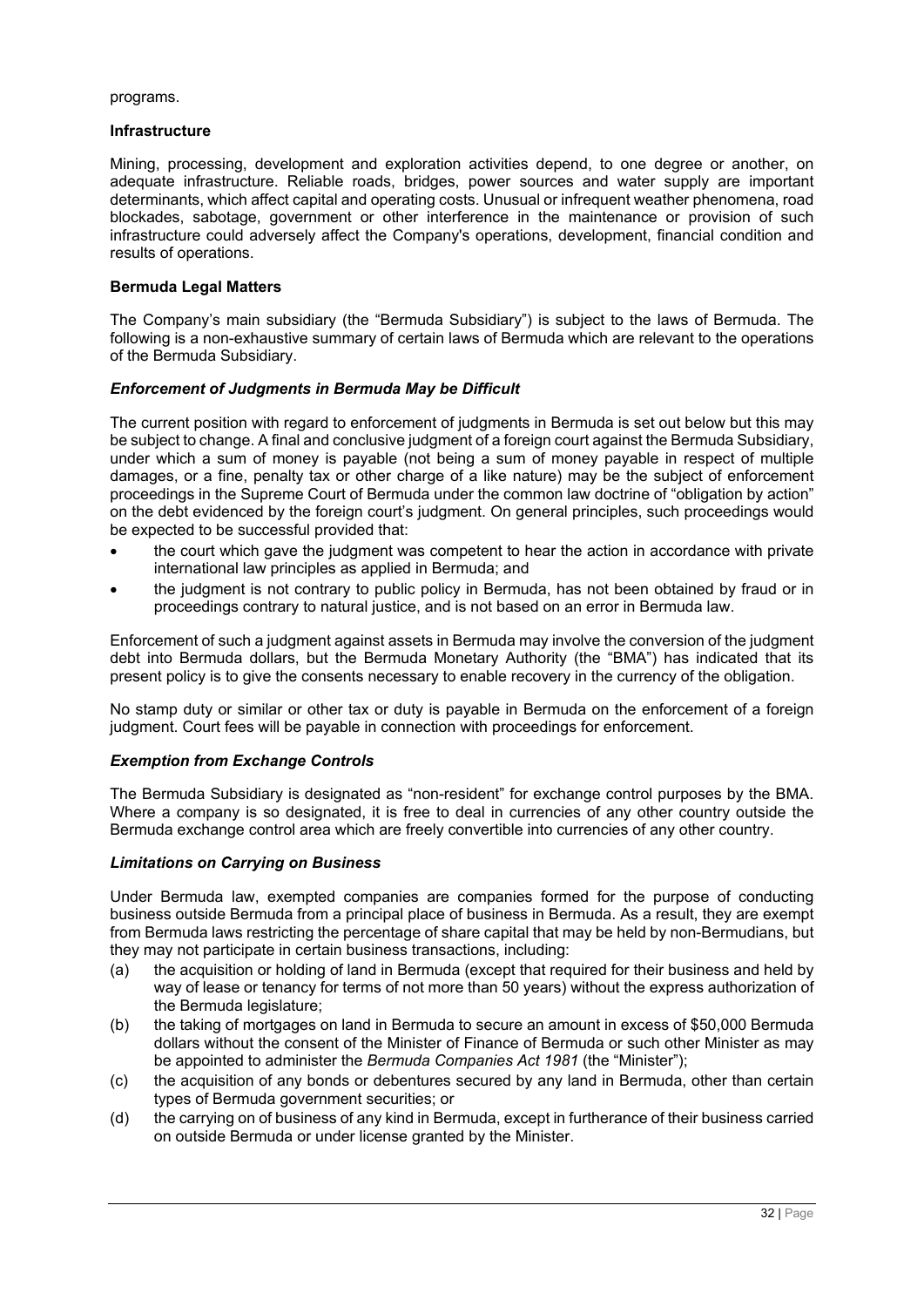# *Economic Substance*

Bermuda enacted legislation to introduce economic substance requirements in accordance with the requirements from the European Union ("EU") and in furtherance of its commitment to comply with international standards concerning the OECD's Base Erosion and Profit Shifting report. The legislation was enacted to demonstrate the jurisdictions commitment to comply with international standards with respect to cooperation for tax purposes and to ensure that Bermuda does not facilitate the use of structures which attract profits but which do not reflect real economic activity within the jurisdiction. The current legislation is set out in the *Economic Substance Act 2018* (the "ES Act"), as amended, and the Economic Substance Regulations 2018, as amended, (the "ES Regulations") (together the ES Act and the ES Regulation, the "ES Law").

The ES Law applies to any 'relevant entity' that conducts any 'relevant activity' in a 'relevant financial period.' A relevant entity that conducts a relevant activity must satisfy the economic substance requirements under the ES Law in relation to that activity. A relevant entity conducting a relevant activity must demonstrate it has satisfied the requirements under the ES Law by filing a declaration form with the Bermuda Registrar of Companies (the "Registrar") in respect of that financial year. Each relevant entity is require to file the Declaration Form no later than six months after the last day of each relevant financial period, with the first financial year commencing on or after 1 January 2019.

If the Registrar determines that a 'relevant entity' has not met the applicable economic substance requirements in accordance with the ES Laws, the Registrar is required by law to provide to the Bermuda Minster of Finance the information filed by the relevant entity pursuant to the ES Laws, and the Minister is required to provide that information to his counterpart in the relevant EU member state or other relevant jurisdiction. Additionally, the Registrar also has the power to impose financial penalties, restrictions or regulate the business activities of the relevant entity or be authorised by the court for such proceedings under the relevant legislation to be taken, including strike off.

On 24 February 2022, the European Council added ten countries, including Bermuda, to Annex II of the EU list of non-cooperative jurisdictions for tax purposes. Annex II is a list of jurisdictions that have made sufficient commitments to reform their tax policies but remain subject to close monitoring while they are executing on their commitments. It is expected that countries that have met their commitments will be removed from Annex II at the next opportunity later in 2022. No direct penalties or sanctions will be imposed by any EU member states on entities or institutions in listed jurisdictions as a result of their inclusion in Annex II. As such, there should be no impact for Bermuda companies such as the Bermuda Subsidiary with respect to doing business in Bermuda.

# *Evolving data privacy legislation*

In Bermuda, the *Personal Information Protection Act 2016* ("PIPA") was introduced to regulate the use of personal information in a manner that both protects its privacy and recognizes the need for organizations to use personal information for legitimate purposes. On 27 July 2016, PIPA received Royal Assent and thereafter, on 2 December 2016, limited administrative provisions of PIPA, relating to the appointment of a Privacy Commissioner and the creation of an independent office of the Privacy Commissioner came into force. PIPA sets out a number of requirements that must be complied with when organisations are handling personal information, including, the obligation to adopt suitable measures and policies, to appoint a privacy officer, to use personal information in a lawful and fair manner and maintain accurate records, the obligation to provide individuals with a clear and easily accessible privacy notice and to ensure adequate and proportionate security safeguards are in place and the obligation to report any breaches to the Privacy Commissioner. Bermuda's first Privacy Commissioner was appointed on January 20, 2020 and subsequently, it is anticipated that the obligations under PIPA will become operative in the near future.

### <span id="page-32-0"></span>**CAUTION REGARDING FORWARD-LOOKING INFORMATION**

Except for statements of historical fact relating to the Company, certain information contained in this MD&A constitutes "forward-looking information" within the meaning of applicable Canadian securities legislation and "forward-looking statements within the meaning of applicable U.S. securities laws. Forward-looking information includes, but is not limited to: statements with respect to the potential of the Company's properties or projects; exploration results; potential mineralization; exploration plans; obtaining necessary permits; the estimation of mineral resources and mineral reserves; the acquisition of additional projects; the future price of gold and other mineral commodities; the realization of mineral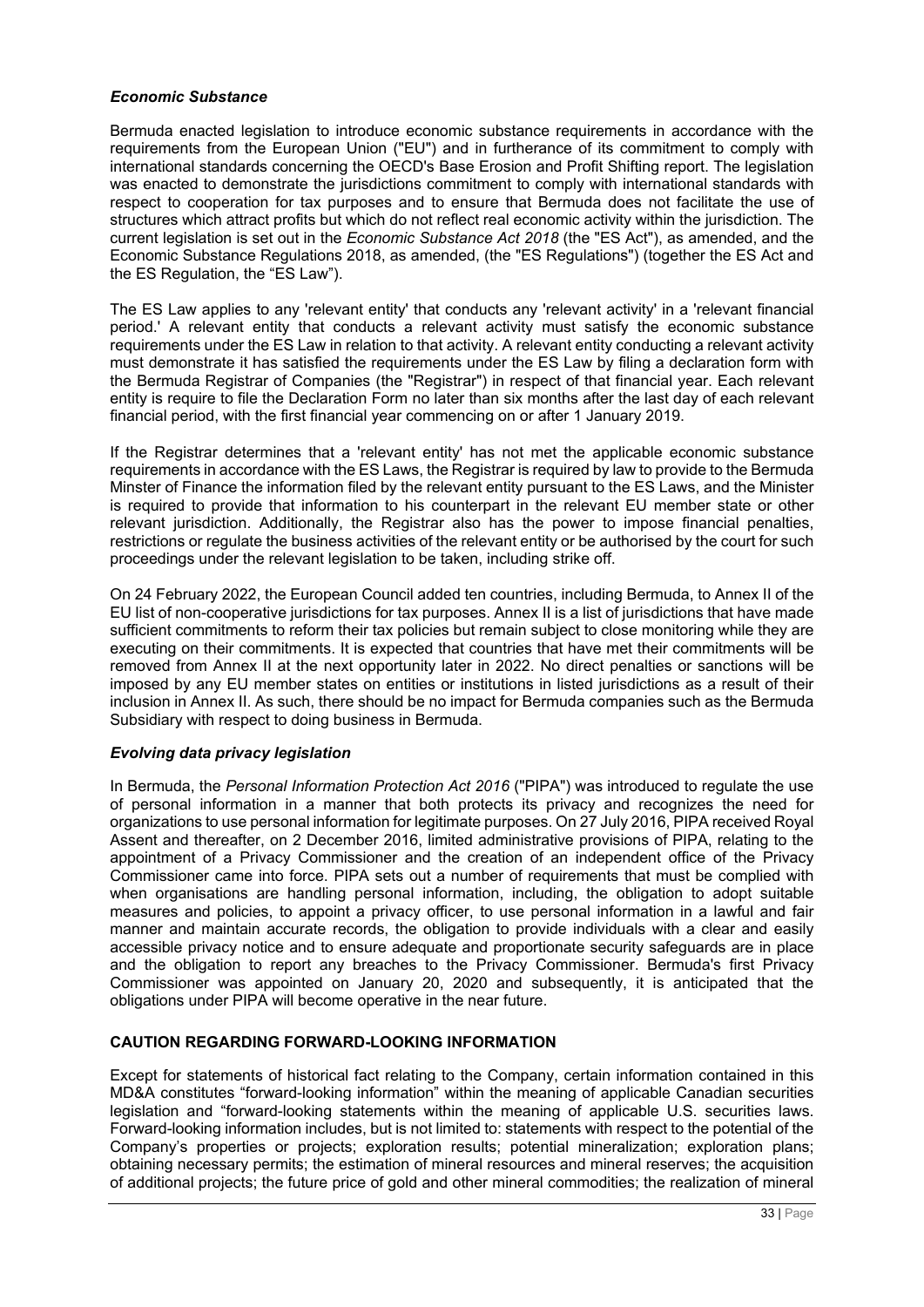resource and mineral reserve estimates; success of exploration activities; cost and timing of future exploration and development; the development and advancement of a Corporate Social Responsibility ("CSR") program; conclusion of economic evaluations; requirements for additional capital; statements regarding the Company's steps to address its liquidity risk; other statements relating to the financial and business prospects of the Company; and other future events and information as to the Company's strategy, plans or future financial or operating performance. In addition, statements (including data in tables) relating to mineral reserves and resources and gold equivalent ounces are forward-looking statements, as they involve implied assessment, based on certain estimates and assumptions, and no assurance can be given that the estimates will be realized.

Forward-looking statements are statements that are not historical facts and are generally, but not always, identified by use of forward-looking terminology such as "expects", "plans", "anticipates", "believes", "intends", "estimates", "projects", "targets", "potential", "scheduled", "budgeted", "forecasted" and similar expressions or variations (including negative variations), or that events or conditions "will", "would", "may", "might", "could", "should", "will be taken", "occur" or "be achieved".

Forward-looking information is based on the reasonable assumptions, estimates, analysis, and opinions of management considered reasonable at the date the statements are made in light of management's experience and its perception of historical trends, current conditions and expected future developments, as well as other factors that it believes to be relevant and reasonable in the circumstances at the date that such statements are made. Forward-looking information is inherently subject to known and unknown risks, uncertainties and other factors that may cause the actual results, level of activity, performance or achievements of the Company to be materially different from those expressed or implied by such forward-looking information, including but not limited to risks related to: uncertainties associated with negotiations, misjudgments in the course of preparing forward-looking information; the actual results of exploration activities; the inherent risks involved in the exploration and development of mineral properties; liquidity risk; the presence of artisanal miners and the effect of mineral extraction by third parties without title; unreliable historical data for projects; cybersecurity risks; risks regarding community relations; security risks; ability to maintain obligations; uncertainties inherent in conducting operations in a foreign country; uncertainties related to the availability and costs of financing needed in the future; reliance on outside contractors in certain exploration operations; risks arising from labour and employment matters; health and safety risks; risks related to use of explosives; reliance on adequate infrastructure for exploration activities; unexpected adverse changes that may result in failure to comply with environmental and other regulatory requirements; environmentally-protected areas/forest reserves risks; dependence on key management employees; title risks related to the ownership of the Company's projects; the Company's limited operating history; risks relating to retaining employees and consultants with special skills and knowledge; fluctuations in mineral prices; uninsurable risks related to exploration; risks relating to shareholder(s) exercising significant control over the Company; delays in obtaining government approvals; uncertainties inherent in conducting operations in a foreign country; title risks related to the ownership of the Company's projects and the related surface rights and to the boundaries of the Company's projects; risks relating to the Company's pending concession applications; uncertainties related to the availability and costs of financing needed in the future; differing interpretations of tax regimes in foreign jurisdictions; the loss of Canadian tax resident status; recovery of value added taxes; compliance with government regulation, anti-corruption laws and ESTMA; uncertainties inherent in competition with other exploration companies; non-governmental organization intervention and the creation of adverse sentiment among the inhabitants of areas of mineral development; uncertainties related to conflicts of interest of directors and officers of the Company; social media influence and reputation; the ability to fund operations through foreign subsidiaries; the residency of directors, officers and others; uncertainties related to holding minority interests in other companies; foreign currency fluctuations; global economic conditions; the market price of shares of the Company; the payment of future dividends; future sales of shares of the Company by existing shareholders; seizure or expropriation of assets; accounting policies and internal controls; passive foreign investment corporation; litigation risks; indigenous peoples; impairment of mineral properties; and Bermuda legal matters. See "Risks and Uncertainties" in this MD&A for further discussion regarding risk factors.

# **Material Forward-Looking Information**

The annual consolidated financial statements of the Company for the year ended December 31, 2021 were prepared on a going concern basis. The going concern basis assumes that the Company will continue in operation for the foreseeable future and will be able to realize its assets and discharge its liabilities and commitments in the normal course of business. The assumption is based on the anticipation of obtaining additional sources of financing to fund its exploration and operating activities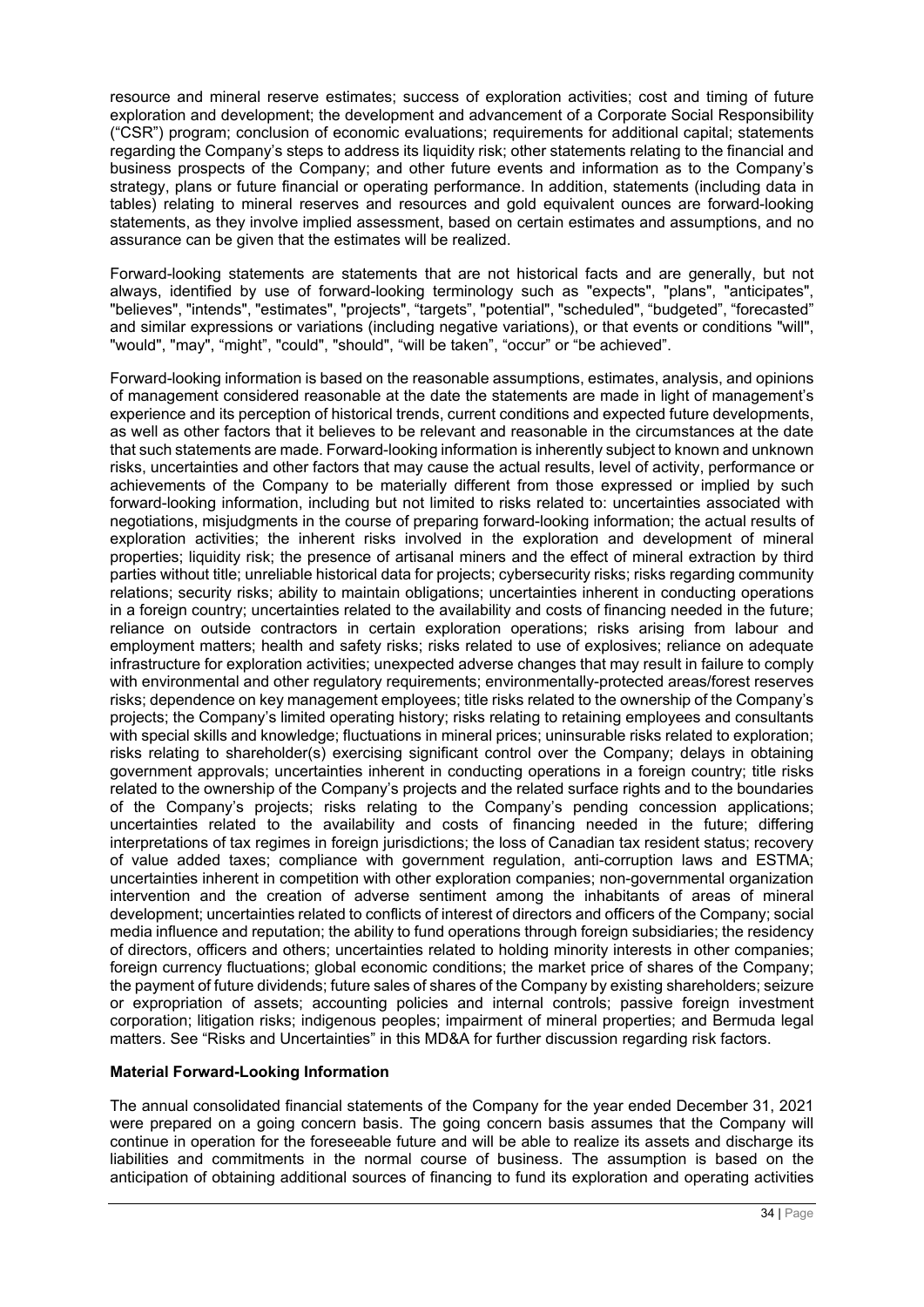for the foreseeable future. There is no assurance that the Company will be able to obtain adequate financing in the future or that such financing will be on terms advantageous to the Company.